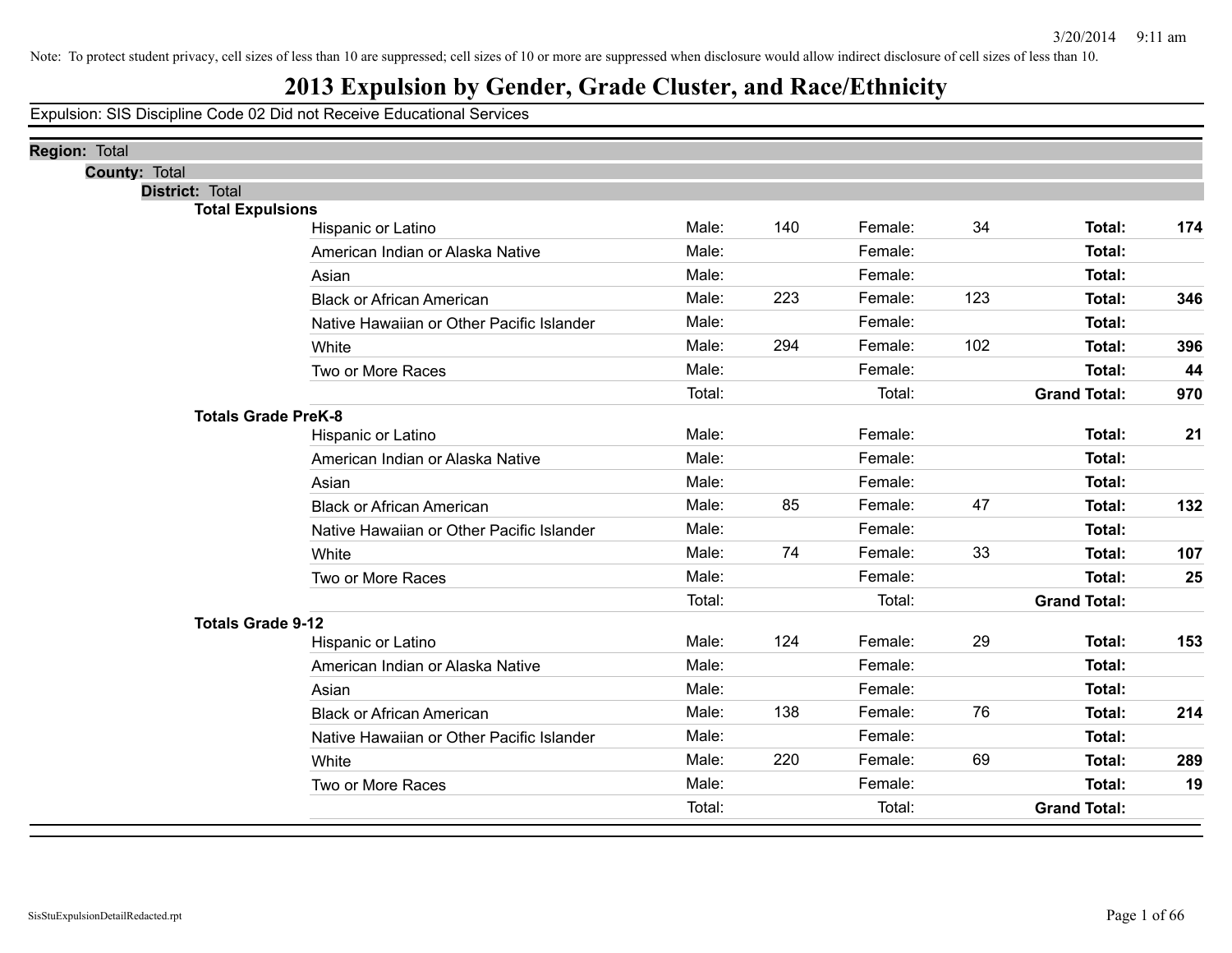#### **2013 Expulsion by Gender, Grade Cluster, and Race/Ethnicity**

Expulsion: SIS Discipline Code 02 Did not Receive Educational Services

| County: Adams (001)<br>District: Central CUSD 3 (003026)<br><b>Grade PreK-8</b> | Hispanic or Latino<br>American Indian or Alaska Native<br>Asian<br><b>Black or African American</b><br>Native Hawaiian or Other Pacific Islander<br>White<br>Two or More Races | Male:<br>Male:<br>Male:<br>Male:<br>Male:<br>Male: | Female:<br>Female:<br>Female:<br>Female:<br>Female:<br>Female: | Total:<br>Total:<br>Total:<br>Total:<br>Total: |
|---------------------------------------------------------------------------------|--------------------------------------------------------------------------------------------------------------------------------------------------------------------------------|----------------------------------------------------|----------------------------------------------------------------|------------------------------------------------|
|                                                                                 |                                                                                                                                                                                |                                                    |                                                                |                                                |
|                                                                                 |                                                                                                                                                                                |                                                    |                                                                |                                                |
|                                                                                 |                                                                                                                                                                                |                                                    |                                                                |                                                |
|                                                                                 |                                                                                                                                                                                |                                                    |                                                                |                                                |
|                                                                                 |                                                                                                                                                                                |                                                    |                                                                |                                                |
|                                                                                 |                                                                                                                                                                                |                                                    |                                                                |                                                |
|                                                                                 |                                                                                                                                                                                |                                                    |                                                                |                                                |
|                                                                                 |                                                                                                                                                                                |                                                    |                                                                | Total:                                         |
|                                                                                 |                                                                                                                                                                                |                                                    |                                                                |                                                |
|                                                                                 |                                                                                                                                                                                | Male:                                              | Female:                                                        | <b>Total:</b>                                  |
|                                                                                 |                                                                                                                                                                                | Total:                                             | Total:                                                         | <b>Grand Total:</b>                            |
| District: Quincy SD 172 (172022)                                                |                                                                                                                                                                                |                                                    |                                                                |                                                |
| <b>Grade PreK-8</b>                                                             | Hispanic or Latino                                                                                                                                                             | Male:                                              | Female:                                                        | Total:                                         |
|                                                                                 | American Indian or Alaska Native                                                                                                                                               | Male:                                              | Female:                                                        | Total:                                         |
|                                                                                 | Asian                                                                                                                                                                          | Male:                                              | Female:                                                        | Total:                                         |
|                                                                                 | <b>Black or African American</b>                                                                                                                                               | Male:                                              | Female:                                                        | Total:                                         |
|                                                                                 | Native Hawaiian or Other Pacific Islander                                                                                                                                      | Male:                                              | Female:                                                        | Total:                                         |
|                                                                                 | White                                                                                                                                                                          | Male:                                              | Female:                                                        | <b>Total:</b>                                  |
|                                                                                 | Two or More Races                                                                                                                                                              | Male:                                              | Female:                                                        | <b>Total:</b>                                  |
|                                                                                 |                                                                                                                                                                                | Total:                                             | Total:                                                         | <b>Grand Total:</b>                            |
| Grade 9-12                                                                      |                                                                                                                                                                                |                                                    |                                                                |                                                |
|                                                                                 | Hispanic or Latino                                                                                                                                                             | Male:                                              | Female:                                                        | <b>Total:</b>                                  |
|                                                                                 | American Indian or Alaska Native                                                                                                                                               | Male:                                              | Female:                                                        | Total:                                         |
|                                                                                 | Asian                                                                                                                                                                          | Male:                                              | Female:                                                        | <b>Total:</b>                                  |
|                                                                                 | <b>Black or African American</b>                                                                                                                                               | Male:                                              | Female:                                                        | Total:                                         |
|                                                                                 | Native Hawaiian or Other Pacific Islander                                                                                                                                      | Male:                                              | Female:                                                        | Total:                                         |
|                                                                                 | White                                                                                                                                                                          | Male:                                              | Female:                                                        | Total:                                         |
|                                                                                 | Two or More Races                                                                                                                                                              | Male:                                              | Female:                                                        | <b>Total:</b>                                  |
|                                                                                 |                                                                                                                                                                                | Total:                                             | Total:                                                         | <b>Grand Total:</b>                            |
| County: Pike (075)                                                              |                                                                                                                                                                                |                                                    |                                                                |                                                |

**District:** Western CUSD 12 (012026) **Grade PreK-8**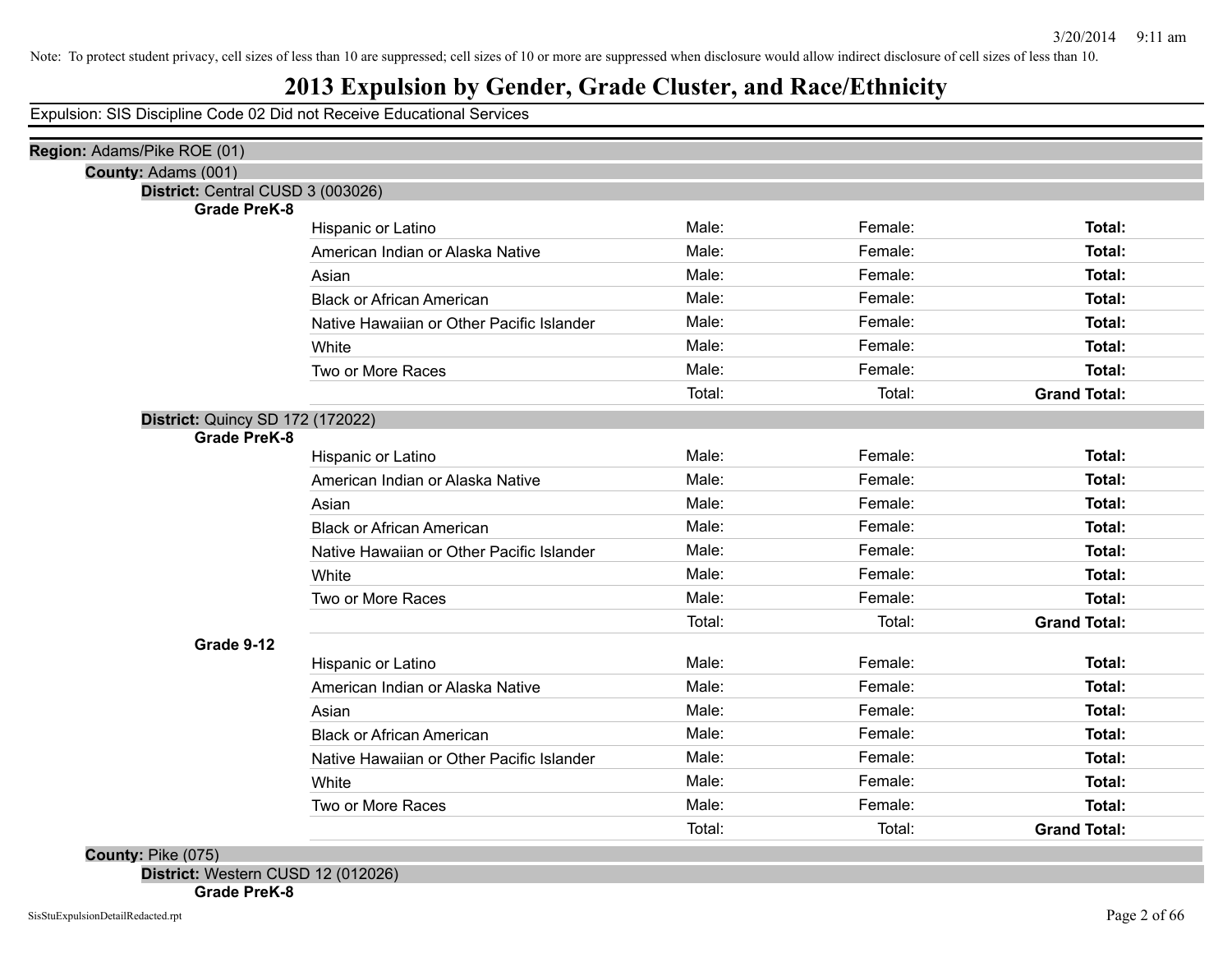## **2013 Expulsion by Gender, Grade Cluster, and Race/Ethnicity**

|                                                              | Hispanic or Latino                        | Male:  | Female: | Total:              |
|--------------------------------------------------------------|-------------------------------------------|--------|---------|---------------------|
|                                                              | American Indian or Alaska Native          | Male:  | Female: | Total:              |
|                                                              | Asian                                     | Male:  | Female: | Total:              |
|                                                              | <b>Black or African American</b>          | Male:  | Female: | Total:              |
|                                                              | Native Hawaiian or Other Pacific Islander | Male:  | Female: | Total:              |
|                                                              | White                                     | Male:  | Female: | Total:              |
|                                                              | Two or More Races                         | Male:  | Female: | Total:              |
|                                                              |                                           | Total: | Total:  | <b>Grand Total:</b> |
|                                                              |                                           |        |         |                     |
| Region: Bond/Effingham/Fayette ROE (03)                      |                                           |        |         |                     |
| County: Bond (003)                                           |                                           |        |         |                     |
| District: Bond County CUSD 2 (002026)<br><b>Grade PreK-8</b> |                                           |        |         |                     |
|                                                              | Hispanic or Latino                        | Male:  | Female: | Total:              |
|                                                              | American Indian or Alaska Native          | Male:  | Female: | Total:              |
|                                                              | Asian                                     | Male:  | Female: | Total:              |
|                                                              | <b>Black or African American</b>          | Male:  | Female: | Total:              |
|                                                              | Native Hawaiian or Other Pacific Islander | Male:  | Female: | Total:              |
|                                                              | White                                     | Male:  | Female: | Total:              |
|                                                              | Two or More Races                         | Male:  | Female: | Total:              |
|                                                              |                                           | Total: | Total:  | <b>Grand Total:</b> |
| Grade 9-12                                                   |                                           |        |         |                     |
|                                                              | Hispanic or Latino                        | Male:  | Female: | Total:              |
|                                                              | American Indian or Alaska Native          | Male:  | Female: | Total:              |
|                                                              | Asian                                     | Male:  | Female: | Total:              |
|                                                              | <b>Black or African American</b>          | Male:  | Female: | Total:              |
|                                                              | Native Hawaiian or Other Pacific Islander | Male:  | Female: | Total:              |
|                                                              | White                                     | Male:  | Female: | Total:              |
|                                                              | Two or More Races                         | Male:  | Female: | Total:              |
|                                                              |                                           | Total: | Total:  | <b>Grand Total:</b> |
| County: Effingham (025)                                      |                                           |        |         |                     |
| District: Beecher City CUSD 20 (020026)                      |                                           |        |         |                     |
| Grade 9-12                                                   |                                           | Male:  |         |                     |
|                                                              | Hispanic or Latino                        |        | Female: | Total:              |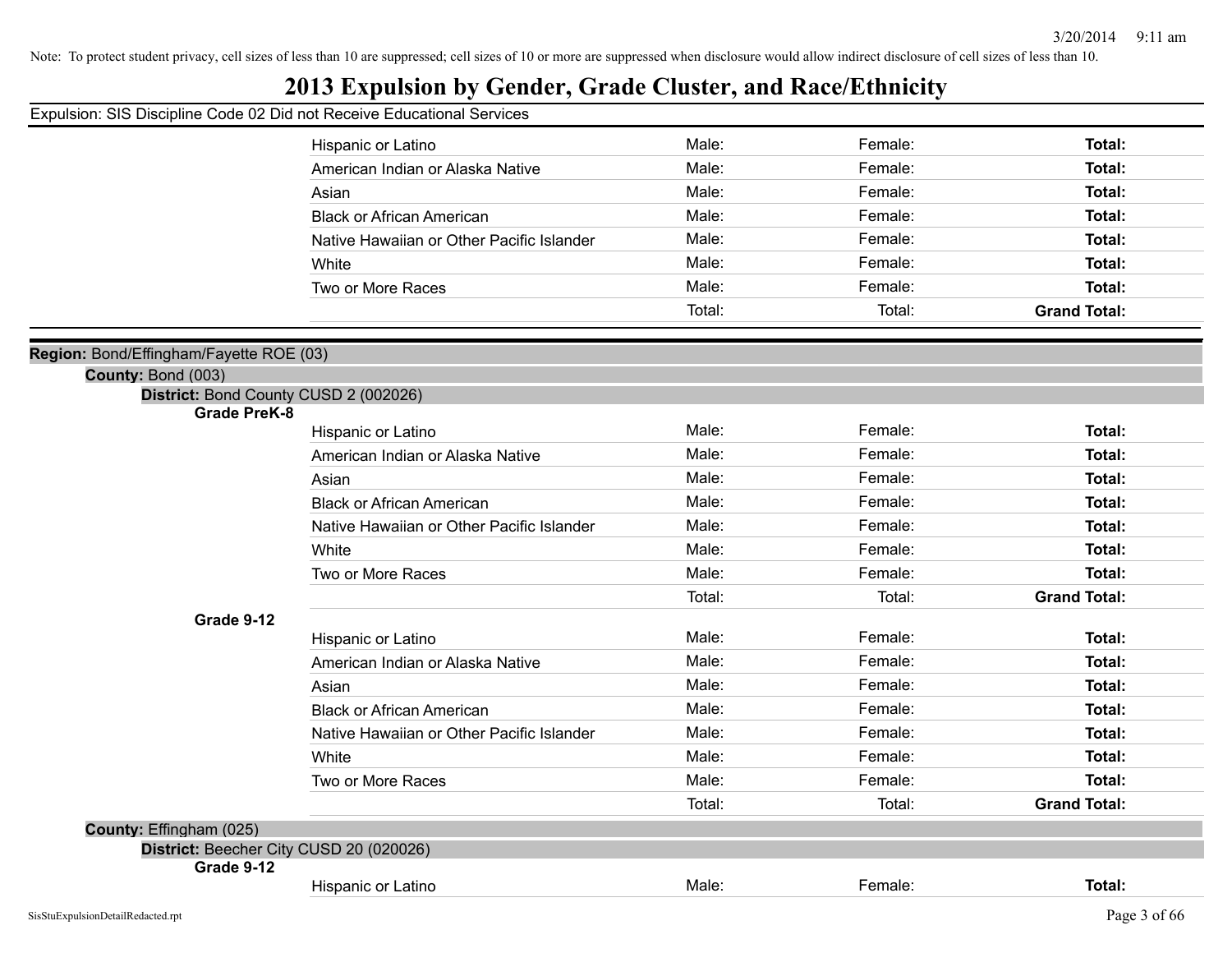## **2013 Expulsion by Gender, Grade Cluster, and Race/Ethnicity**

|                                      | American Indian or Alaska Native          | Male:  | Female: | Total:              |    |
|--------------------------------------|-------------------------------------------|--------|---------|---------------------|----|
|                                      | Asian                                     | Male:  | Female: | Total:              |    |
|                                      | <b>Black or African American</b>          | Male:  | Female: | Total:              |    |
|                                      | Native Hawaiian or Other Pacific Islander | Male:  | Female: | Total:              |    |
|                                      | White                                     | Male:  | Female: | Total:              |    |
|                                      | Two or More Races                         | Male:  | Female: | Total:              |    |
|                                      |                                           | Total: | Total:  | <b>Grand Total:</b> |    |
| District: Effingham CUSD 40 (040026) |                                           |        |         |                     |    |
| <b>Grade PreK-8</b>                  |                                           |        |         |                     |    |
|                                      | Hispanic or Latino                        | Male:  | Female: | Total:              |    |
|                                      | American Indian or Alaska Native          | Male:  | Female: | Total:              |    |
|                                      | Asian                                     | Male:  | Female: | <b>Total:</b>       |    |
|                                      | <b>Black or African American</b>          | Male:  | Female: | Total:              |    |
|                                      | Native Hawaiian or Other Pacific Islander | Male:  | Female: | Total:              |    |
|                                      | White                                     | Male:  | Female: | <b>Total:</b>       |    |
|                                      | Two or More Races                         | Male:  | Female: | Total:              |    |
|                                      |                                           | Total: | Total:  | <b>Grand Total:</b> |    |
| Grade 9-12                           |                                           |        |         |                     |    |
|                                      | Hispanic or Latino                        | Male:  | Female: | Total:              |    |
|                                      | American Indian or Alaska Native          | Male:  | Female: | Total:              |    |
|                                      | Asian                                     | Male:  | Female: | Total:              |    |
|                                      | <b>Black or African American</b>          | Male:  | Female: | Total:              |    |
|                                      | Native Hawaiian or Other Pacific Islander | Male:  | Female: | <b>Total:</b>       |    |
|                                      | White                                     | Male:  | Female: | Total:              | 10 |
|                                      | Two or More Races                         | Male:  | Female: | Total:              |    |
|                                      |                                           | Total: | Total:  | <b>Grand Total:</b> |    |
| County: Fayette (026)                |                                           |        |         |                     |    |
|                                      | District: Brownstown CUSD 201 (201026)    |        |         |                     |    |
| Grade 9-12                           |                                           |        |         |                     |    |
|                                      | Hispanic or Latino                        | Male:  | Female: | Total:              |    |
|                                      | American Indian or Alaska Native          | Male:  | Female: | Total:              |    |
|                                      | Asian                                     | Male:  | Female: | Total:              |    |
|                                      | <b>Black or African American</b>          | Male:  | Female: | Total:              |    |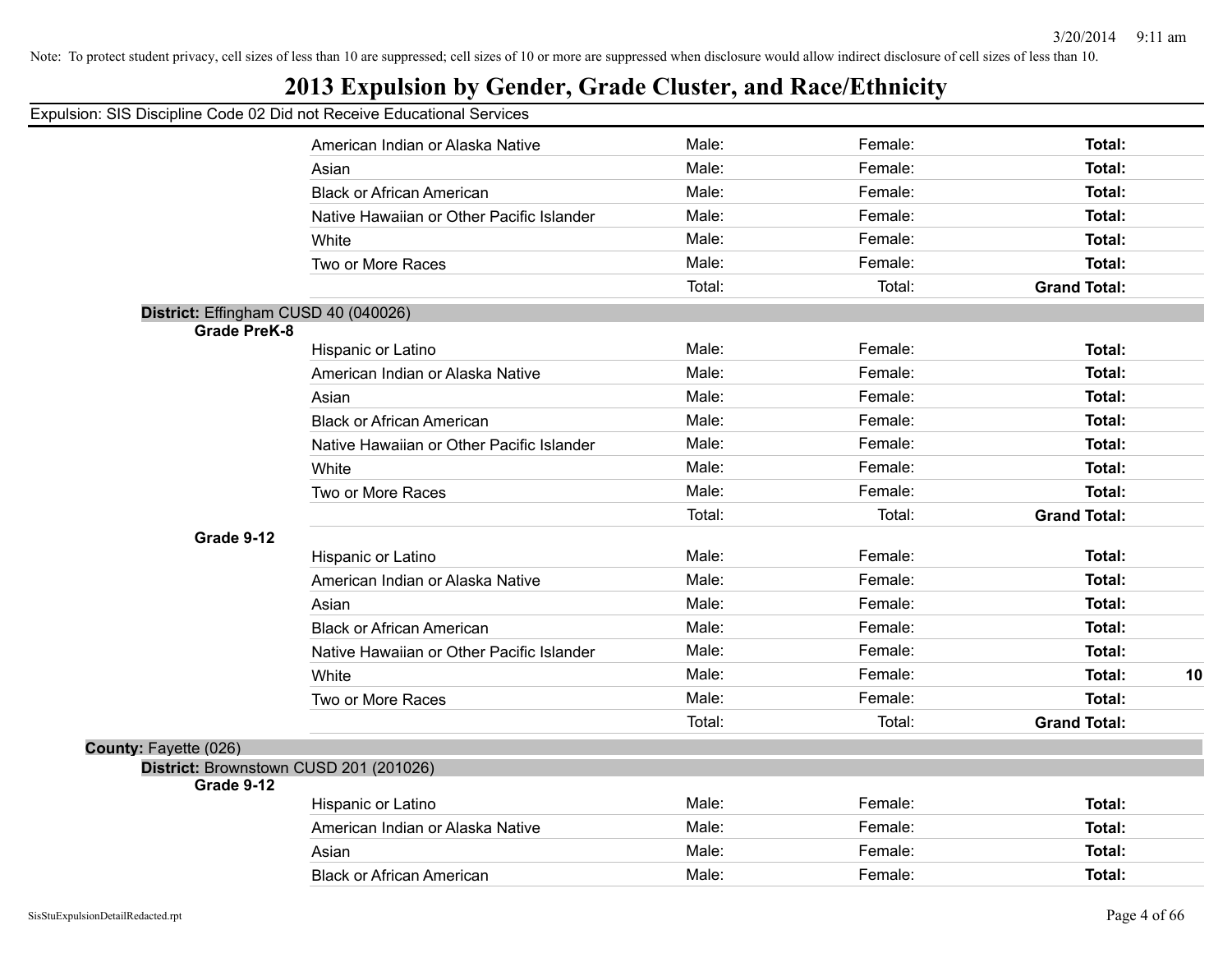| Expulsion: SIS Discipline Code 02 Did not Receive Educational Services |                                           |        |         |                     |
|------------------------------------------------------------------------|-------------------------------------------|--------|---------|---------------------|
|                                                                        | Native Hawaiian or Other Pacific Islander | Male:  | Female: | Total:              |
|                                                                        | White                                     | Male:  | Female: | Total:              |
|                                                                        | Two or More Races                         | Male:  | Female: | Total:              |
|                                                                        |                                           | Total: | Total:  | <b>Grand Total:</b> |
| District: Ramsey CUSD 204 (204026)                                     |                                           |        |         |                     |
| Grade 9-12                                                             |                                           |        |         |                     |
|                                                                        | Hispanic or Latino                        | Male:  | Female: | Total:              |
|                                                                        | American Indian or Alaska Native          | Male:  | Female: | Total:              |
|                                                                        | Asian                                     | Male:  | Female: | Total:              |
|                                                                        | <b>Black or African American</b>          | Male:  | Female: | Total:              |
|                                                                        | Native Hawaiian or Other Pacific Islander | Male:  | Female: | Total:              |
|                                                                        | White                                     | Male:  | Female: | Total:              |
|                                                                        | Two or More Races                         | Male:  | Female: | Total:              |
|                                                                        |                                           | Total: | Total:  | <b>Grand Total:</b> |
| District: Harlem UD 122 (122022)                                       |                                           |        |         |                     |
| <b>Grade PreK-8</b>                                                    |                                           | Male:  | Female: | Total:              |
|                                                                        | Hispanic or Latino                        | Male:  | Female: |                     |
|                                                                        | American Indian or Alaska Native          |        |         | Total:              |
|                                                                        | Asian                                     | Male:  | Female: | Total:              |
|                                                                        | <b>Black or African American</b>          | Male:  | Female: | Total:              |
|                                                                        | Native Hawaiian or Other Pacific Islander | Male:  | Female: | Total:              |
|                                                                        | White                                     | Male:  | Female: | Total:              |
|                                                                        | Two or More Races                         | Male:  | Female: | Total:              |
|                                                                        |                                           | Total: | Total:  | <b>Grand Total:</b> |
| District: Hononegah CHD 207 (207016)<br>Grade 9-12                     |                                           |        |         |                     |
|                                                                        | Hispanic or Latino                        | Male:  | Female: | Total:              |
|                                                                        | American Indian or Alaska Native          | Male:  | Female: | Total:              |
|                                                                        | Asian                                     | Male:  | Female: | Total:              |
|                                                                        | <b>Black or African American</b>          | Male:  | Female: | Total:              |
|                                                                        | Native Hawaiian or Other Pacific Islander | Male:  | Female: | Total:              |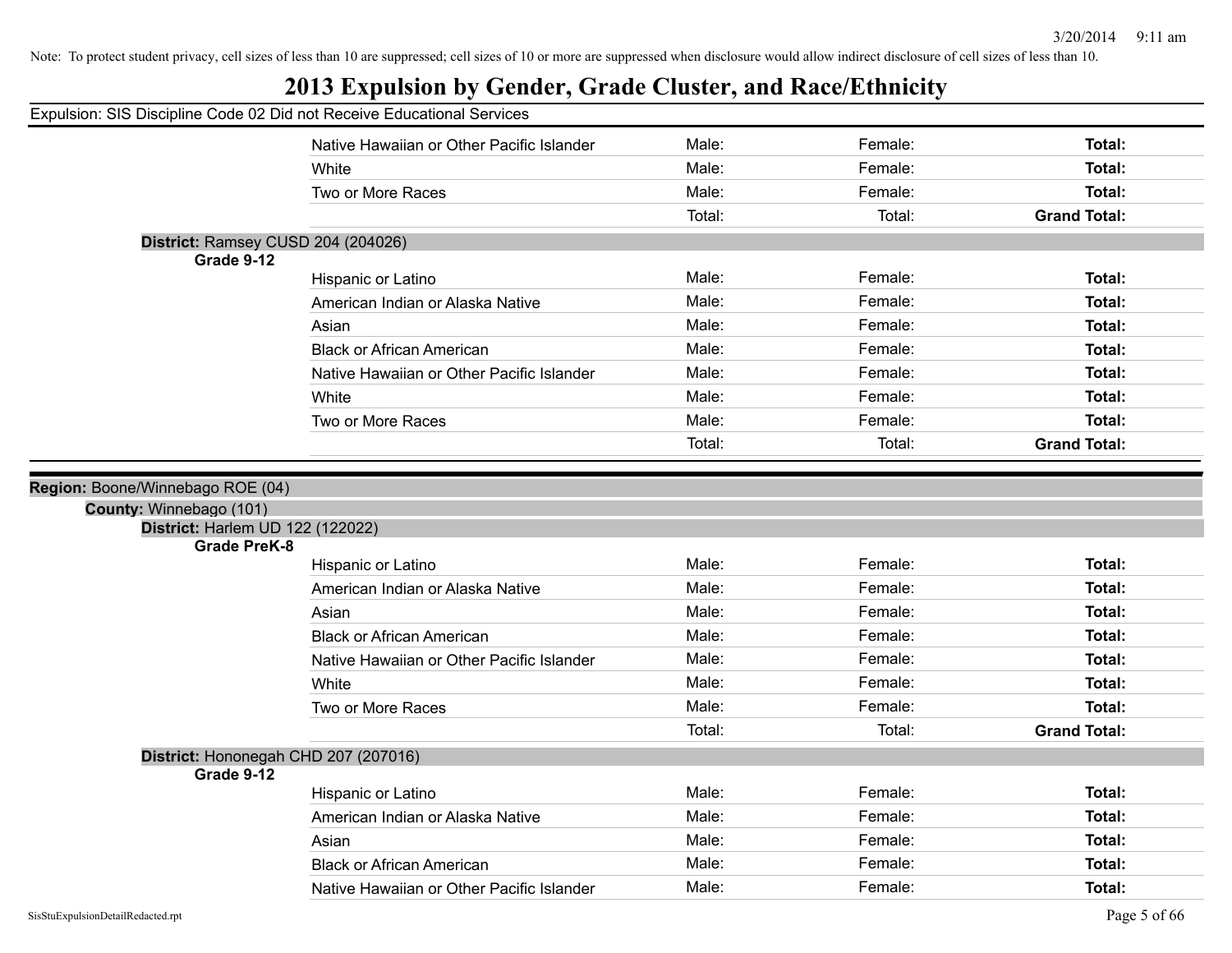| Expulsion: SIS Discipline Code 02 Did not Receive Educational Services |                                           |        |         |                     |
|------------------------------------------------------------------------|-------------------------------------------|--------|---------|---------------------|
|                                                                        | White                                     | Male:  | Female: | Total:<br>12        |
|                                                                        | Two or More Races                         | Male:  | Female: | Total:              |
|                                                                        |                                           | Total: | Total:  | <b>Grand Total:</b> |
| District: Rockford SD 205 (205025)                                     |                                           |        |         |                     |
| Grade 9-12                                                             |                                           |        |         |                     |
|                                                                        | Hispanic or Latino                        | Male:  | Female: | Total:              |
|                                                                        | American Indian or Alaska Native          | Male:  | Female: | Total:              |
|                                                                        | Asian                                     | Male:  | Female: | Total:              |
|                                                                        | <b>Black or African American</b>          | Male:  | Female: | Total:              |
|                                                                        | Native Hawaiian or Other Pacific Islander | Male:  | Female: | Total:              |
|                                                                        | White                                     | Male:  | Female: | Total:              |
|                                                                        | Two or More Races                         | Male:  | Female: | Total:              |
|                                                                        |                                           | Total: | Total:  | <b>Grand Total:</b> |
|                                                                        |                                           |        |         |                     |
| Region: Brown/Cass/Morgan/Scott ROE (46)                               |                                           |        |         |                     |
| County: Morgan (069)<br>District: Jacksonville SD 117 (117022)         |                                           |        |         |                     |
| Grade 9-12                                                             |                                           |        |         |                     |
|                                                                        | Hispanic or Latino                        | Male:  | Female: | Total:              |
|                                                                        | American Indian or Alaska Native          | Male:  | Female: | Total:              |
|                                                                        | Asian                                     | Male:  | Female: | Total:              |
|                                                                        | <b>Black or African American</b>          | Male:  | Female: | Total:              |
|                                                                        | Native Hawaiian or Other Pacific Islander | Male:  | Female: | Total:              |
|                                                                        | White                                     | Male:  | Female: | Total:              |
|                                                                        | Two or More Races                         | Male:  | Female: | Total:              |
|                                                                        |                                           | Total: | Total:  | <b>Grand Total:</b> |
|                                                                        |                                           |        |         |                     |
| Region: Bureau/Henry/Stark ROE (28)                                    |                                           |        |         |                     |
| County: Henry (037)                                                    |                                           |        |         |                     |
| District: Kewanee CUSD 229 (229026)<br><b>Grade PreK-8</b>             |                                           |        |         |                     |
|                                                                        | Hispanic or Latino                        | Male:  | Female: | Total:              |
|                                                                        | American Indian or Alaska Native          | Male:  | Female: | Total:              |
|                                                                        | Asian                                     | Male:  | Female: | Total:              |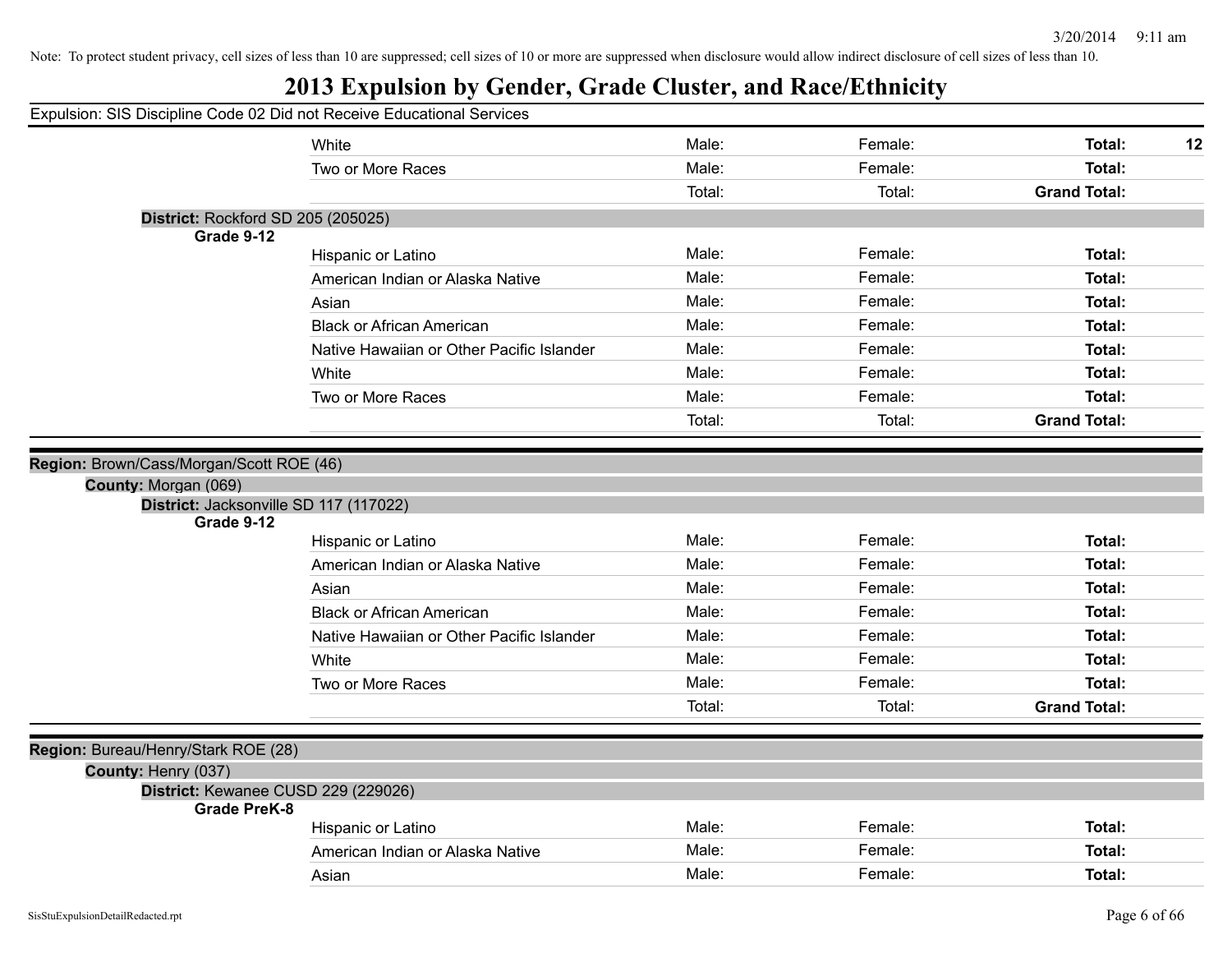## **2013 Expulsion by Gender, Grade Cluster, and Race/Ethnicity**

#### Expulsion: SIS Discipline Code 02 Did not Receive Educational Services

|                                                               | on. Old Discipling Oodd oz Did not Receive Educational Ochrices |        |         |                     |
|---------------------------------------------------------------|-----------------------------------------------------------------|--------|---------|---------------------|
|                                                               | <b>Black or African American</b>                                | Male:  | Female: | Total:              |
|                                                               | Native Hawaiian or Other Pacific Islander                       | Male:  | Female: | Total:              |
|                                                               | White                                                           | Male:  | Female: | Total:              |
|                                                               | Two or More Races                                               | Male:  | Female: | Total:              |
|                                                               |                                                                 | Total: | Total:  | <b>Grand Total:</b> |
| Grade 9-12                                                    |                                                                 |        |         |                     |
|                                                               | Hispanic or Latino                                              | Male:  | Female: | Total:              |
|                                                               | American Indian or Alaska Native                                | Male:  | Female: | Total:              |
|                                                               | Asian                                                           | Male:  | Female: | Total:              |
|                                                               | <b>Black or African American</b>                                | Male:  | Female: | Total:              |
|                                                               | Native Hawaiian or Other Pacific Islander                       | Male:  | Female: | Total:              |
|                                                               | White                                                           | Male:  | Female: | Total:              |
|                                                               | Two or More Races                                               | Male:  | Female: | Total:              |
|                                                               |                                                                 | Total: | Total:  | <b>Grand Total:</b> |
|                                                               |                                                                 |        |         |                     |
| : Calhoun/Greene/Jersy/Macoupin ROE (40)                      |                                                                 |        |         |                     |
| County: Greene (031)                                          |                                                                 |        |         |                     |
| District: North Greene CUSD 3 (003026)<br><b>Grade PreK-8</b> |                                                                 |        |         |                     |
|                                                               | Hispanic or Latino                                              | Male:  | Female: | Total:              |
|                                                               | American Indian or Alaska Native                                | Male:  | Female: | Total:              |
|                                                               | Asian                                                           | Male:  | Female: | Total:              |
|                                                               | <b>Black or African American</b>                                | Male:  | Female: | Total:              |
|                                                               | Native Hawaiian or Other Pacific Islander                       | Male:  | Female: | Total:              |
|                                                               | White                                                           | Male:  | Female: | Total:              |
|                                                               | Two or More Races                                               | Male:  | Female: | Total:              |
|                                                               |                                                                 | Total: | Total:  | <b>Grand Total:</b> |
| County: Jersey (042)                                          |                                                                 |        |         |                     |
| District: Jersey CUSD 100 (100026)                            |                                                                 |        |         |                     |
| Grade 9-12                                                    |                                                                 |        |         |                     |
|                                                               | Hispanic or Latino                                              | Male:  | Female: | Total:              |
|                                                               | American Indian or Alaska Native                                | Male:  | Female: | Total:              |
|                                                               | Asian                                                           | Male:  | Female: | Total:              |
|                                                               | <b>Black or African American</b>                                | Male:  | Female: | Total:              |

**Region: Calhoun**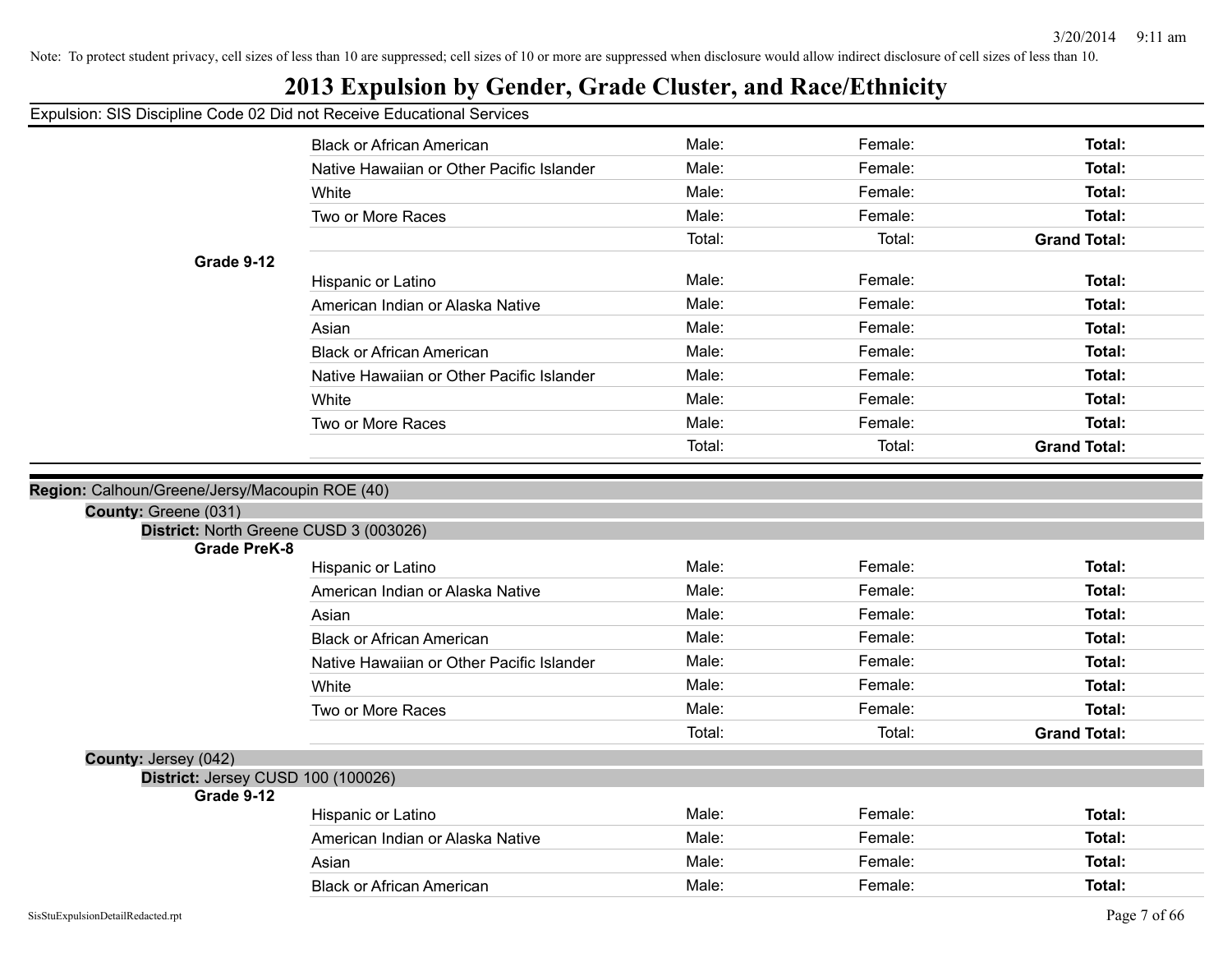|                                                | Expulsion: SIS Discipline Code 02 Did not Receive Educational Services |        |         |                     |
|------------------------------------------------|------------------------------------------------------------------------|--------|---------|---------------------|
|                                                | Native Hawaiian or Other Pacific Islander                              | Male:  | Female: | <b>Total:</b>       |
|                                                | White                                                                  | Male:  | Female: | <b>Total:</b>       |
|                                                | Two or More Races                                                      | Male:  | Female: | Total:              |
|                                                |                                                                        | Total: | Total:  | <b>Grand Total:</b> |
| County: Macoupin (056)                         |                                                                        |        |         |                     |
|                                                | District: Bunker Hill CUSD 8 (008026)                                  |        |         |                     |
| Grade 9-12                                     | Hispanic or Latino                                                     | Male:  | Female: | <b>Total:</b>       |
|                                                | American Indian or Alaska Native                                       | Male:  | Female: | Total:              |
|                                                | Asian                                                                  | Male:  | Female: | Total:              |
|                                                | <b>Black or African American</b>                                       | Male:  | Female: | Total:              |
|                                                | Native Hawaiian or Other Pacific Islander                              | Male:  | Female: | Total:              |
|                                                | White                                                                  | Male:  | Female: | Total:              |
|                                                | Two or More Races                                                      | Male:  | Female: | Total:              |
|                                                |                                                                        | Total: | Total:  | <b>Grand Total:</b> |
| District: Gillespie CUSD 7 (007026)            |                                                                        |        |         |                     |
| <b>Grade PreK-8</b>                            |                                                                        |        |         |                     |
|                                                | Hispanic or Latino                                                     | Male:  | Female: | <b>Total:</b>       |
|                                                | American Indian or Alaska Native                                       | Male:  | Female: | <b>Total:</b>       |
|                                                | Asian                                                                  | Male:  | Female: | <b>Total:</b>       |
|                                                | <b>Black or African American</b>                                       | Male:  | Female: | Total:              |
|                                                | Native Hawaiian or Other Pacific Islander                              | Male:  | Female: | Total:              |
|                                                | White                                                                  | Male:  | Female: | Total:              |
|                                                | Two or More Races                                                      | Male:  | Female: | Total:              |
|                                                |                                                                        | Total: | Total:  | <b>Grand Total:</b> |
|                                                |                                                                        |        |         |                     |
| Region: Carroll/Jo Daviess/Stephenson ROE (08) |                                                                        |        |         |                     |
| County: Carroll (008)                          |                                                                        |        |         |                     |
| Grade 9-12                                     | District: West Carroll CUSD 314 (314026)                               |        |         |                     |
|                                                | Hispanic or Latino                                                     | Male:  | Female: | Total:              |
|                                                | American Indian or Alaska Native                                       | Male:  | Female: | <b>Total:</b>       |
|                                                | Asian                                                                  | Male:  | Female: | <b>Total:</b>       |
|                                                | <b>Black or African American</b>                                       | Male:  | Female: | Total:              |
|                                                |                                                                        |        |         |                     |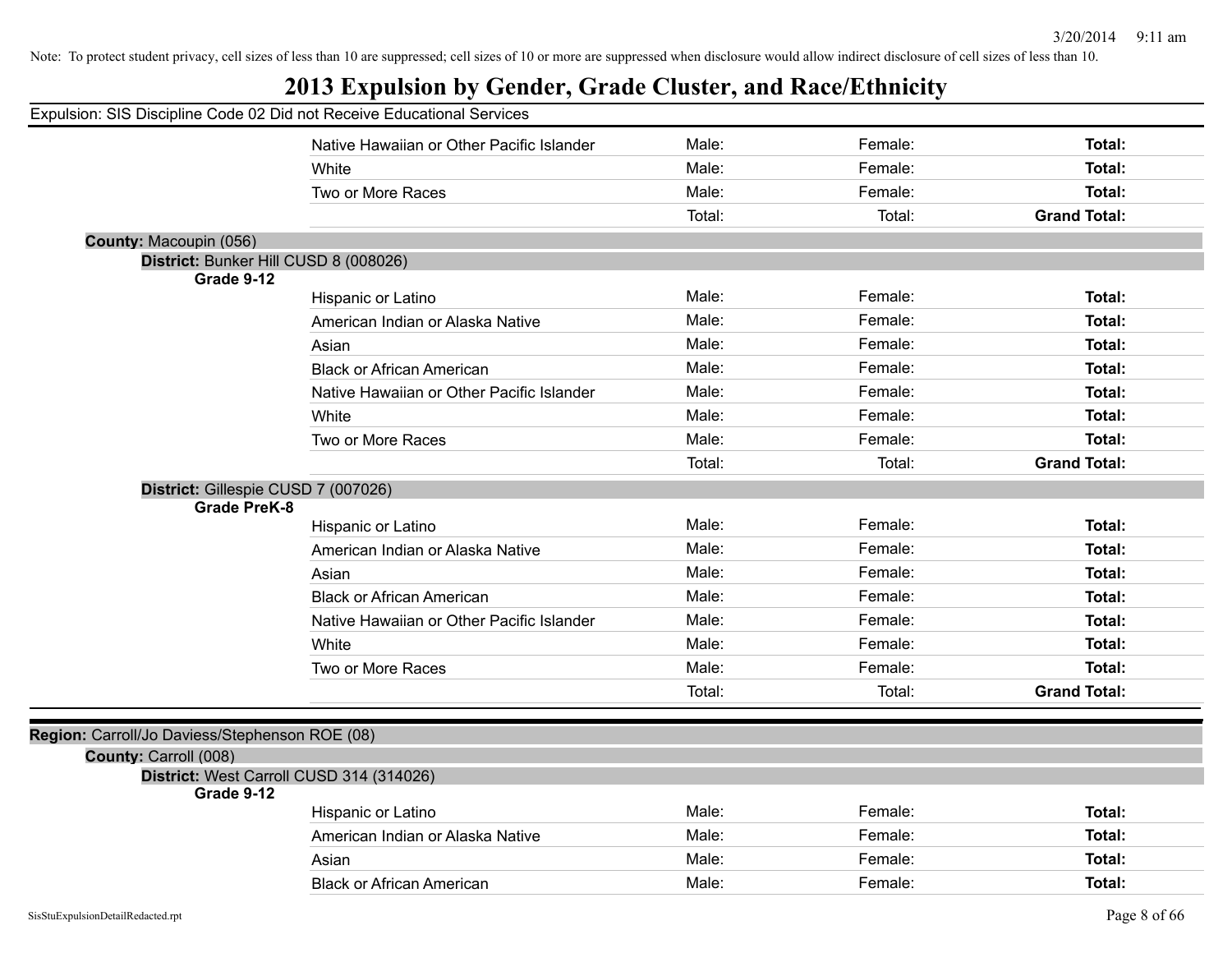|                                    | Expulsion: SIS Discipline Code 02 Did not Receive Educational Services |        |         |                     |
|------------------------------------|------------------------------------------------------------------------|--------|---------|---------------------|
|                                    | Native Hawaiian or Other Pacific Islander                              | Male:  | Female: | Total:              |
|                                    | White                                                                  | Male:  | Female: | Total:              |
|                                    | Two or More Races                                                      | Male:  | Female: | <b>Total:</b>       |
|                                    |                                                                        | Total: | Total:  | <b>Grand Total:</b> |
| County: Jodaviess (043)            |                                                                        |        |         |                     |
|                                    | District: East Dubuque USD 119 (119022)                                |        |         |                     |
| Grade 9-12                         | Hispanic or Latino                                                     | Male:  | Female: | Total:              |
|                                    |                                                                        | Male:  | Female: | Total:              |
|                                    | American Indian or Alaska Native                                       | Male:  | Female: | <b>Total:</b>       |
|                                    | Asian                                                                  |        |         |                     |
|                                    | <b>Black or African American</b>                                       | Male:  | Female: | <b>Total:</b>       |
|                                    | Native Hawaiian or Other Pacific Islander                              | Male:  | Female: | Total:              |
|                                    | White                                                                  | Male:  | Female: | Total:              |
|                                    | Two or More Races                                                      | Male:  | Female: | <b>Total:</b>       |
|                                    |                                                                        | Total: | Total:  | <b>Grand Total:</b> |
| <b>County: Stephenson (089)</b>    |                                                                        |        |         |                     |
| District: Freeport SD 145 (145022) |                                                                        |        |         |                     |
| <b>Grade PreK-8</b>                | Hispanic or Latino                                                     | Male:  | Female: | Total:              |
|                                    | American Indian or Alaska Native                                       | Male:  | Female: | <b>Total:</b>       |
|                                    |                                                                        | Male:  | Female: | <b>Total:</b>       |
|                                    | Asian                                                                  |        |         |                     |
|                                    | <b>Black or African American</b>                                       | Male:  | Female: | <b>Total:</b>       |
|                                    | Native Hawaiian or Other Pacific Islander                              | Male:  | Female: | <b>Total:</b>       |
|                                    | White                                                                  | Male:  | Female: | Total:              |
|                                    | Two or More Races                                                      | Male:  | Female: | Total:              |
|                                    |                                                                        | Total: | Total:  | <b>Grand Total:</b> |
| Grade 9-12                         |                                                                        |        |         |                     |
|                                    | Hispanic or Latino                                                     | Male:  | Female: | Total:              |
|                                    | American Indian or Alaska Native                                       | Male:  | Female: | <b>Total:</b>       |
|                                    | Asian                                                                  | Male:  | Female: | <b>Total:</b>       |
|                                    | <b>Black or African American</b>                                       | Male:  | Female: | Total:              |
|                                    | Native Hawaiian or Other Pacific Islander                              | Male:  | Female: | Total:              |
|                                    | White                                                                  | Male:  | Female: | Total:              |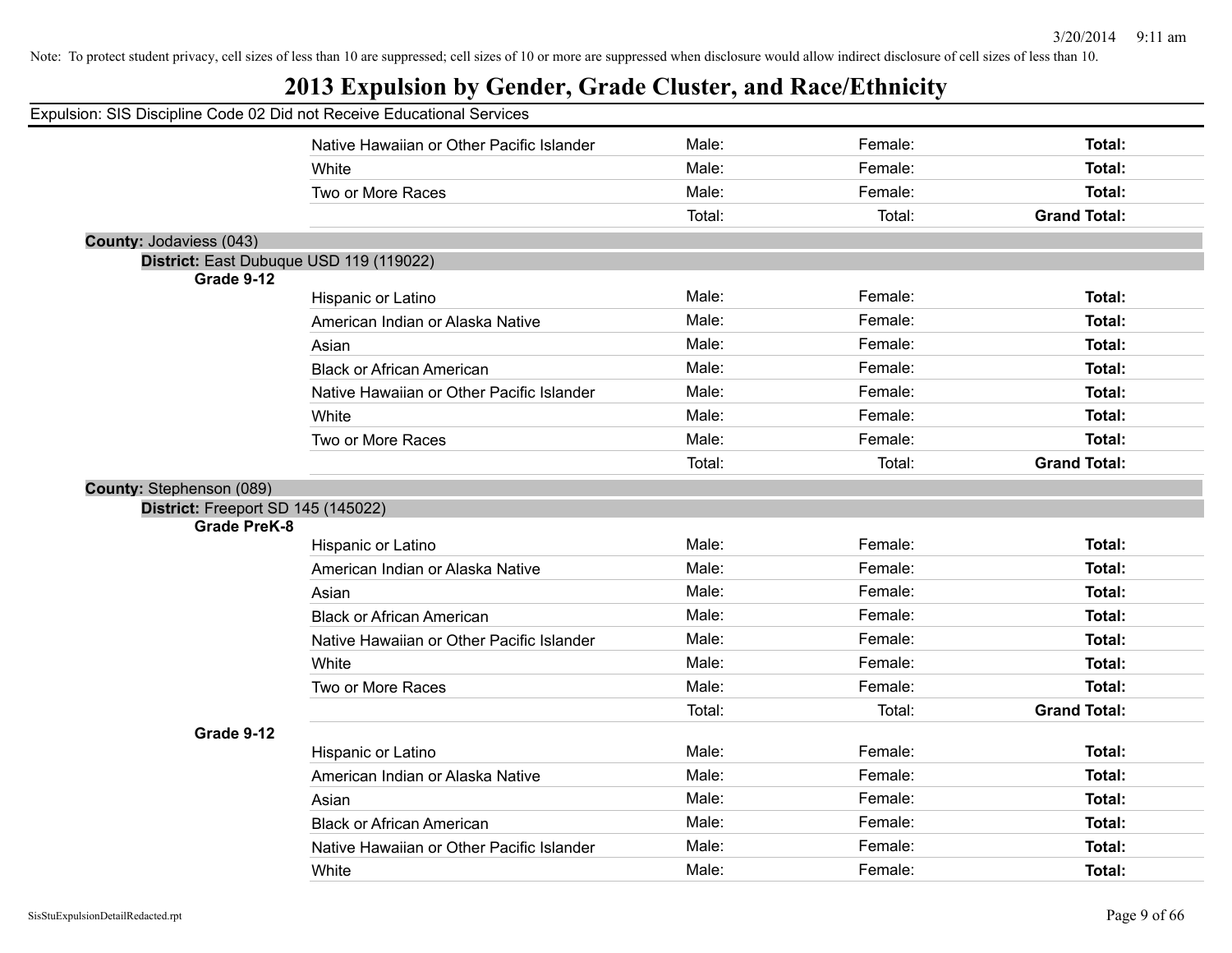|                                  | Expulsion: SIS Discipline Code 02 Did not Receive Educational Services |        |         |                     |    |
|----------------------------------|------------------------------------------------------------------------|--------|---------|---------------------|----|
|                                  | Two or More Races                                                      | Male:  | Female: | Total:              |    |
|                                  |                                                                        | Total: | Total:  | <b>Grand Total:</b> | 11 |
| Region: Champaign/Ford ROE (09)  |                                                                        |        |         |                     |    |
| County: Champaign (010)          |                                                                        |        |         |                     |    |
| <b>Grade PreK-8</b>              | District: Champaign CUSD 4 (004026)                                    |        |         |                     |    |
|                                  | Hispanic or Latino                                                     | Male:  | Female: | Total:              |    |
|                                  | American Indian or Alaska Native                                       | Male:  | Female: | Total:              |    |
|                                  | Asian                                                                  | Male:  | Female: | Total:              |    |
|                                  | <b>Black or African American</b>                                       | Male:  | Female: | Total:              |    |
|                                  | Native Hawaiian or Other Pacific Islander                              | Male:  | Female: | Total:              |    |
|                                  | White                                                                  | Male:  | Female: | Total:              |    |
|                                  | Two or More Races                                                      | Male:  | Female: | Total:              |    |
|                                  |                                                                        | Total: | Total:  | <b>Grand Total:</b> |    |
| Grade 9-12                       | District: Rantoul Township HSD 193 (193017)                            |        |         |                     |    |
|                                  | Hispanic or Latino                                                     | Male:  | Female: | Total:              |    |
|                                  | American Indian or Alaska Native                                       | Male:  | Female: | Total:              |    |
|                                  | Asian                                                                  | Male:  | Female: | Total:              |    |
|                                  | <b>Black or African American</b>                                       | Male:  | Female: | Total:              |    |
|                                  | Native Hawaiian or Other Pacific Islander                              | Male:  | Female: | Total:              |    |
|                                  | White                                                                  | Male:  | Female: | Total:              |    |
|                                  | Two or More Races                                                      | Male:  | Female: | Total:              |    |
|                                  |                                                                        | Total: | Total:  | <b>Grand Total:</b> |    |
| District: Urbana SD 116 (116022) |                                                                        |        |         |                     |    |
| <b>Grade PreK-8</b>              |                                                                        |        |         |                     |    |
|                                  | Hispanic or Latino                                                     | Male:  | Female: | Total:              |    |
|                                  | American Indian or Alaska Native                                       | Male:  | Female: | Total:              |    |
|                                  | Asian                                                                  | Male:  | Female: | Total:              |    |
|                                  | <b>Black or African American</b>                                       | Male:  | Female: | Total:              |    |
|                                  | Native Hawaiian or Other Pacific Islander                              | Male:  | Female: | Total:              |    |
|                                  | White                                                                  | Male:  | Female: | Total:              |    |
|                                  | Two or More Races                                                      | Male:  | Female: | Total:              |    |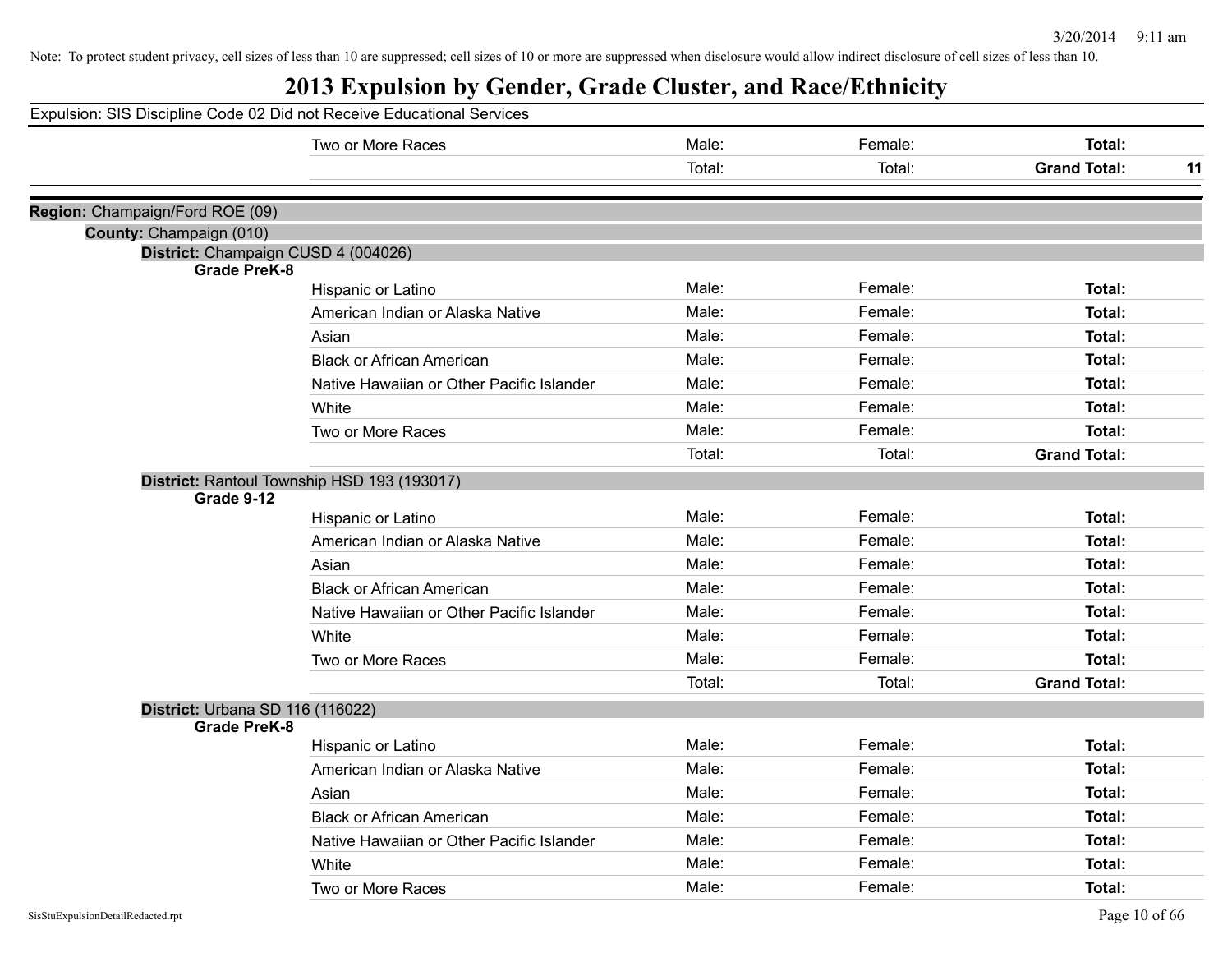## **2013 Expulsion by Gender, Grade Cluster, and Race/Ethnicity**

|                                                            |                                           | Total: | Total:  | <b>Grand Total:</b> |
|------------------------------------------------------------|-------------------------------------------|--------|---------|---------------------|
| Grade 9-12                                                 |                                           |        |         |                     |
|                                                            | Hispanic or Latino                        | Male:  | Female: | Total:              |
|                                                            | American Indian or Alaska Native          | Male:  | Female: | Total:              |
|                                                            | Asian                                     | Male:  | Female: | Total:              |
|                                                            | <b>Black or African American</b>          | Male:  | Female: | Total:              |
|                                                            | Native Hawaiian or Other Pacific Islander | Male:  | Female: | Total:              |
|                                                            | White                                     | Male:  | Female: | Total:              |
|                                                            | Two or More Races                         | Male:  | Female: | Total:              |
|                                                            |                                           | Total: | Total:  | <b>Grand Total:</b> |
| Region: Christian/Montgomery ROE (10)                      |                                           |        |         |                     |
| County: Christian (011)                                    |                                           |        |         |                     |
| District: Taylorville CUSD 3 (003026)                      |                                           |        |         |                     |
| Grade 9-12                                                 |                                           |        |         |                     |
|                                                            | Hispanic or Latino                        | Male:  | Female: | Total:              |
|                                                            | American Indian or Alaska Native          | Male:  | Female: | Total:              |
|                                                            | Asian                                     | Male:  | Female: | Total:              |
|                                                            | <b>Black or African American</b>          | Male:  | Female: | Total:              |
|                                                            | Native Hawaiian or Other Pacific Islander | Male:  | Female: | Total:              |
|                                                            | White                                     | Male:  | Female: | Total:              |
|                                                            | Two or More Races                         | Male:  | Female: | Total:              |
|                                                            |                                           | Total: | Total:  | <b>Grand Total:</b> |
| County: Montgomery (068)                                   |                                           |        |         |                     |
| District: Hillsboro CUSD 3 (003026)<br><b>Grade PreK-8</b> |                                           |        |         |                     |
|                                                            | Hispanic or Latino                        | Male:  | Female: | Total:              |
|                                                            | American Indian or Alaska Native          | Male:  | Female: | Total:              |
|                                                            | Asian                                     | Male:  | Female: | Total:              |
|                                                            | <b>Black or African American</b>          | Male:  | Female: | Total:              |
|                                                            | Native Hawaiian or Other Pacific Islander | Male:  | Female: | Total:              |
|                                                            | White                                     | Male:  | Female: | Total:              |
|                                                            | Two or More Races                         | Male:  | Female: | <b>Total:</b>       |
|                                                            |                                           | Total: | Total:  | <b>Grand Total:</b> |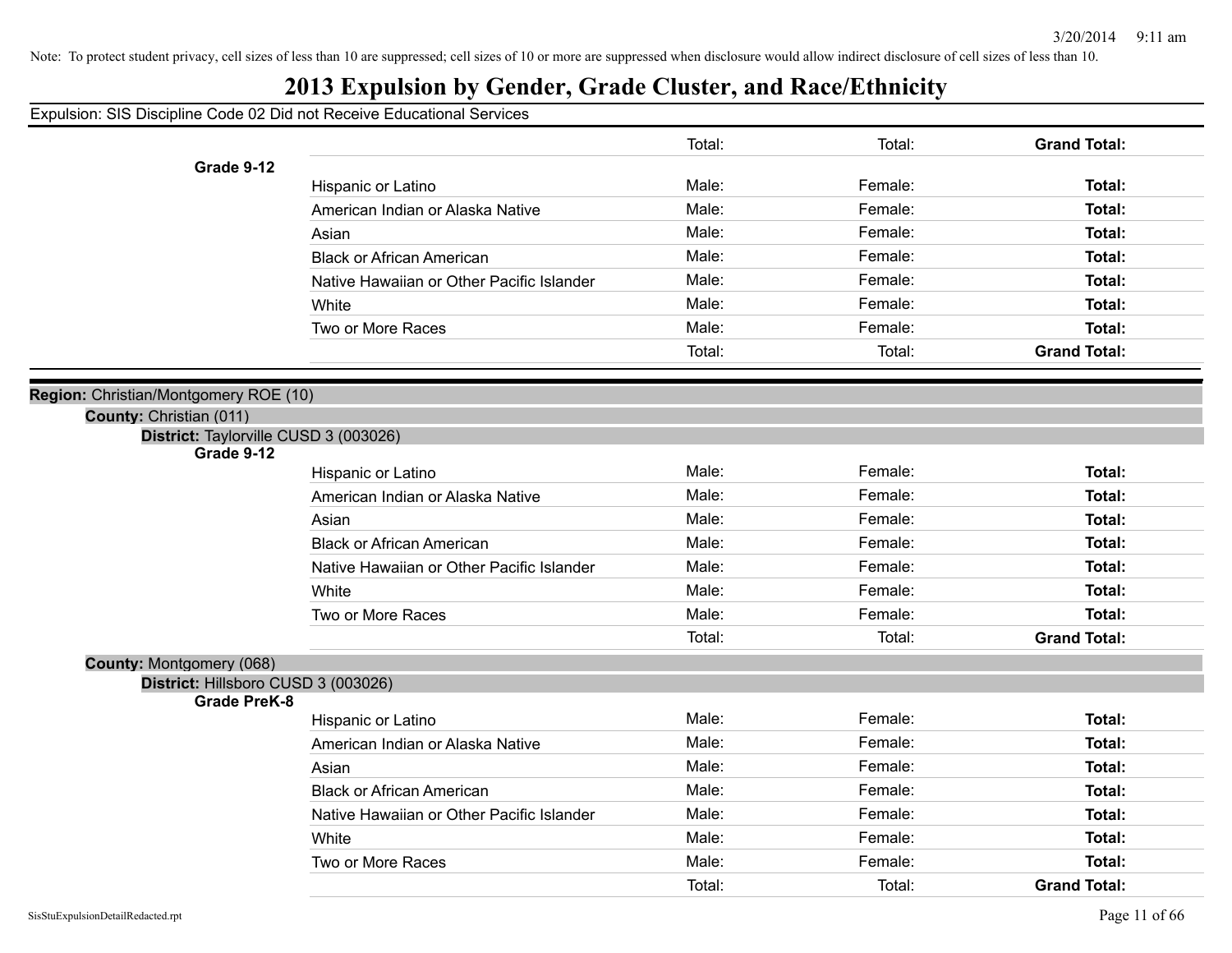## **2013 Expulsion by Gender, Grade Cluster, and Race/Ethnicity**

Expulsion: SIS Discipline Code 02 Did not Receive Educational Services

**Grade 9-12**

| Grade 9-12                          |                                           |        |         |                     |
|-------------------------------------|-------------------------------------------|--------|---------|---------------------|
|                                     | Hispanic or Latino                        | Male:  | Female: | Total:              |
|                                     | American Indian or Alaska Native          | Male:  | Female: | Total:              |
|                                     | Asian                                     | Male:  | Female: | Total:              |
|                                     | <b>Black or African American</b>          | Male:  | Female: | Total:              |
|                                     | Native Hawaiian or Other Pacific Islander | Male:  | Female: | Total:              |
|                                     | White                                     | Male:  | Female: | Total:              |
|                                     | Two or More Races                         | Male:  | Female: | Total:              |
|                                     |                                           | Total: | Total:  | <b>Grand Total:</b> |
| District: Nokomis CUSD 22 (022026)  |                                           |        |         |                     |
| Grade 9-12                          |                                           |        |         |                     |
|                                     | Hispanic or Latino                        | Male:  | Female: | Total:              |
|                                     | American Indian or Alaska Native          | Male:  | Female: | Total:              |
|                                     | Asian                                     | Male:  | Female: | Total:              |
|                                     | <b>Black or African American</b>          | Male:  | Female: | Total:              |
|                                     | Native Hawaiian or Other Pacific Islander | Male:  | Female: | Total:              |
|                                     | White                                     | Male:  | Female: | Total:              |
|                                     | Two or More Races                         | Male:  | Female: | Total:              |
|                                     |                                           | Total: | Total:  | <b>Grand Total:</b> |
| District: Panhandle CUSD 2 (002026) |                                           |        |         |                     |
| <b>Grade PreK-8</b>                 |                                           |        |         |                     |
|                                     | Hispanic or Latino                        | Male:  | Female: | Total:              |
|                                     | American Indian or Alaska Native          | Male:  | Female: | Total:              |
|                                     | Asian                                     | Male:  | Female: | Total:              |
|                                     | <b>Black or African American</b>          | Male:  | Female: | Total:              |
|                                     | Native Hawaiian or Other Pacific Islander | Male:  | Female: | <b>Total:</b>       |
|                                     | White                                     | Male:  | Female: | Total:              |
|                                     | Two or More Races                         | Male:  | Female: | <b>Total:</b>       |
|                                     |                                           | Total: | Total:  | <b>Grand Total:</b> |
|                                     |                                           |        |         |                     |

**Region:** Clay/Cwford/Jsper/Lwrnce/Rhland (12)

**County:** Crawford (017)

**District:** Oblong CUSD 4 (004026)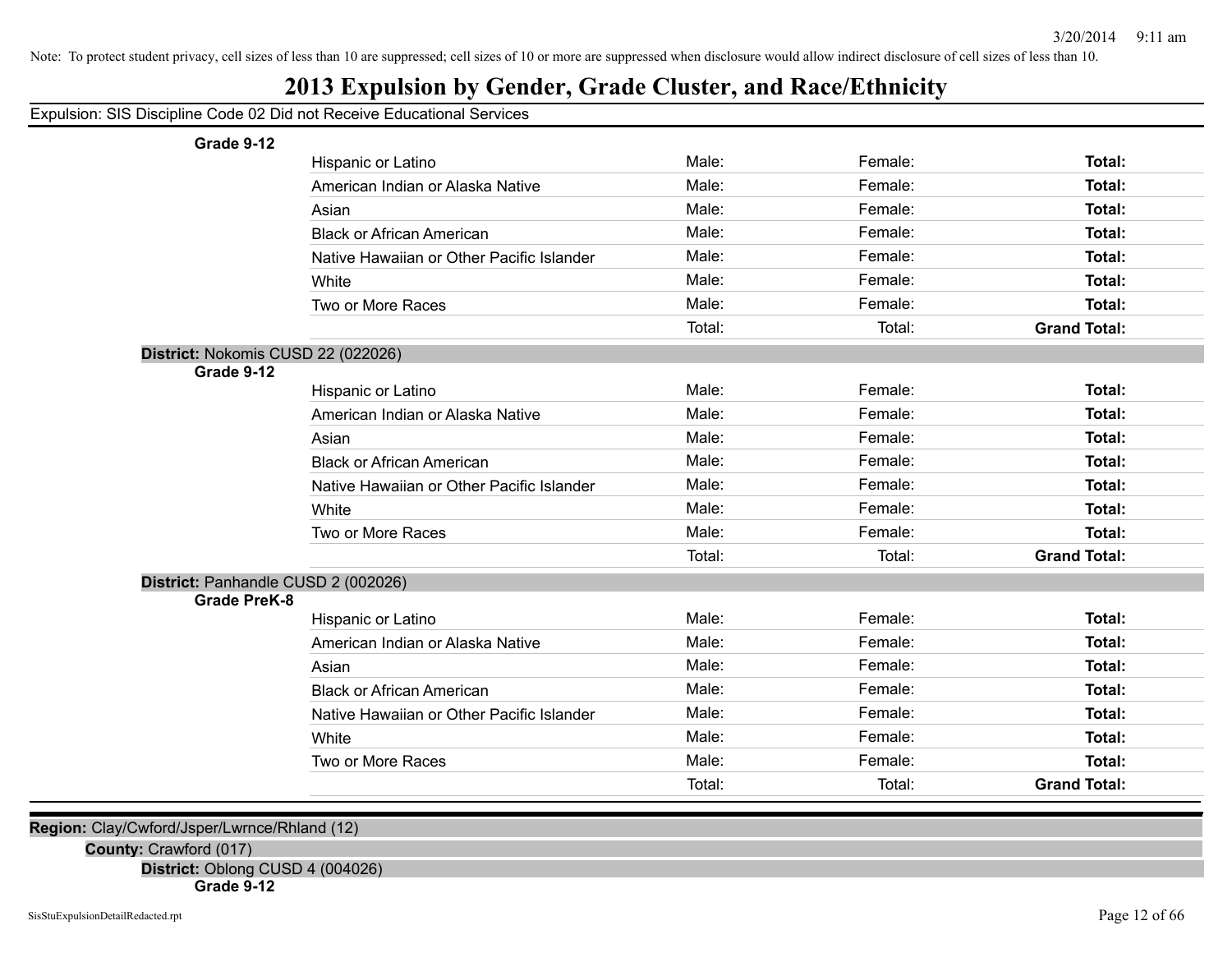## **2013 Expulsion by Gender, Grade Cluster, and Race/Ethnicity**

|                                                    | Hispanic or Latino                        | Male:  | Female: | Total:              |
|----------------------------------------------------|-------------------------------------------|--------|---------|---------------------|
|                                                    | American Indian or Alaska Native          | Male:  | Female: | Total:              |
|                                                    | Asian                                     | Male:  | Female: | Total:              |
|                                                    | <b>Black or African American</b>          | Male:  | Female: | Total:              |
|                                                    | Native Hawaiian or Other Pacific Islander | Male:  | Female: | Total:              |
|                                                    | White                                     | Male:  | Female: | Total:              |
|                                                    | Two or More Races                         | Male:  | Female: | Total:              |
|                                                    |                                           | Total: | Total:  | <b>Grand Total:</b> |
| District: Robinson CUSD 2 (002026)                 |                                           |        |         |                     |
| <b>Grade PreK-8</b>                                |                                           |        |         |                     |
|                                                    | Hispanic or Latino                        | Male:  | Female: | Total:              |
|                                                    | American Indian or Alaska Native          | Male:  | Female: | Total:              |
|                                                    | Asian                                     | Male:  | Female: | Total:              |
|                                                    | <b>Black or African American</b>          | Male:  | Female: | Total:              |
|                                                    | Native Hawaiian or Other Pacific Islander | Male:  | Female: | Total:              |
|                                                    | White                                     | Male:  | Female: | Total:              |
|                                                    | Two or More Races                         | Male:  | Female: | Total:              |
|                                                    |                                           | Total: | Total:  | <b>Grand Total:</b> |
|                                                    |                                           |        |         |                     |
| Region: Clinton/Marion/Washington ROE (13)         |                                           |        |         |                     |
| County: Marion (058)                               |                                           |        |         |                     |
| District: Centralia HSD 200 (200017)<br>Grade 9-12 |                                           |        |         |                     |
|                                                    | Hispanic or Latino                        | Male:  | Female: | Total:              |
|                                                    | American Indian or Alaska Native          | Male:  | Female: | Total:              |
|                                                    | Asian                                     | Male:  | Female: | Total:              |
|                                                    | <b>Black or African American</b>          | Male:  | Female: | Total:              |
|                                                    | Native Hawaiian or Other Pacific Islander | Male:  | Female: | Total:              |
|                                                    | White                                     | Male:  | Female: | Total:              |
|                                                    | Two or More Races                         | Male:  | Female: | Total:              |
|                                                    |                                           | Total: | Total:  | <b>Grand Total:</b> |
| District: Odin PSD 722 (722026)                    |                                           |        |         |                     |
| <b>Grade PreK-8</b>                                |                                           |        |         |                     |
|                                                    | Hispanic or Latino                        | Male:  | Female: | Total:              |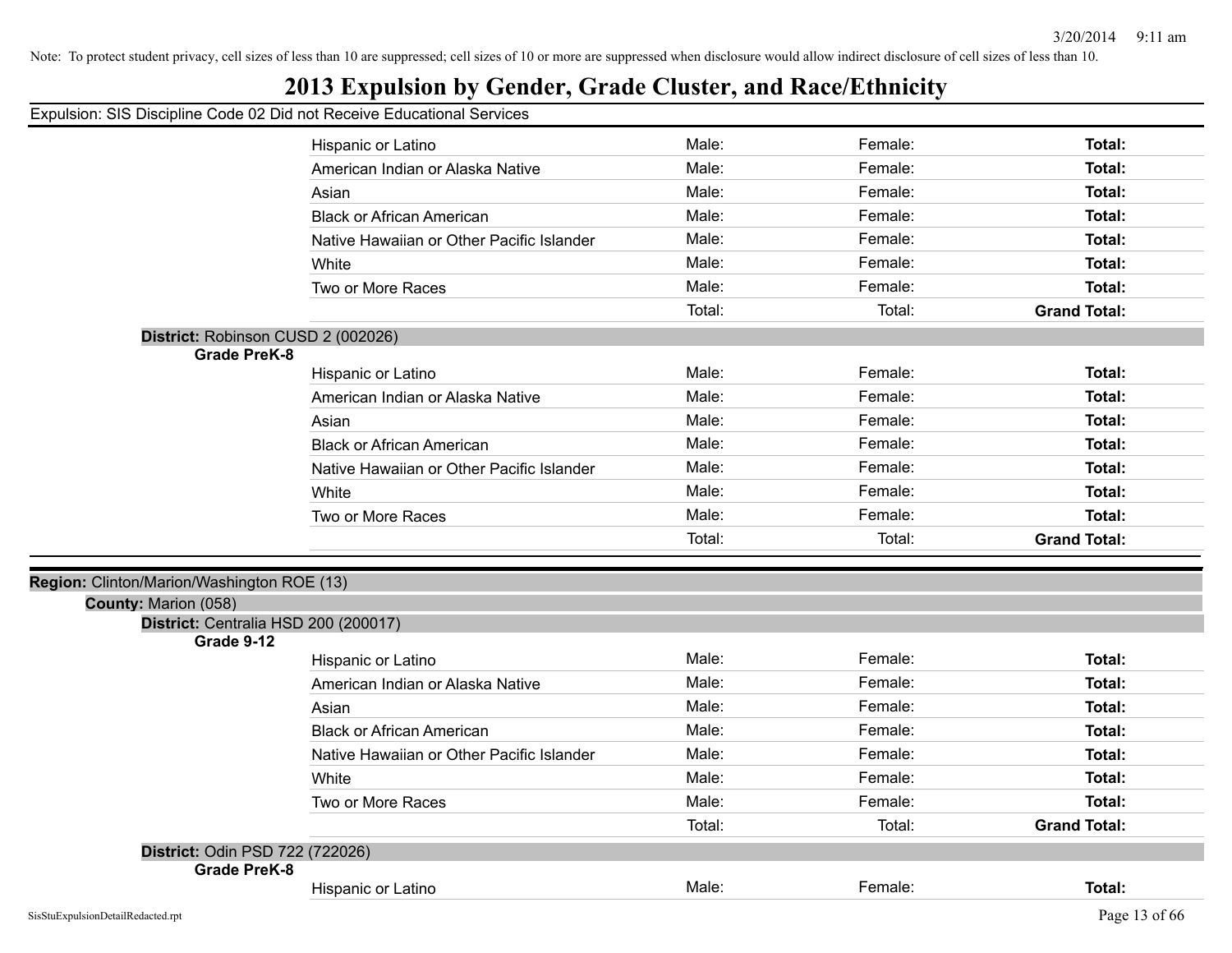## **2013 Expulsion by Gender, Grade Cluster, and Race/Ethnicity**

|                                                            | American Indian or Alaska Native          | Male:  | Female: | Total:              |
|------------------------------------------------------------|-------------------------------------------|--------|---------|---------------------|
|                                                            | Asian                                     | Male:  | Female: | Total:              |
|                                                            | <b>Black or African American</b>          | Male:  | Female: | Total:              |
|                                                            | Native Hawaiian or Other Pacific Islander | Male:  | Female: | Total:              |
|                                                            | White                                     | Male:  | Female: | Total:              |
|                                                            | Two or More Races                         | Male:  | Female: | Total:              |
|                                                            |                                           | Total: | Total:  | <b>Grand Total:</b> |
| Grade 9-12                                                 |                                           |        |         |                     |
|                                                            | Hispanic or Latino                        | Male:  | Female: | Total:              |
|                                                            | American Indian or Alaska Native          | Male:  | Female: | Total:              |
|                                                            | Asian                                     | Male:  | Female: | Total:              |
|                                                            | <b>Black or African American</b>          | Male:  | Female: | Total:              |
|                                                            | Native Hawaiian or Other Pacific Islander | Male:  | Female: | Total:              |
|                                                            | White                                     | Male:  | Female: | Total:              |
|                                                            | Two or More Races                         | Male:  | Female: | Total:              |
|                                                            |                                           | Total: | Total:  | <b>Grand Total:</b> |
| County: Washington (095)                                   |                                           |        |         |                     |
| District: Nashville CHSD 99 (099016)                       |                                           |        |         |                     |
| Grade 9-12                                                 |                                           | Male:  | Female: | Total:              |
|                                                            | Hispanic or Latino                        |        |         |                     |
|                                                            | American Indian or Alaska Native          | Male:  | Female: | Total:              |
|                                                            | Asian                                     | Male:  | Female: | Total:              |
|                                                            | <b>Black or African American</b>          | Male:  | Female: | Total:              |
|                                                            | Native Hawaiian or Other Pacific Islander | Male:  | Female: | Total:              |
|                                                            | White                                     | Male:  | Female: | Total:              |
|                                                            | Two or More Races                         | Male:  | Female: | Total:              |
|                                                            |                                           | Total: | Total:  | <b>Grand Total:</b> |
|                                                            |                                           |        |         |                     |
| Region: Clk/Cls/Cmbn/Dglas/Edgr/Mltr/Shlb (11)             |                                           |        |         |                     |
| County: Clark (012)<br>District: Marshall CUSD 2C (002C26) |                                           |        |         |                     |
| <b>Grade PreK-8</b>                                        |                                           |        |         |                     |
|                                                            | Hispanic or Latino                        | Male:  | Female: | Total:              |
|                                                            | American Indian or Alaska Native          | Male:  | Female: | Total:              |
|                                                            |                                           |        |         |                     |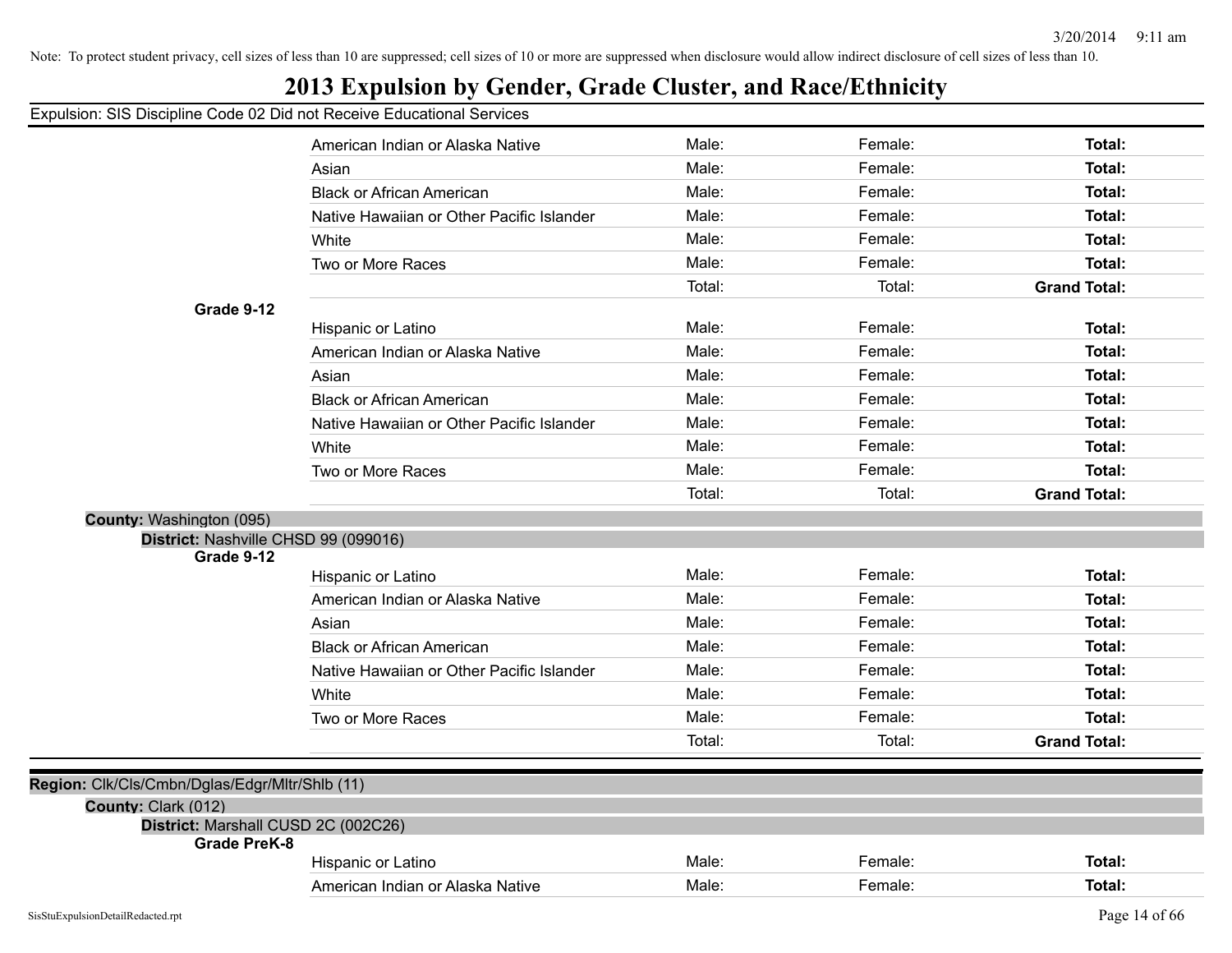## **2013 Expulsion by Gender, Grade Cluster, and Race/Ethnicity**

|                                       | Asian                                     | Male:  | Female: | Total:              |
|---------------------------------------|-------------------------------------------|--------|---------|---------------------|
|                                       | <b>Black or African American</b>          | Male:  | Female: | Total:              |
|                                       | Native Hawaiian or Other Pacific Islander | Male:  | Female: | Total:              |
|                                       | White                                     | Male:  | Female: | Total:              |
|                                       | Two or More Races                         | Male:  | Female: | <b>Total:</b>       |
|                                       |                                           | Total: | Total:  | <b>Grand Total:</b> |
| Grade 9-12                            |                                           |        |         |                     |
|                                       | Hispanic or Latino                        | Male:  | Female: | Total:              |
|                                       | American Indian or Alaska Native          | Male:  | Female: | Total:              |
|                                       | Asian                                     | Male:  | Female: | Total:              |
|                                       | <b>Black or African American</b>          | Male:  | Female: | Total:              |
|                                       | Native Hawaiian or Other Pacific Islander | Male:  | Female: | Total:              |
|                                       | White                                     | Male:  | Female: | Total:              |
|                                       | Two or More Races                         | Male:  | Female: | Total:              |
|                                       |                                           | Total: | Total:  | <b>Grand Total:</b> |
| County: Coles (015)                   |                                           |        |         |                     |
| District: Charleston CUSD 1 (001026)  |                                           |        |         |                     |
| Grade 9-12                            |                                           | Male:  |         |                     |
|                                       | Hispanic or Latino                        |        | Female: | Total:              |
|                                       | American Indian or Alaska Native          | Male:  | Female: | <b>Total:</b>       |
|                                       | Asian                                     | Male:  | Female: | <b>Total:</b>       |
|                                       | <b>Black or African American</b>          | Male:  | Female: | Total:              |
|                                       | Native Hawaiian or Other Pacific Islander | Male:  | Female: | <b>Total:</b>       |
|                                       | White                                     | Male:  | Female: | Total:              |
|                                       | Two or More Races                         | Male:  | Female: | Total:              |
|                                       |                                           | Total: | Total:  | <b>Grand Total:</b> |
| County: Cumberland (018)              |                                           |        |         |                     |
| District: Cumberland CUSD 77 (077026) |                                           |        |         |                     |
| <b>Grade PreK-8</b>                   | Hispanic or Latino                        | Male:  | Female: | <b>Total:</b>       |
|                                       | American Indian or Alaska Native          | Male:  | Female: | <b>Total:</b>       |
|                                       |                                           | Male:  | Female: | Total:              |
|                                       | Asian                                     |        | Female: |                     |
|                                       | <b>Black or African American</b>          | Male:  |         | Total:              |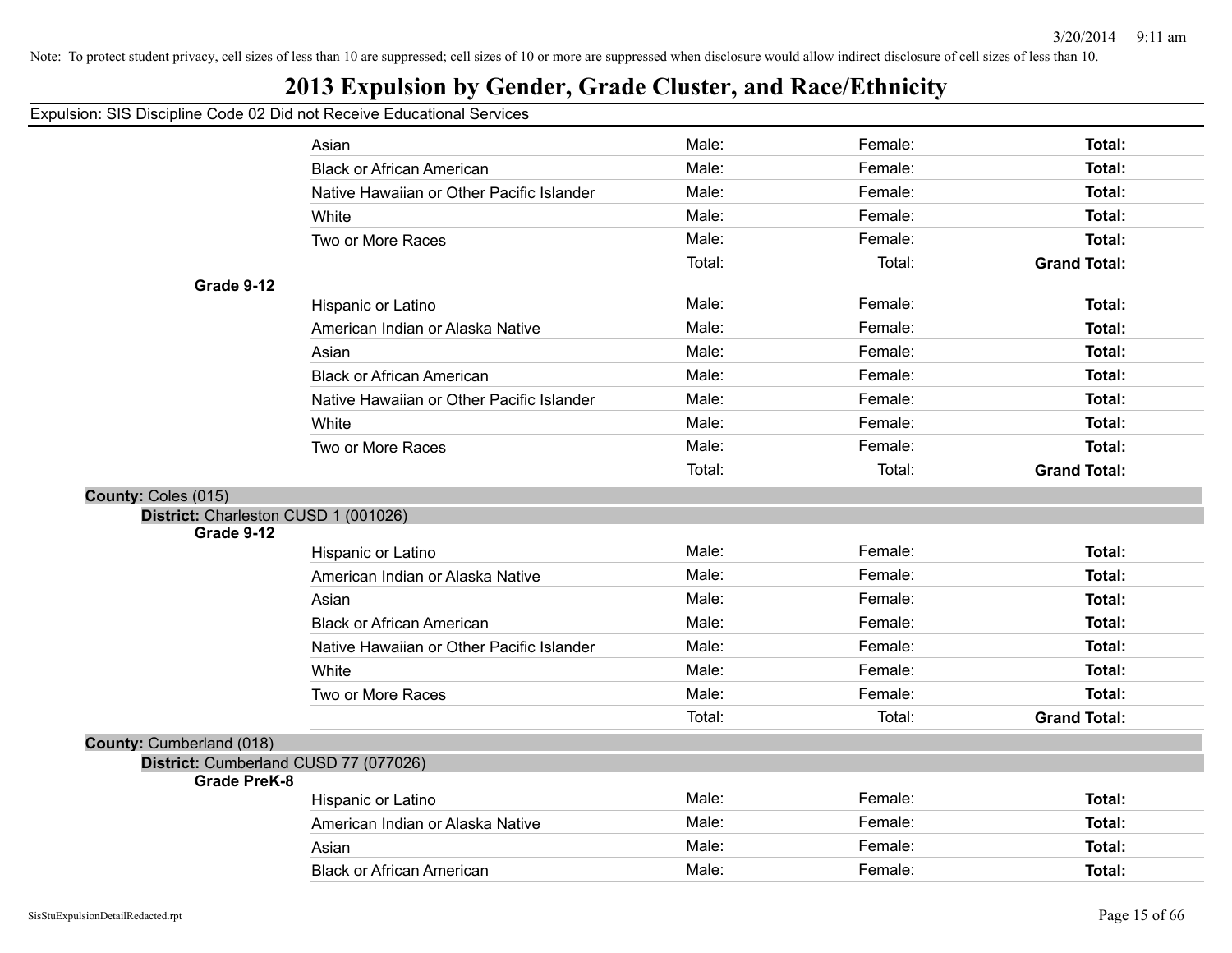| Expulsion: SIS Discipline Code 02 Did not Receive Educational Services |                                           |        |    |         |    |                     |    |
|------------------------------------------------------------------------|-------------------------------------------|--------|----|---------|----|---------------------|----|
|                                                                        | Native Hawaiian or Other Pacific Islander | Male:  |    | Female: |    | Total:              |    |
|                                                                        | White                                     | Male:  |    | Female: |    | Total:              |    |
|                                                                        | Two or More Races                         | Male:  |    | Female: |    | Total:              |    |
|                                                                        |                                           | Total: |    | Total:  |    | <b>Grand Total:</b> |    |
| Region: Crawford-Lawrence Educ Serv Reg (15)                           |                                           |        |    |         |    |                     |    |
| County: Cook (016)                                                     |                                           |        |    |         |    |                     |    |
|                                                                        | District: City of Chicago SD 299 (299025) |        |    |         |    |                     |    |
| <b>Grade PreK-8</b>                                                    | Hispanic or Latino                        | Male:  |    | Female: |    | Total:              |    |
|                                                                        | American Indian or Alaska Native          | Male:  |    | Female: |    | Total:              |    |
|                                                                        | Asian                                     | Male:  |    | Female: |    | Total:              |    |
|                                                                        | <b>Black or African American</b>          | Male:  | 10 | Female: | 11 | Total:              | 21 |
|                                                                        | Native Hawaiian or Other Pacific Islander | Male:  |    | Female: |    | Total:              |    |
|                                                                        | White                                     | Male:  |    | Female: |    | Total:              |    |
|                                                                        | Two or More Races                         | Male:  |    | Female: |    | Total:              |    |
|                                                                        |                                           | Total: |    | Total:  |    | <b>Grand Total:</b> |    |
| Grade 9-12                                                             |                                           |        |    |         |    |                     |    |
|                                                                        | Hispanic or Latino                        | Male:  |    | Female: |    | Total:              |    |
|                                                                        | American Indian or Alaska Native          | Male:  |    | Female: |    | Total:              |    |
|                                                                        | Asian                                     | Male:  |    | Female: |    | Total:              |    |
|                                                                        | <b>Black or African American</b>          | Male:  | 39 | Female: | 22 | Total:              | 61 |
|                                                                        | Native Hawaiian or Other Pacific Islander | Male:  |    | Female: |    | Total:              |    |
|                                                                        | White                                     | Male:  |    | Female: |    | Total:              |    |
|                                                                        | Two or More Races                         | Male:  |    | Female: |    | Total:              |    |
|                                                                        |                                           | Total: |    | Total:  |    | <b>Grand Total:</b> |    |
| Region: De Kalb ROE (16)                                               |                                           |        |    |         |    |                     |    |
| County: Dekalb (019)                                                   |                                           |        |    |         |    |                     |    |
| District: DeKalb CUSD 428 (428026)                                     |                                           |        |    |         |    |                     |    |
| Grade 9-12                                                             |                                           |        |    |         |    |                     |    |
|                                                                        | Hispanic or Latino                        | Male:  |    | Female: |    | Total:              |    |
|                                                                        | American Indian or Alaska Native          | Male:  |    | Female: |    | Total:              |    |
|                                                                        | Asian                                     | Male:  |    | Female: |    | Total:              |    |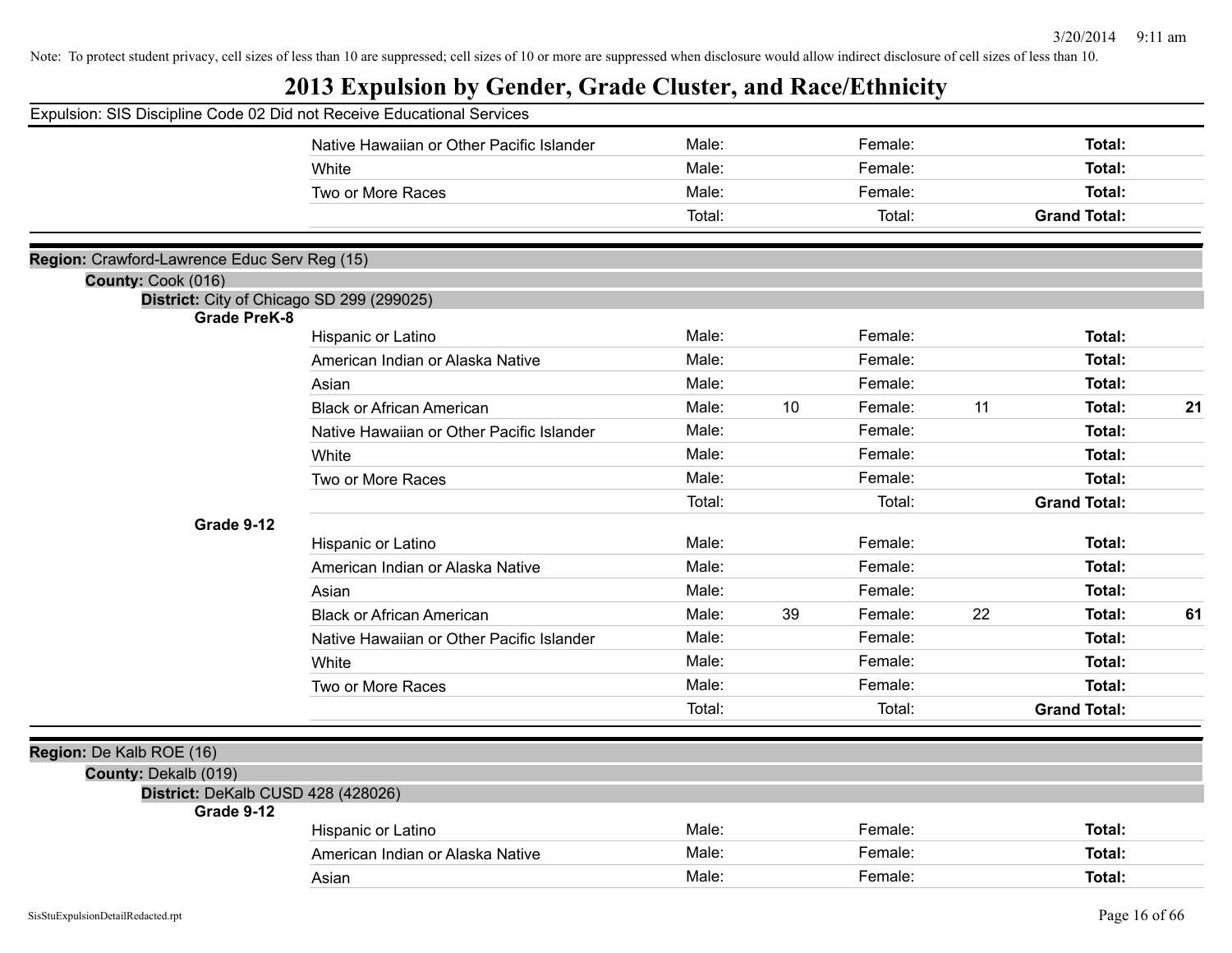## **2013 Expulsion by Gender, Grade Cluster, and Race/Ethnicity**

|                                            | <b>Black or African American</b>          | Male:  | Female: | Total:              |
|--------------------------------------------|-------------------------------------------|--------|---------|---------------------|
|                                            | Native Hawaiian or Other Pacific Islander | Male:  | Female: | Total:              |
|                                            | White                                     | Male:  | Female: | Total:              |
|                                            | Two or More Races                         | Male:  | Female: | <b>Total:</b>       |
|                                            |                                           | Total: | Total:  | <b>Grand Total:</b> |
|                                            | District: Indian Creek CUSD 425 (425026)  |        |         |                     |
| Grade 9-12                                 |                                           |        |         |                     |
|                                            | Hispanic or Latino                        | Male:  | Female: | Total:              |
|                                            | American Indian or Alaska Native          | Male:  | Female: | Total:              |
|                                            | Asian                                     | Male:  | Female: | Total:              |
|                                            | <b>Black or African American</b>          | Male:  | Female: | Total:              |
|                                            | Native Hawaiian or Other Pacific Islander | Male:  | Female: | Total:              |
|                                            | White                                     | Male:  | Female: | Total:              |
|                                            | Two or More Races                         | Male:  | Female: | Total:              |
|                                            |                                           | Total: | Total:  | <b>Grand Total:</b> |
|                                            | District: Sandwich CUSD 430 (430026)      |        |         |                     |
| Grade 9-12                                 |                                           |        |         |                     |
|                                            | Hispanic or Latino                        | Male:  | Female: | Total:              |
|                                            | American Indian or Alaska Native          | Male:  | Female: | <b>Total:</b>       |
|                                            | Asian                                     | Male:  | Female: | Total:              |
|                                            | <b>Black or African American</b>          | Male:  | Female: | Total:              |
|                                            | Native Hawaiian or Other Pacific Islander | Male:  | Female: | Total:              |
|                                            | White                                     | Male:  | Female: | Total:              |
|                                            | Two or More Races                         | Male:  | Female: | Total:              |
|                                            |                                           | Total: | Total:  | <b>Grand Total:</b> |
|                                            |                                           |        |         |                     |
| Region: De Witt/Livingston/McLean ROE (17) |                                           |        |         |                     |
| County: Livingston (053)                   |                                           |        |         |                     |
| Grade 9-12                                 | District: Dwight Twp HSD 230 (230017)     |        |         |                     |
|                                            | Hispanic or Latino                        | Male:  | Female: | Total:              |
|                                            | American Indian or Alaska Native          | Male:  | Female: | Total:              |
|                                            | Asian                                     | Male:  | Female: | <b>Total:</b>       |
|                                            | <b>Black or African American</b>          | Male:  | Female: | Total:              |
|                                            |                                           |        |         |                     |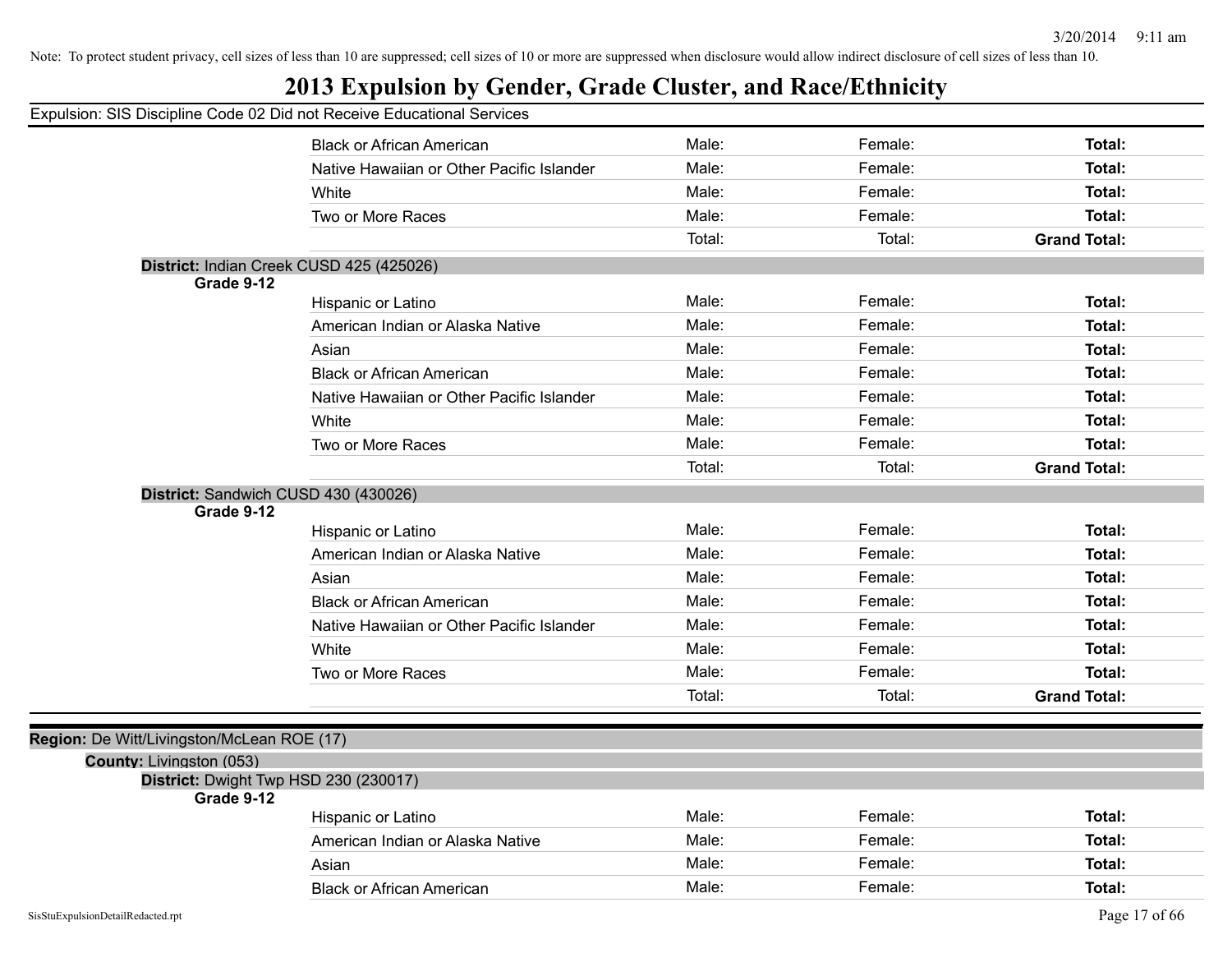|                                      | Native Hawaiian or Other Pacific Islander | Male:  | Female: | Total:              |
|--------------------------------------|-------------------------------------------|--------|---------|---------------------|
|                                      | White                                     | Male:  | Female: | Total:              |
|                                      | Two or More Races                         | Male:  | Female: | Total:              |
|                                      |                                           | Total: | Total:  | <b>Grand Total:</b> |
| County: Mclean (064)                 |                                           |        |         |                     |
| District: Bloomington SD 87 (087025) |                                           |        |         |                     |
| <b>Grade PreK-8</b>                  |                                           |        |         |                     |
|                                      | Hispanic or Latino                        | Male:  | Female: | Total:              |
|                                      | American Indian or Alaska Native          | Male:  | Female: | Total:              |
|                                      | Asian                                     | Male:  | Female: | Total:              |
|                                      | Black or African American                 | Male:  | Female: | Total:              |
|                                      | Native Hawaiian or Other Pacific Islander | Male:  | Female: | Total:              |
|                                      | White                                     | Male:  | Female: | Total:              |
|                                      | Two or More Races                         | Male:  | Female: | Total:              |
|                                      |                                           | Total: | Total:  | <b>Grand Total:</b> |
|                                      | District: McLean County USD 5 (005026)    |        |         |                     |
| <b>Grade PreK-8</b>                  |                                           |        |         |                     |
|                                      | Hispanic or Latino                        | Male:  | Female: | Total:              |
|                                      | American Indian or Alaska Native          | Male:  | Female: | Total:              |
|                                      | Asian                                     | Male:  | Female: | Total:              |
|                                      | <b>Black or African American</b>          | Male:  | Female: | Total:              |
|                                      | Native Hawaiian or Other Pacific Islander | Male:  | Female: | Total:              |
|                                      | White                                     | Male:  | Female: | Total:              |
|                                      | Two or More Races                         | Male:  | Female: | Total:              |
|                                      |                                           | Total: | Total:  | <b>Grand Total:</b> |
| Grade 9-12                           |                                           |        |         |                     |
|                                      | Hispanic or Latino                        | Male:  | Female: | Total:              |
|                                      | American Indian or Alaska Native          | Male:  | Female: | Total:              |
|                                      | Asian                                     | Male:  | Female: | Total:              |
|                                      | <b>Black or African American</b>          | Male:  | Female: | Total:              |
|                                      | Native Hawaiian or Other Pacific Islander | Male:  | Female: | Total:              |
|                                      | White                                     | Male:  | Female: | Total:              |
|                                      | Two or More Races                         | Male:  | Female: | Total:              |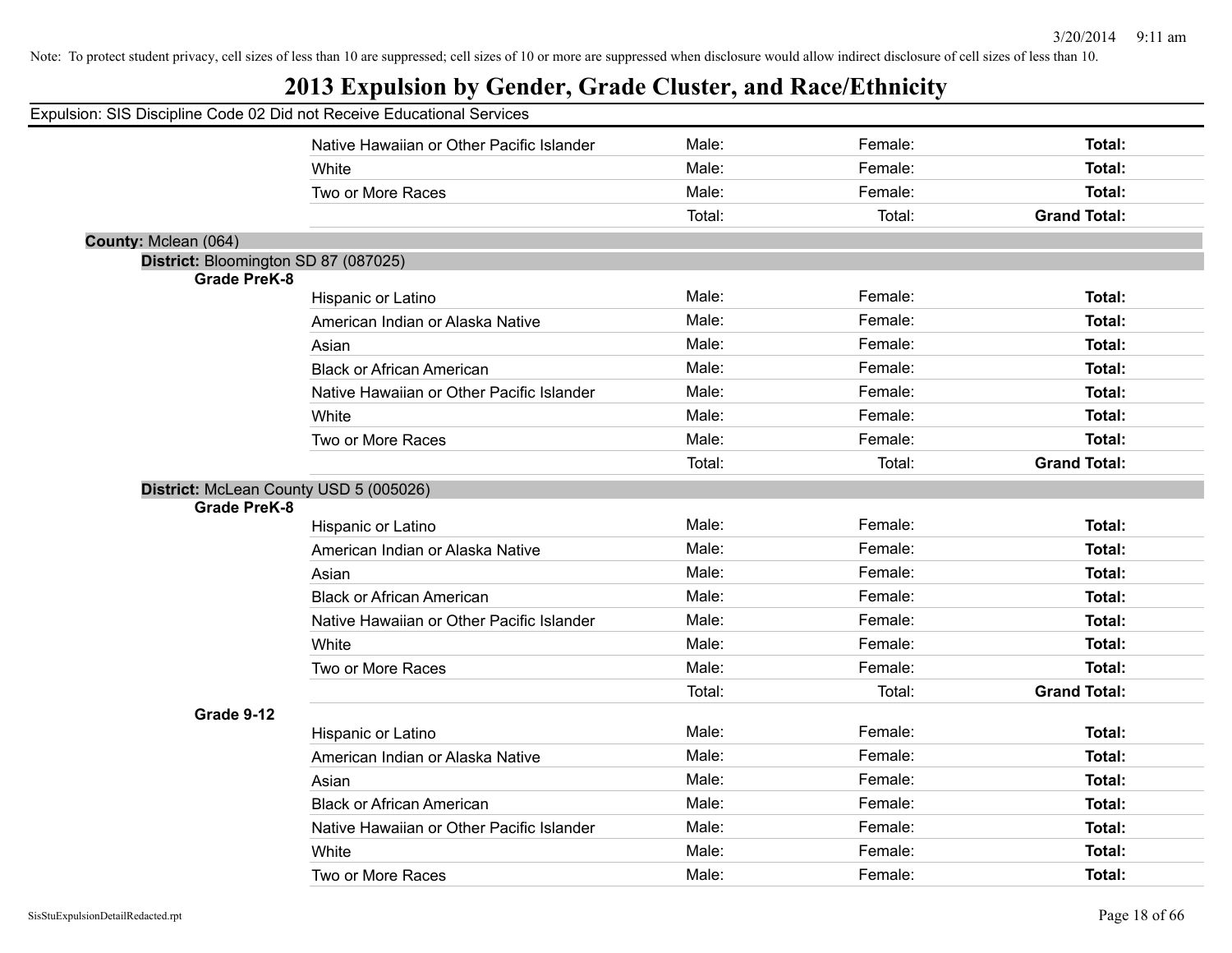## **2013 Expulsion by Gender, Grade Cluster, and Race/Ethnicity**

Expulsion: SIS Discipline Code 02 Did not Receive Educational Services

|                                      |                                           | Total: | Total:  | <b>Grand Total:</b> |
|--------------------------------------|-------------------------------------------|--------|---------|---------------------|
| District: Olympia CUSD 16 (016026)   |                                           |        |         |                     |
| <b>Grade PreK-8</b>                  |                                           |        |         |                     |
|                                      | Hispanic or Latino                        | Male:  | Female: | Total:              |
|                                      | American Indian or Alaska Native          | Male:  | Female: | Total:              |
|                                      | Asian                                     | Male:  | Female: | Total:              |
|                                      | <b>Black or African American</b>          | Male:  | Female: | Total:              |
|                                      | Native Hawaiian or Other Pacific Islander | Male:  | Female: | Total:              |
|                                      | White                                     | Male:  | Female: | Total:              |
|                                      | Two or More Races                         | Male:  | Female: | Total:              |
|                                      |                                           | Total: | Total:  | <b>Grand Total:</b> |
| Grade 9-12                           |                                           |        |         |                     |
|                                      | Hispanic or Latino                        | Male:  | Female: | Total:              |
|                                      | American Indian or Alaska Native          | Male:  | Female: | Total:              |
|                                      | Asian                                     | Male:  | Female: | Total:              |
|                                      | <b>Black or African American</b>          | Male:  | Female: | Total:              |
|                                      | Native Hawaiian or Other Pacific Islander | Male:  | Female: | Total:              |
|                                      | White                                     | Male:  | Female: | <b>Total:</b>       |
|                                      | Two or More Races                         | Male:  | Female: | Total:              |
|                                      |                                           | Total: | Total:  | <b>Grand Total:</b> |
| District: Tri Valley CUSD 3 (003026) |                                           |        |         |                     |
| Grade 9-12                           |                                           |        |         |                     |
|                                      | Hispanic or Latino                        | Male:  | Female: | Total:              |
|                                      | American Indian or Alaska Native          | Male:  | Female: | Total:              |
|                                      | Asian                                     | Male:  | Female: | Total:              |
|                                      | <b>Black or African American</b>          | Male:  | Female: | Total:              |
|                                      | Native Hawaiian or Other Pacific Islander | Male:  | Female: | Total:              |
|                                      | White                                     | Male:  | Female: | Total:              |
|                                      | Two or More Races                         | Male:  | Female: | Total:              |
|                                      |                                           | Total: | Total:  | <b>Grand Total:</b> |

**Region:** DuPage ROE (19)

**County:** Dupage (022)

**District:** Addison SD 4 (004002)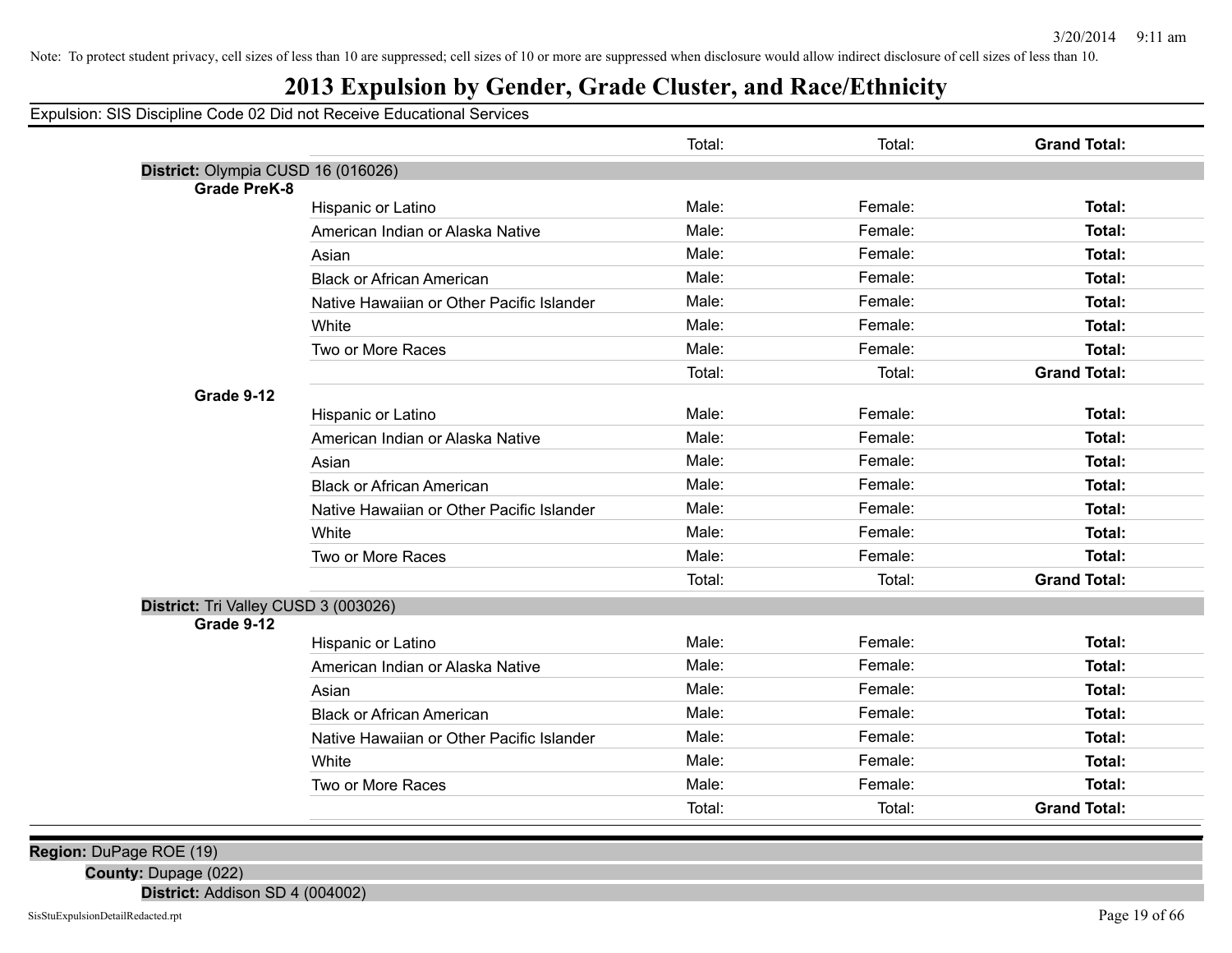## **2013 Expulsion by Gender, Grade Cluster, and Race/Ethnicity**

| <b>Grade PreK-8</b>                    |                                           |        |         |                     |
|----------------------------------------|-------------------------------------------|--------|---------|---------------------|
|                                        | Hispanic or Latino                        | Male:  | Female: | Total:              |
|                                        | American Indian or Alaska Native          | Male:  | Female: | Total:              |
|                                        | Asian                                     | Male:  | Female: | Total:              |
|                                        | <b>Black or African American</b>          | Male:  | Female: | Total:              |
|                                        | Native Hawaiian or Other Pacific Islander | Male:  | Female: | Total:              |
|                                        | White                                     | Male:  | Female: | Total:              |
|                                        | Two or More Races                         | Male:  | Female: | Total:              |
|                                        |                                           | Total: | Total:  | <b>Grand Total:</b> |
| District: Fenton CHSD 100 (100016)     |                                           |        |         |                     |
| Grade 9-12                             |                                           |        |         |                     |
|                                        | Hispanic or Latino                        | Male:  | Female: | Total:              |
|                                        | American Indian or Alaska Native          | Male:  | Female: | Total:              |
|                                        | Asian                                     | Male:  | Female: | Total:              |
|                                        | <b>Black or African American</b>          | Male:  | Female: | Total:              |
|                                        | Native Hawaiian or Other Pacific Islander | Male:  | Female: | Total:              |
|                                        | White                                     | Male:  | Female: | Total:              |
|                                        | Two or More Races                         | Male:  | Female: | Total:              |
|                                        |                                           | Total: | Total:  | <b>Grand Total:</b> |
| District: Glenbard Twp HSD 87 (087017) |                                           |        |         |                     |
| Grade 9-12                             |                                           |        |         |                     |
|                                        | Hispanic or Latino                        | Male:  | Female: | Total:              |
|                                        | American Indian or Alaska Native          | Male:  | Female: | Total:              |
|                                        | Asian                                     | Male:  | Female: | Total:              |
|                                        | <b>Black or African American</b>          | Male:  | Female: | Total:              |
|                                        | Native Hawaiian or Other Pacific Islander | Male:  | Female: | Total:              |
|                                        | White                                     | Male:  | Female: | Total:              |
|                                        | Two or More Races                         | Male:  | Female: | Total:              |
|                                        |                                           | Total: | Total:  | <b>Grand Total:</b> |
| District: Hinsdale Twp HSD 86 (086017) |                                           |        |         |                     |
| Grade 9-12                             |                                           |        |         |                     |
|                                        | Hispanic or Latino                        | Male:  | Female: | Total:              |
|                                        | American Indian or Alaska Native          | Male:  | Female: | Total:              |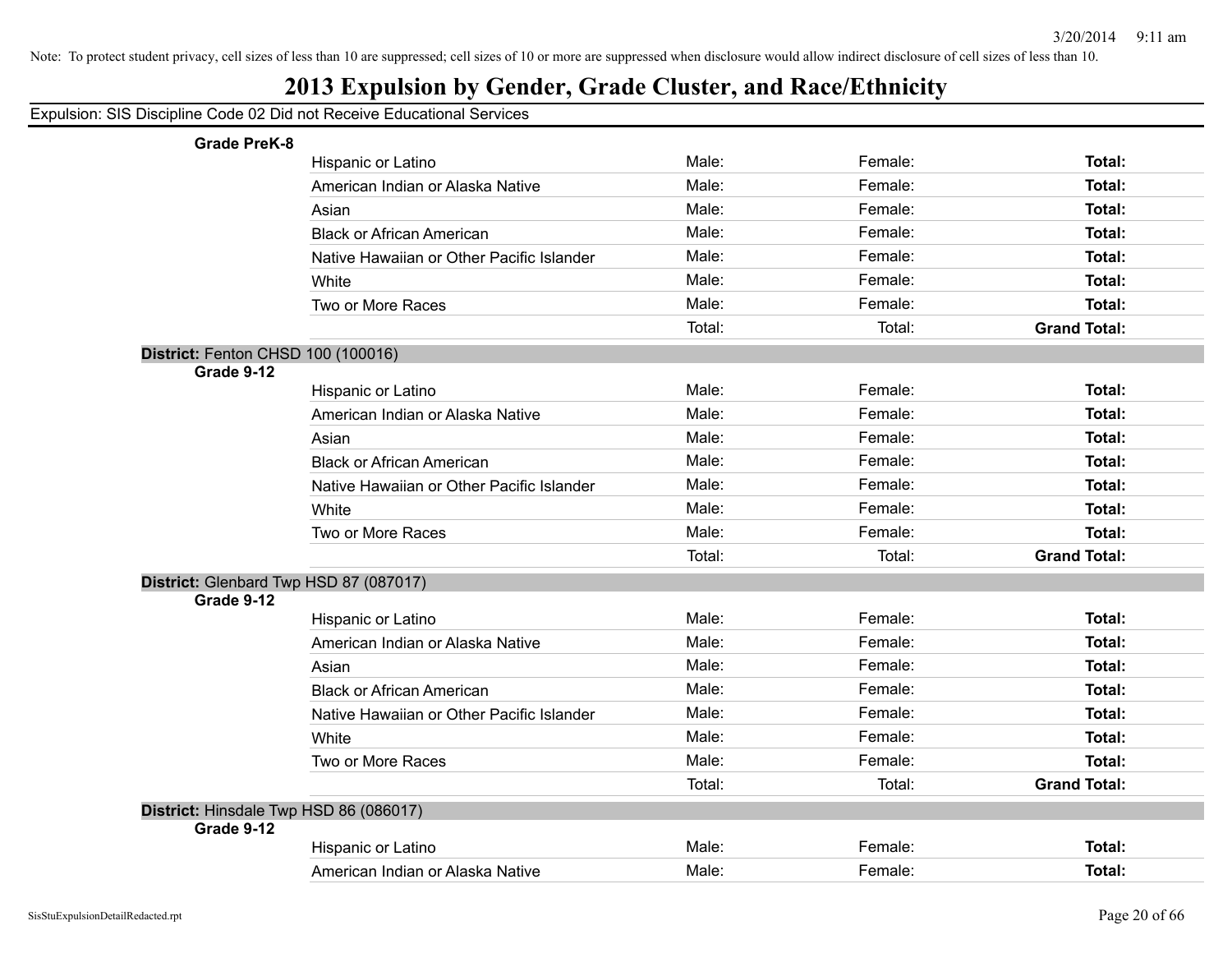## **2013 Expulsion by Gender, Grade Cluster, and Race/Ethnicity**

|                                                             | Asian                                     | Male:  | Female: | Total:              |
|-------------------------------------------------------------|-------------------------------------------|--------|---------|---------------------|
|                                                             | <b>Black or African American</b>          | Male:  | Female: | Total:              |
|                                                             | Native Hawaiian or Other Pacific Islander | Male:  | Female: | Total:              |
|                                                             | White                                     | Male:  | Female: | Total:              |
|                                                             | Two or More Races                         | Male:  | Female: | Total:              |
|                                                             |                                           | Total: | Total:  | <b>Grand Total:</b> |
|                                                             |                                           |        |         |                     |
| Region: Edwd/Gltn/Hdin/Pop/Slne/Wbh/Wn/Wh (20)              |                                           |        |         |                     |
| County: Saline (083)                                        |                                           |        |         |                     |
| District: Harrisburg CUSD 3 (003026)<br><b>Grade PreK-8</b> |                                           |        |         |                     |
|                                                             | Hispanic or Latino                        | Male:  | Female: | Total:              |
|                                                             | American Indian or Alaska Native          | Male:  | Female: | <b>Total:</b>       |
|                                                             | Asian                                     | Male:  | Female: | Total:              |
|                                                             | <b>Black or African American</b>          | Male:  | Female: | Total:              |
|                                                             | Native Hawaiian or Other Pacific Islander | Male:  | Female: | Total:              |
|                                                             | White                                     | Male:  | Female: | Total:              |
|                                                             | Two or More Races                         | Male:  | Female: | Total:              |
|                                                             |                                           | Total: | Total:  | <b>Grand Total:</b> |
| County: Wabash (093)                                        |                                           |        |         |                     |
| District: Wabash CUSD 348 (348026)                          |                                           |        |         |                     |
| <b>Grade PreK-8</b>                                         |                                           | Male:  | Female: | Total:              |
|                                                             | Hispanic or Latino                        | Male:  | Female: |                     |
|                                                             | American Indian or Alaska Native          |        |         | Total:              |
|                                                             | Asian                                     | Male:  | Female: | Total:              |
|                                                             | <b>Black or African American</b>          | Male:  | Female: | Total:              |
|                                                             | Native Hawaiian or Other Pacific Islander | Male:  | Female: | Total:              |
|                                                             | White                                     | Male:  | Female: | Total:              |
|                                                             | Two or More Races                         | Male:  | Female: | Total:              |
|                                                             |                                           | Total: | Total:  | <b>Grand Total:</b> |
| Grade 9-12                                                  |                                           |        |         |                     |
|                                                             | Hispanic or Latino                        | Male:  | Female: | Total:              |
|                                                             | American Indian or Alaska Native          | Male:  | Female: | Total:              |
|                                                             | Asian                                     | Male:  | Female: | Total:              |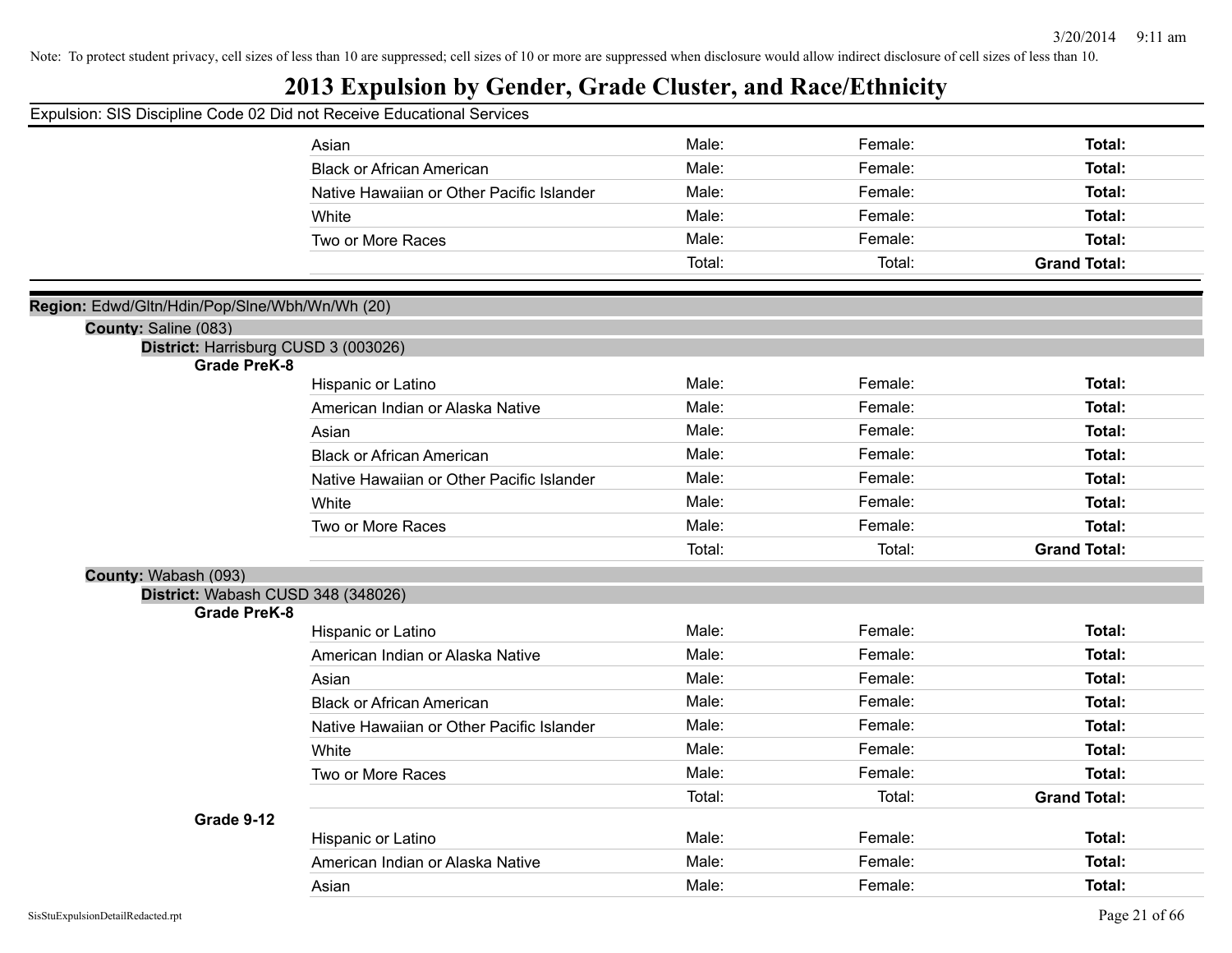## **2013 Expulsion by Gender, Grade Cluster, and Race/Ethnicity**

|                                                 | <b>Black or African American</b>          | Male:  | Female: | Total:              |
|-------------------------------------------------|-------------------------------------------|--------|---------|---------------------|
|                                                 | Native Hawaiian or Other Pacific Islander | Male:  | Female: | Total:              |
|                                                 | White                                     | Male:  | Female: | Total:              |
|                                                 | Two or More Races                         | Male:  | Female: | Total:              |
|                                                 |                                           | Total: | Total:  | <b>Grand Total:</b> |
| County: Wayne (096)                             |                                           |        |         |                     |
|                                                 | District: North Wayne CUSD 200 (200026)   |        |         |                     |
| Grade 9-12                                      |                                           |        |         |                     |
|                                                 | Hispanic or Latino                        | Male:  | Female: | Total:              |
|                                                 | American Indian or Alaska Native          | Male:  | Female: | Total:              |
|                                                 | Asian                                     | Male:  | Female: | Total:              |
|                                                 | <b>Black or African American</b>          | Male:  | Female: | Total:              |
|                                                 | Native Hawaiian or Other Pacific Islander | Male:  | Female: | Total:              |
|                                                 | White                                     | Male:  | Female: | Total:              |
|                                                 | Two or More Races                         | Male:  | Female: | Total:              |
|                                                 |                                           | Total: | Total:  | <b>Grand Total:</b> |
| District: Wayne City CUSD 100 (100026)          |                                           |        |         |                     |
| Grade 9-12                                      |                                           |        |         |                     |
|                                                 | Hispanic or Latino                        | Male:  | Female: | Total:              |
|                                                 | American Indian or Alaska Native          | Male:  | Female: | Total:              |
|                                                 | Asian                                     | Male:  | Female: | Total:              |
|                                                 | <b>Black or African American</b>          | Male:  | Female: | Total:              |
|                                                 | Native Hawaiian or Other Pacific Islander | Male:  | Female: | Total:              |
|                                                 | White                                     | Male:  | Female: | Total:              |
|                                                 | Two or More Races                         | Male:  | Female: | Total:              |
|                                                 |                                           | Total: | Total:  | <b>Grand Total:</b> |
|                                                 |                                           |        |         |                     |
| Region: Fulton/Schuyler ROE (22)                |                                           |        |         |                     |
| County: Fulton (029)                            |                                           |        |         |                     |
| District: Astoria CUSD 1 (001026)<br>Grade 9-12 |                                           |        |         |                     |
|                                                 | Hispanic or Latino                        | Male:  | Female: | Total:              |
|                                                 | American Indian or Alaska Native          | Male:  | Female: | Total:              |
|                                                 | Asian                                     | Male:  | Female: | Total:              |
|                                                 |                                           |        |         |                     |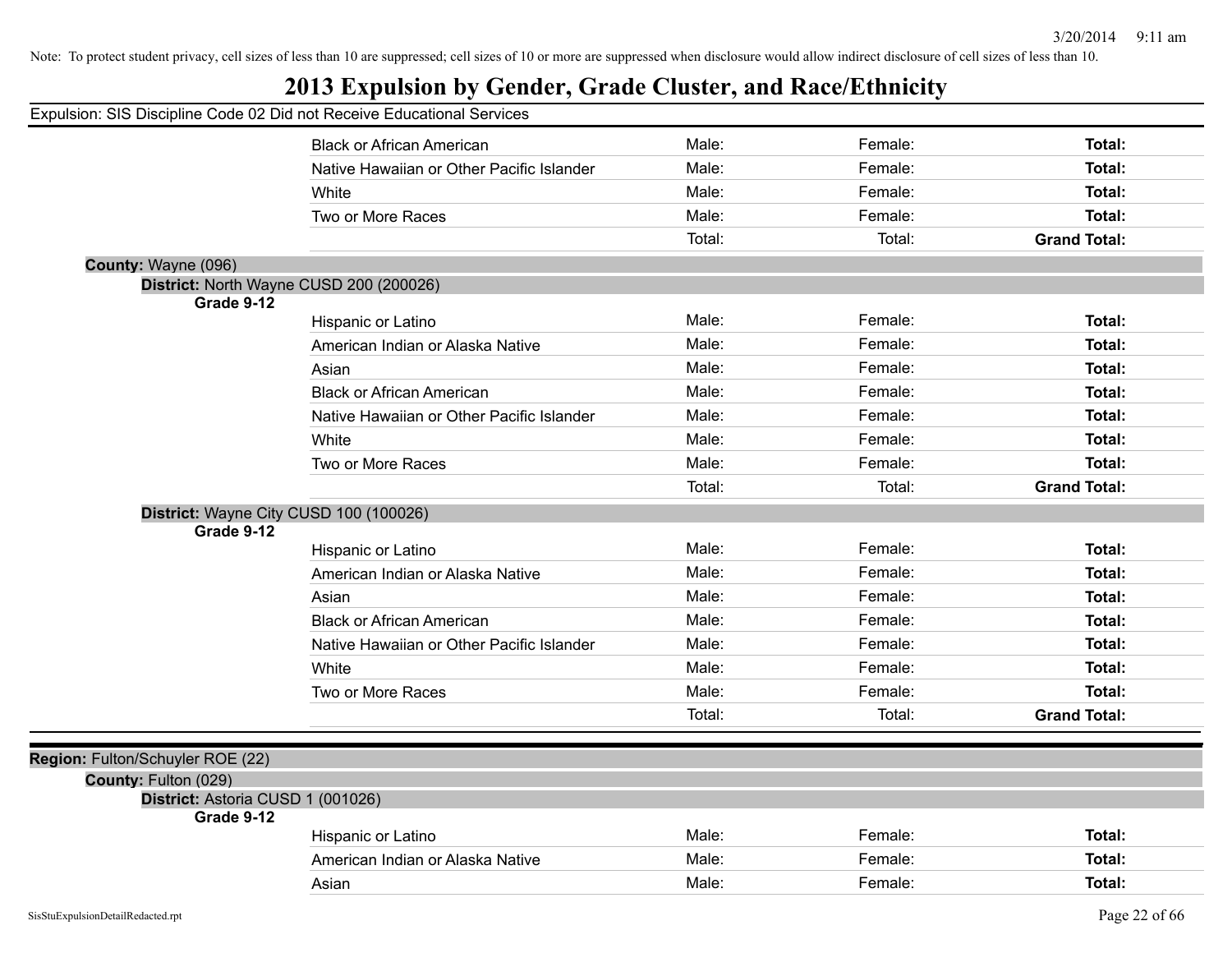## **2013 Expulsion by Gender, Grade Cluster, and Race/Ethnicity**

|                                                     | <b>Black or African American</b>          | Male:          | Female:            | Total:              |
|-----------------------------------------------------|-------------------------------------------|----------------|--------------------|---------------------|
|                                                     | Native Hawaiian or Other Pacific Islander | Male:          | Female:            | Total:              |
|                                                     | White                                     | Male:          | Female:            | Total:              |
|                                                     | Two or More Races                         | Male:          | Female:            | <b>Total:</b>       |
|                                                     |                                           | Total:         | Total:             | <b>Grand Total:</b> |
| District: Canton Union SD 66 (066025)               |                                           |                |                    |                     |
| <b>Grade PreK-8</b>                                 | Hispanic or Latino                        | Male:          | Female:            | Total:              |
|                                                     | American Indian or Alaska Native          | Male:          | Female:            | Total:              |
|                                                     | Asian                                     | Male:          | Female:            | Total:              |
|                                                     | <b>Black or African American</b>          | Male:          | Female:            | Total:              |
|                                                     | Native Hawaiian or Other Pacific Islander | Male:          | Female:            | Total:              |
|                                                     | White                                     | Male:          | Female:            | Total:              |
|                                                     | Two or More Races                         | Male:          | Female:            | <b>Total:</b>       |
|                                                     |                                           | Total:         | Total:             | <b>Grand Total:</b> |
|                                                     |                                           |                |                    |                     |
|                                                     |                                           |                |                    |                     |
| District: V I T CUSD 2 (002026)<br>Grade 9-12       |                                           |                |                    |                     |
|                                                     | Hispanic or Latino                        | Male:          | Female:            | Total:              |
|                                                     | American Indian or Alaska Native          | Male:          | Female:            | Total:              |
|                                                     | Asian                                     | Male:          | Female:            | Total:              |
|                                                     | <b>Black or African American</b>          | Male:          | Female:            | Total:              |
|                                                     | Native Hawaiian or Other Pacific Islander | Male:          | Female:            | Total:              |
|                                                     | White                                     | Male:          | Female:            | Total:              |
|                                                     | Two or More Races                         | Male:          | Female:            | Total:              |
|                                                     |                                           | Total:         | Total:             | <b>Grand Total:</b> |
|                                                     |                                           |                |                    |                     |
| Region: Grundy/Kendall ROE (24)                     |                                           |                |                    |                     |
| County: Kendall (047)                               |                                           |                |                    |                     |
| District: Yorkville CUSD 115 (115026)<br>Grade 9-12 |                                           |                |                    |                     |
|                                                     | Hispanic or Latino                        | Male:          | Female:            | Total:              |
|                                                     | American Indian or Alaska Native          | Male:          | Female:            | Total:              |
|                                                     | Asian                                     | Male:<br>Male: | Female:<br>Female: | <b>Total:</b>       |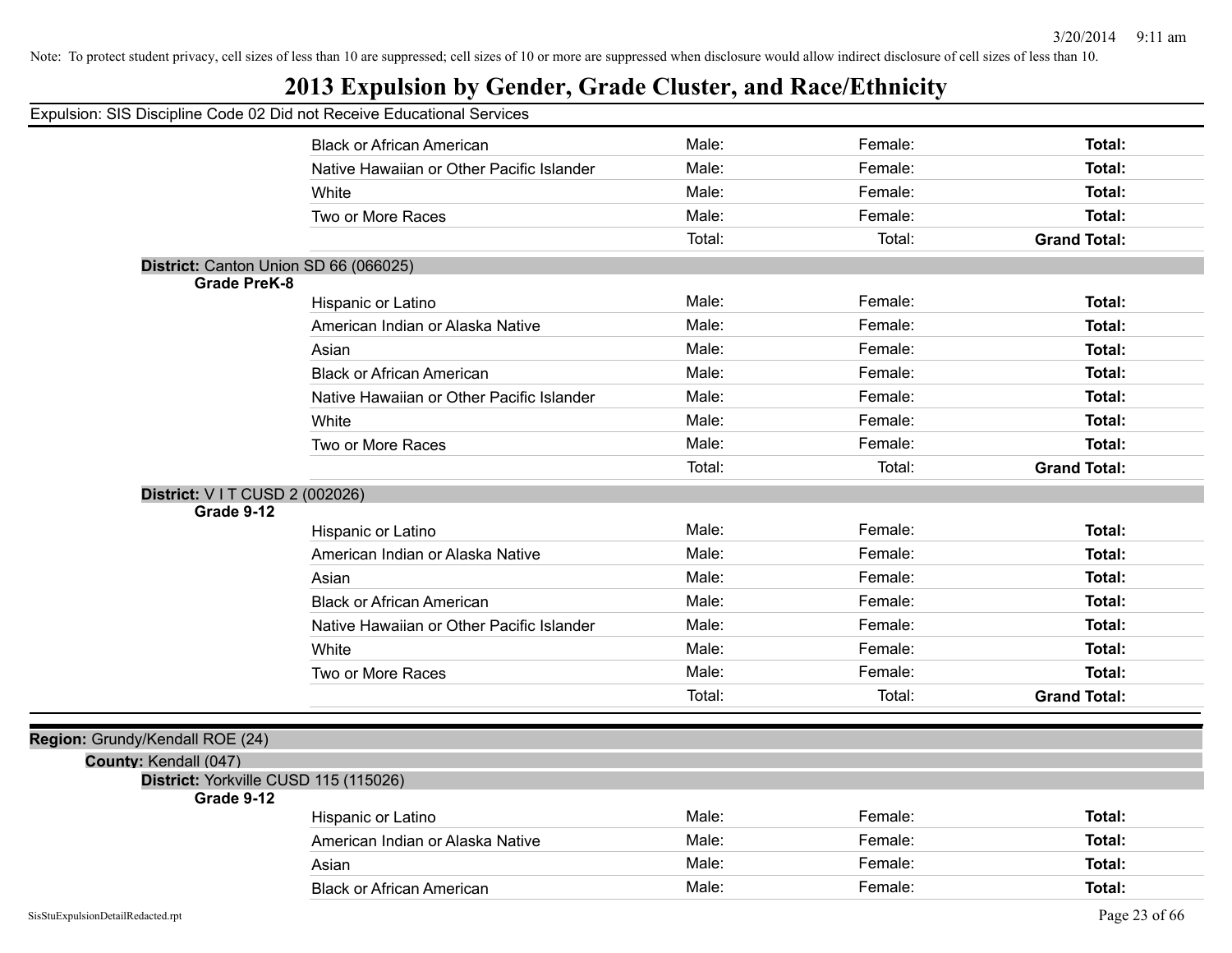| Expulsion: SIS Discipline Code 02 Did not Receive Educational Services |                                           |        |         |                     |
|------------------------------------------------------------------------|-------------------------------------------|--------|---------|---------------------|
|                                                                        | Native Hawaiian or Other Pacific Islander | Male:  | Female: | Total:              |
|                                                                        | White                                     | Male:  | Female: | Total:              |
|                                                                        | Two or More Races                         | Male:  | Female: | Total:              |
|                                                                        |                                           | Total: | Total:  | <b>Grand Total:</b> |
| Region: Hamilton/Jefferson ROE (25)                                    |                                           |        |         |                     |
| County: Jefferson (041)                                                |                                           |        |         |                     |
| District: Mount Vernon SD 80 (080002)                                  |                                           |        |         |                     |
| <b>Grade PreK-8</b>                                                    |                                           |        |         |                     |
|                                                                        | Hispanic or Latino                        | Male:  | Female: | Total:              |
|                                                                        | American Indian or Alaska Native          | Male:  | Female: | Total:              |
|                                                                        | Asian                                     | Male:  | Female: | Total:              |
|                                                                        | <b>Black or African American</b>          | Male:  | Female: | Total:              |
|                                                                        | Native Hawaiian or Other Pacific Islander | Male:  | Female: | Total:              |
|                                                                        | White                                     | Male:  | Female: | Total:              |
|                                                                        | Two or More Races                         | Male:  | Female: | Total:              |
|                                                                        |                                           | Total: | Total:  | <b>Grand Total:</b> |
|                                                                        | District: Mt Vernon Twp HSD 201 (201017)  |        |         |                     |
| Grade 9-12                                                             |                                           |        |         |                     |
|                                                                        | Hispanic or Latino                        | Male:  | Female: | Total:              |
|                                                                        | American Indian or Alaska Native          | Male:  | Female: | Total:              |
|                                                                        | Asian                                     | Male:  | Female: | Total:              |
|                                                                        | <b>Black or African American</b>          | Male:  | Female: | Total:              |
|                                                                        | Native Hawaiian or Other Pacific Islander | Male:  | Female: | Total:              |
|                                                                        | White                                     | Male:  | Female: | Total:              |
|                                                                        | Two or More Races                         | Male:  | Female: | Total:              |
|                                                                        |                                           | Total: | Total:  | <b>Grand Total:</b> |
|                                                                        |                                           |        |         |                     |
| Region: Hancock/McDonough ROE (26)                                     |                                           |        |         |                     |
| County: Hancock (034)                                                  |                                           |        |         |                     |
| District: Hamilton CCSD 328 (328024)<br>Grade 9-12                     |                                           |        |         |                     |
|                                                                        | Hispanic or Latino                        | Male:  | Female: | Total:              |
|                                                                        | American Indian or Alaska Native          | Male:  | Female: | Total:              |
|                                                                        |                                           |        |         |                     |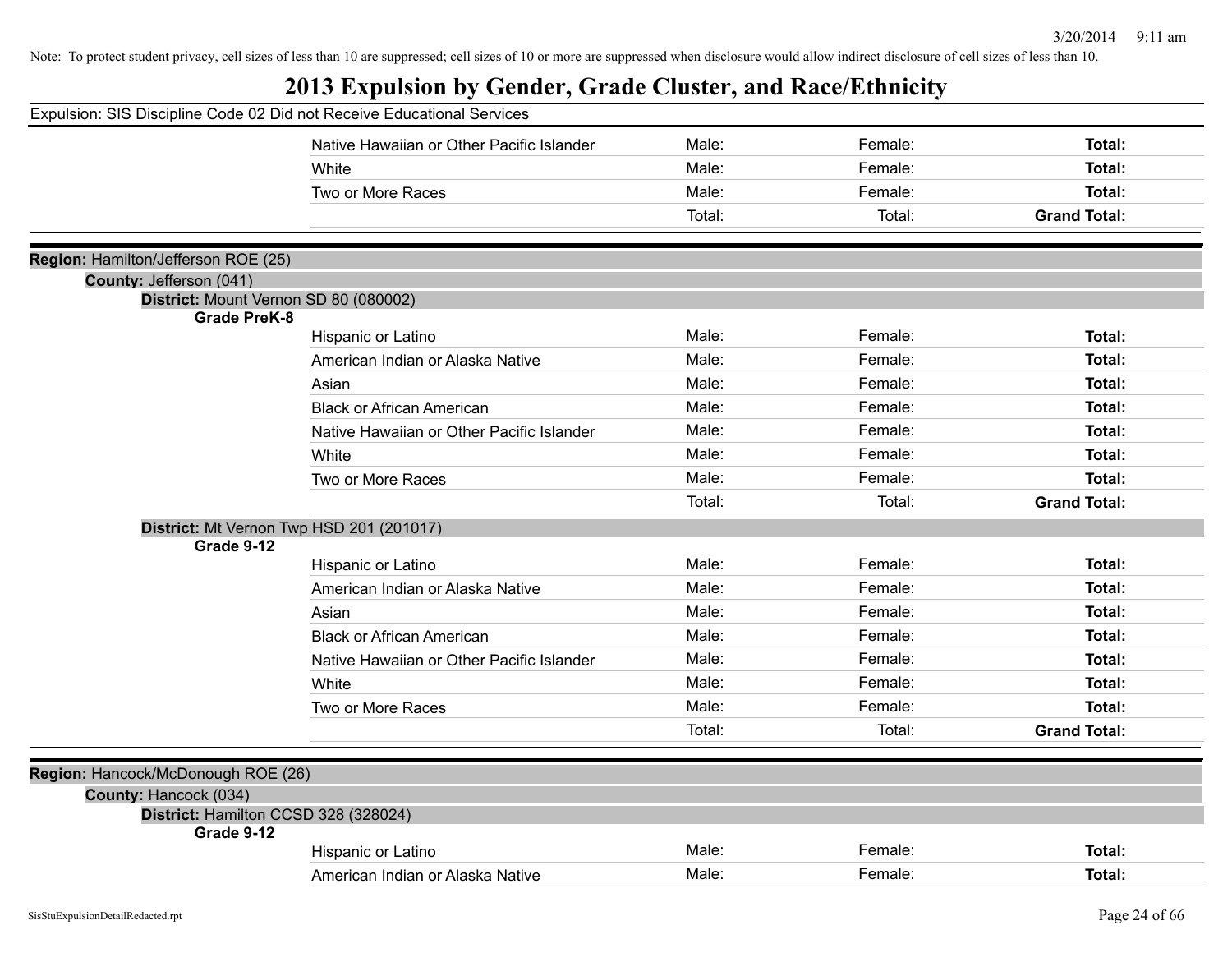## **2013 Expulsion by Gender, Grade Cluster, and Race/Ethnicity**

|                                    | on. Old Diodipline Oode of Did not Receive Educational Och Noce |        |         |                     |
|------------------------------------|-----------------------------------------------------------------|--------|---------|---------------------|
|                                    | Asian                                                           | Male:  | Female: | Total:              |
|                                    | <b>Black or African American</b>                                | Male:  | Female: | Total:              |
|                                    | Native Hawaiian or Other Pacific Islander                       | Male:  | Female: | Total:              |
|                                    | White                                                           | Male:  | Female: | Total:              |
|                                    | Two or More Races                                               | Male:  | Female: | Total:              |
|                                    |                                                                 | Total: | Total:  | <b>Grand Total:</b> |
| County: Mcdonough (062)            |                                                                 |        |         |                     |
|                                    | District: Bushnell Prairie City CUSD 170 (170026)               |        |         |                     |
| <b>Grade PreK-8</b>                |                                                                 |        |         |                     |
|                                    | Hispanic or Latino                                              | Male:  | Female: | Total:              |
|                                    | American Indian or Alaska Native                                | Male:  | Female: | Total:              |
|                                    | Asian                                                           | Male:  | Female: | Total:              |
|                                    | <b>Black or African American</b>                                | Male:  | Female: | Total:              |
|                                    | Native Hawaiian or Other Pacific Islander                       | Male:  | Female: | Total:              |
|                                    | White                                                           | Male:  | Female: | Total:              |
|                                    | Two or More Races                                               | Male:  | Female: | Total:              |
|                                    |                                                                 | Total: | Total:  | <b>Grand Total:</b> |
| District: Macomb CUSD 185 (185026) |                                                                 |        |         |                     |
| <b>Grade PreK-8</b>                |                                                                 |        |         |                     |
|                                    | Hispanic or Latino                                              | Male:  | Female: | Total:              |
|                                    | American Indian or Alaska Native                                | Male:  | Female: | Total:              |
|                                    | Asian                                                           | Male:  | Female: | Total:              |
|                                    | <b>Black or African American</b>                                | Male:  | Female: | Total:              |
|                                    | Native Hawaiian or Other Pacific Islander                       | Male:  | Female: | Total:              |
|                                    | White                                                           | Male:  | Female: | Total:              |
|                                    | Two or More Races                                               | Male:  | Female: | Total:              |
|                                    |                                                                 | Total: | Total:  | <b>Grand Total:</b> |
| Grade 9-12                         |                                                                 |        |         |                     |
|                                    | Hispanic or Latino                                              | Male:  | Female: | Total:              |
|                                    | American Indian or Alaska Native                                | Male:  | Female: | Total:              |
|                                    | Asian                                                           | Male:  | Female: | Total:              |
|                                    | <b>Black or African American</b>                                | Male:  | Female: | <b>Total:</b>       |
|                                    | Native Hawaiian or Other Pacific Islander                       | Male:  | Female: | Total:              |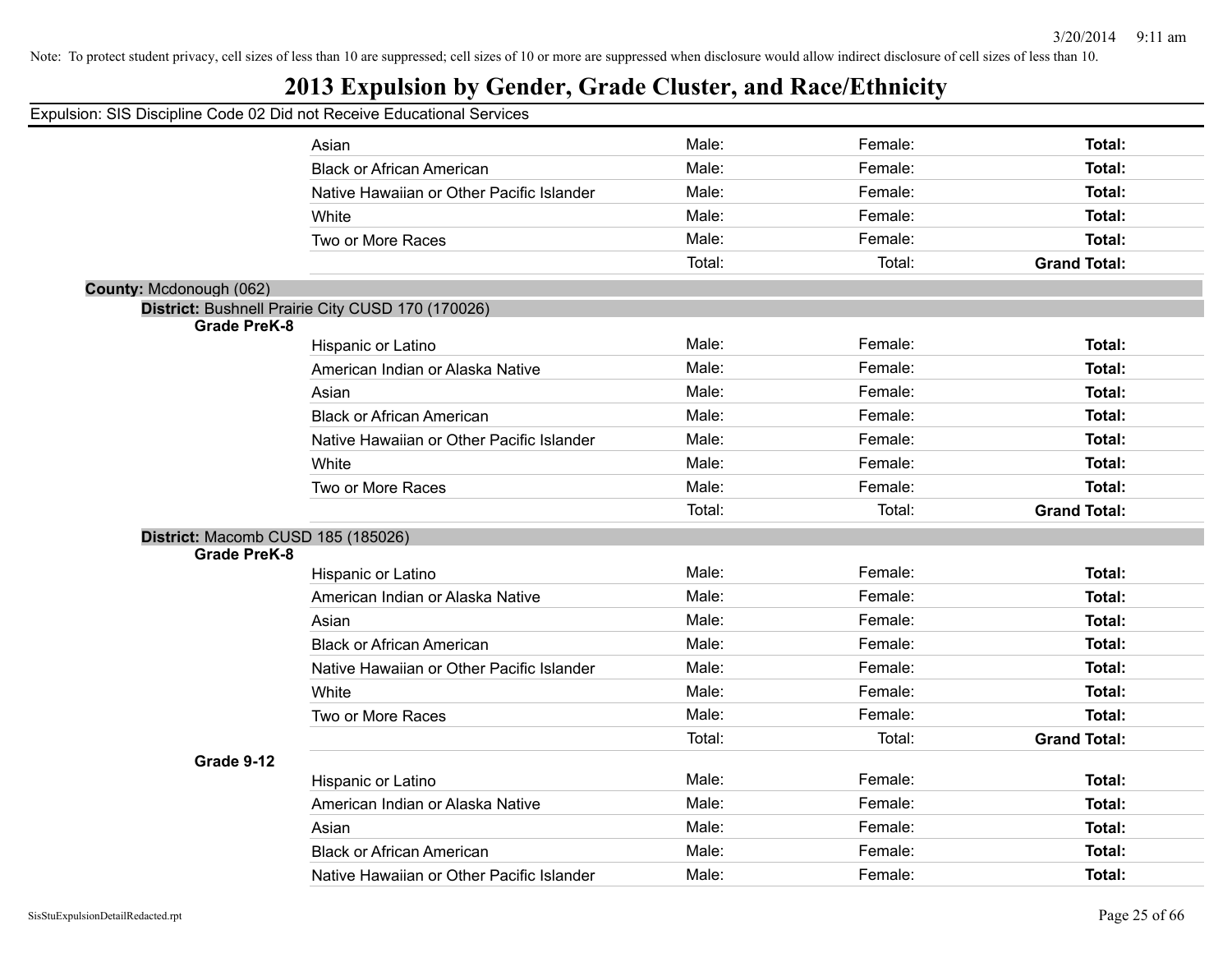| Expulsion: SIS Discipline Code 02 Did not Receive Educational Services |                                           |                |                    |                                |
|------------------------------------------------------------------------|-------------------------------------------|----------------|--------------------|--------------------------------|
|                                                                        | White                                     | Male:          | Female:            | Total:                         |
|                                                                        | Two or More Races                         | Male:          | Female:            | Total:                         |
|                                                                        |                                           | Total:         | Total:             | <b>Grand Total:</b>            |
|                                                                        |                                           |                |                    |                                |
| Region: Henderson/Mercer/Warren ROE (27)                               |                                           |                |                    |                                |
| County: Henderson (036)                                                | District: West Central CUSD 235 (235026)  |                |                    |                                |
| Grade 9-12                                                             |                                           |                |                    |                                |
|                                                                        | Hispanic or Latino                        | Male:          | Female:            | Total:                         |
|                                                                        | American Indian or Alaska Native          | Male:          | Female:            | <b>Total:</b>                  |
|                                                                        | Asian                                     | Male:          | Female:            | Total:                         |
|                                                                        | <b>Black or African American</b>          | Male:          | Female:            | Total:                         |
|                                                                        | Native Hawaiian or Other Pacific Islander | Male:          | Female:            | Total:                         |
|                                                                        | White                                     | Male:          | Female:            | Total:                         |
|                                                                        | Two or More Races                         | Male:          | Female:            | <b>Total:</b>                  |
|                                                                        |                                           | Total:         | Total:             | <b>Grand Total:</b>            |
|                                                                        |                                           |                |                    |                                |
|                                                                        |                                           |                |                    |                                |
| Region: Iroquois/Kankakee ROE (32)                                     |                                           |                |                    |                                |
| County: Iroquois (038)                                                 |                                           |                |                    |                                |
| District: Central CUSD 4 (004026)<br><b>Grade PreK-8</b>               |                                           |                |                    |                                |
|                                                                        | Hispanic or Latino                        | Male:          | Female:            | <b>Total:</b>                  |
|                                                                        | American Indian or Alaska Native          | Male:          | Female:            | <b>Total:</b>                  |
|                                                                        | Asian                                     | Male:          | Female:            | <b>Total:</b>                  |
|                                                                        | <b>Black or African American</b>          | Male:          | Female:            | Total:                         |
|                                                                        | Native Hawaiian or Other Pacific Islander | Male:          | Female:            | <b>Total:</b>                  |
|                                                                        | White                                     | Male:          | Female:            | Total:                         |
|                                                                        | Two or More Races                         | Male:          | Female:            | Total:                         |
|                                                                        |                                           | Total:         | Total:             | <b>Grand Total:</b>            |
| District: Cissna Park CUSD 6 (006026)                                  |                                           |                |                    |                                |
| Grade 9-12                                                             |                                           |                |                    |                                |
|                                                                        | Hispanic or Latino                        | Male:          | Female:            | <b>Total:</b>                  |
|                                                                        | American Indian or Alaska Native<br>Asian | Male:<br>Male: | Female:<br>Female: | <b>Total:</b><br><b>Total:</b> |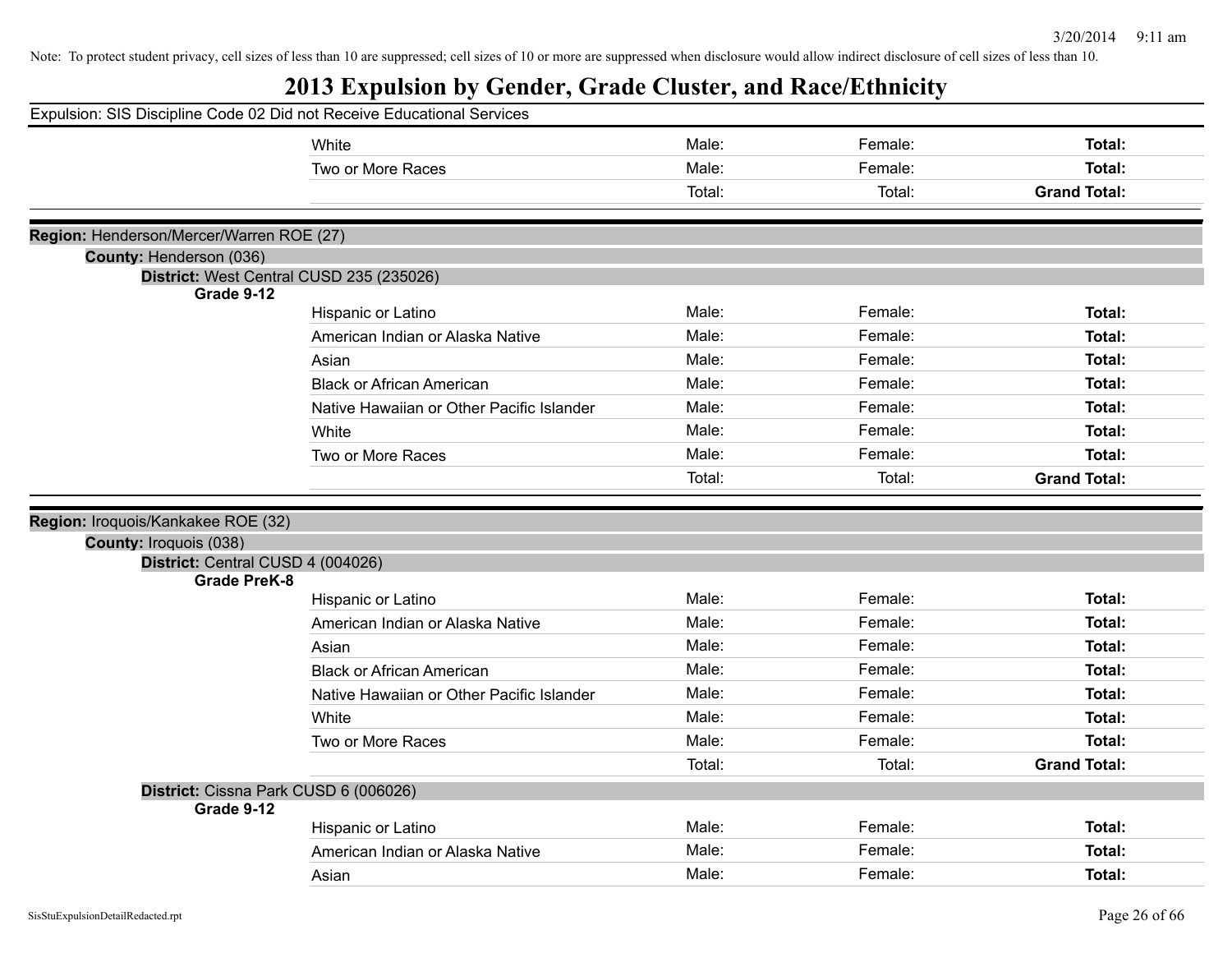## **2013 Expulsion by Gender, Grade Cluster, and Race/Ethnicity**

|            | <b>Black or African American</b>                               | Male:  | Female: | Total:              |
|------------|----------------------------------------------------------------|--------|---------|---------------------|
|            | Native Hawaiian or Other Pacific Islander                      | Male:  | Female: | <b>Total:</b>       |
|            | White                                                          | Male:  | Female: | <b>Total:</b>       |
|            | Two or More Races                                              | Male:  | Female: | <b>Total:</b>       |
|            |                                                                | Total: | Total:  | <b>Grand Total:</b> |
|            | District: Iroquois County CUSD 9 (009026)                      |        |         |                     |
| Grade 9-12 |                                                                |        |         |                     |
|            | Hispanic or Latino                                             | Male:  | Female: | <b>Total:</b>       |
|            | American Indian or Alaska Native                               | Male:  | Female: | <b>Total:</b>       |
|            | Asian                                                          | Male:  | Female: | <b>Total:</b>       |
|            | <b>Black or African American</b>                               | Male:  | Female: | <b>Total:</b>       |
|            | Native Hawaiian or Other Pacific Islander                      | Male:  | Female: | <b>Total:</b>       |
|            | White                                                          | Male:  | Female: | <b>Total:</b>       |
|            | Two or More Races                                              | Male:  | Female: | <b>Total:</b>       |
|            |                                                                | Total: | Total:  | <b>Grand Total:</b> |
| Grade 9-12 | District: Iroquois West CUSD 10 (010026)<br>Hispanic or Latino | Male:  | Female: | <b>Total:</b>       |
|            |                                                                | Male:  | Female: | <b>Total:</b>       |
|            | American Indian or Alaska Native                               | Male:  | Female: | <b>Total:</b>       |
|            | Asian                                                          |        |         |                     |
|            | <b>Black or African American</b>                               | Male:  | Female: | <b>Total:</b>       |
|            | Native Hawaiian or Other Pacific Islander                      | Male:  | Female: | Total:              |
|            | White                                                          | Male:  | Female: | <b>Total:</b>       |
|            | Two or More Races                                              | Male:  | Female: | Total:              |
|            |                                                                | Total: | Total:  | <b>Grand Total:</b> |
|            | District: Milford Twp HSD 233 (233017)                         |        |         |                     |
| Grade 9-12 |                                                                | Male:  | Female: |                     |
|            | <b>Hispanic or Latino</b>                                      |        |         | <b>Total:</b>       |
|            | American Indian or Alaska Native                               | Male:  | Female: | <b>Total:</b>       |
|            | Asian                                                          | Male:  | Female: | <b>Total:</b>       |
|            | <b>Black or African American</b>                               | Male:  | Female: | Total:              |
|            | Native Hawaiian or Other Pacific Islander                      | Male:  | Female: | <b>Total:</b>       |
|            | White                                                          | Male:  | Female: | Total:              |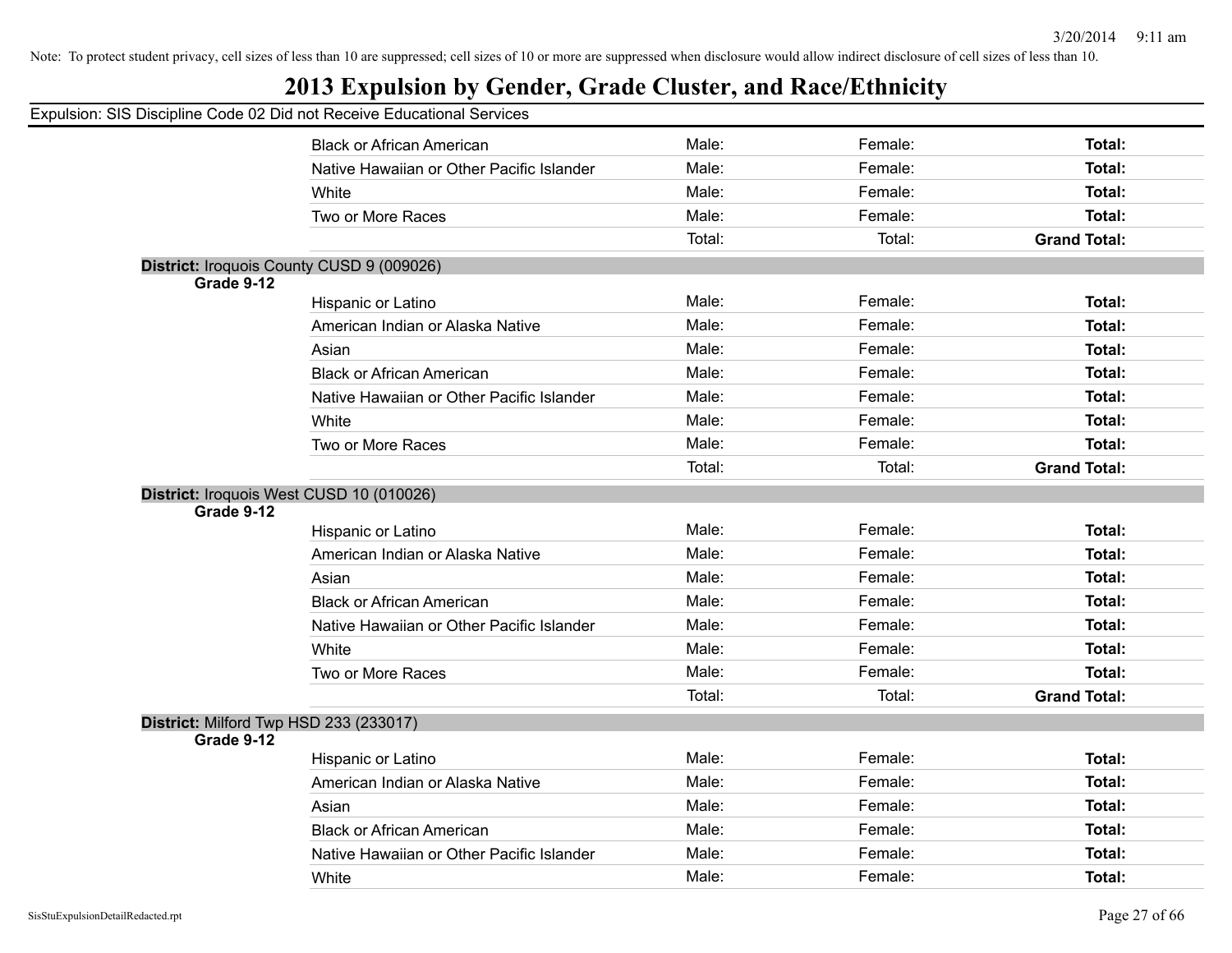|                                   | Expulsion: SIS Discipline Code 02 Did not Receive Educational Services |        |         |                     |
|-----------------------------------|------------------------------------------------------------------------|--------|---------|---------------------|
|                                   | Two or More Races                                                      | Male:  | Female: | <b>Total:</b>       |
|                                   |                                                                        | Total: | Total:  | <b>Grand Total:</b> |
| County: Kankakee (046)            |                                                                        |        |         |                     |
| Grade 9-12                        | District: Bradley Bourbonnais CHSD 307 (307016)                        |        |         |                     |
|                                   | Hispanic or Latino                                                     | Male:  | Female: | <b>Total:</b>       |
|                                   | American Indian or Alaska Native                                       | Male:  | Female: | Total:              |
|                                   | Asian                                                                  | Male:  | Female: | Total:              |
|                                   | <b>Black or African American</b>                                       | Male:  | Female: | Total:              |
|                                   | Native Hawaiian or Other Pacific Islander                              | Male:  | Female: | Total:              |
|                                   | White                                                                  | Male:  | Female: | <b>Total:</b>       |
|                                   | Two or More Races                                                      | Male:  | Female: | Total:              |
|                                   |                                                                        | Total: | Total:  | <b>Grand Total:</b> |
| <b>Grade PreK-8</b>               |                                                                        |        |         |                     |
| County: Jackson (039)             | District: Elverado CUSD 196 (196026)                                   |        |         |                     |
|                                   | Hispanic or Latino                                                     | Male:  | Female: | <b>Total:</b>       |
|                                   | American Indian or Alaska Native                                       | Male:  | Female: | <b>Total:</b>       |
|                                   | Asian                                                                  | Male:  | Female: | <b>Total:</b>       |
|                                   | <b>Black or African American</b>                                       | Male:  | Female: | <b>Total:</b>       |
|                                   | Native Hawaiian or Other Pacific Islander                              | Male:  | Female: | Total:              |
|                                   | White                                                                  | Male:  | Female: | <b>Total:</b>       |
|                                   | Two or More Races                                                      | Male:  | Female: | <b>Total:</b>       |
|                                   |                                                                        | Total: | Total:  | <b>Grand Total:</b> |
| District: Trico CUSD 176 (176026) |                                                                        |        |         |                     |
| <b>Grade PreK-8</b>               |                                                                        |        |         |                     |
|                                   | Hispanic or Latino                                                     | Male:  | Female: | Total:              |
|                                   | American Indian or Alaska Native                                       | Male:  | Female: | <b>Total:</b>       |
|                                   | Asian                                                                  | Male:  | Female: | Total:              |
|                                   | <b>Black or African American</b>                                       | Male:  | Female: | Total:              |
|                                   | Native Hawaiian or Other Pacific Islander                              | Male:  | Female: | <b>Total:</b>       |
|                                   | White                                                                  | Male:  | Female: | <b>Total:</b>       |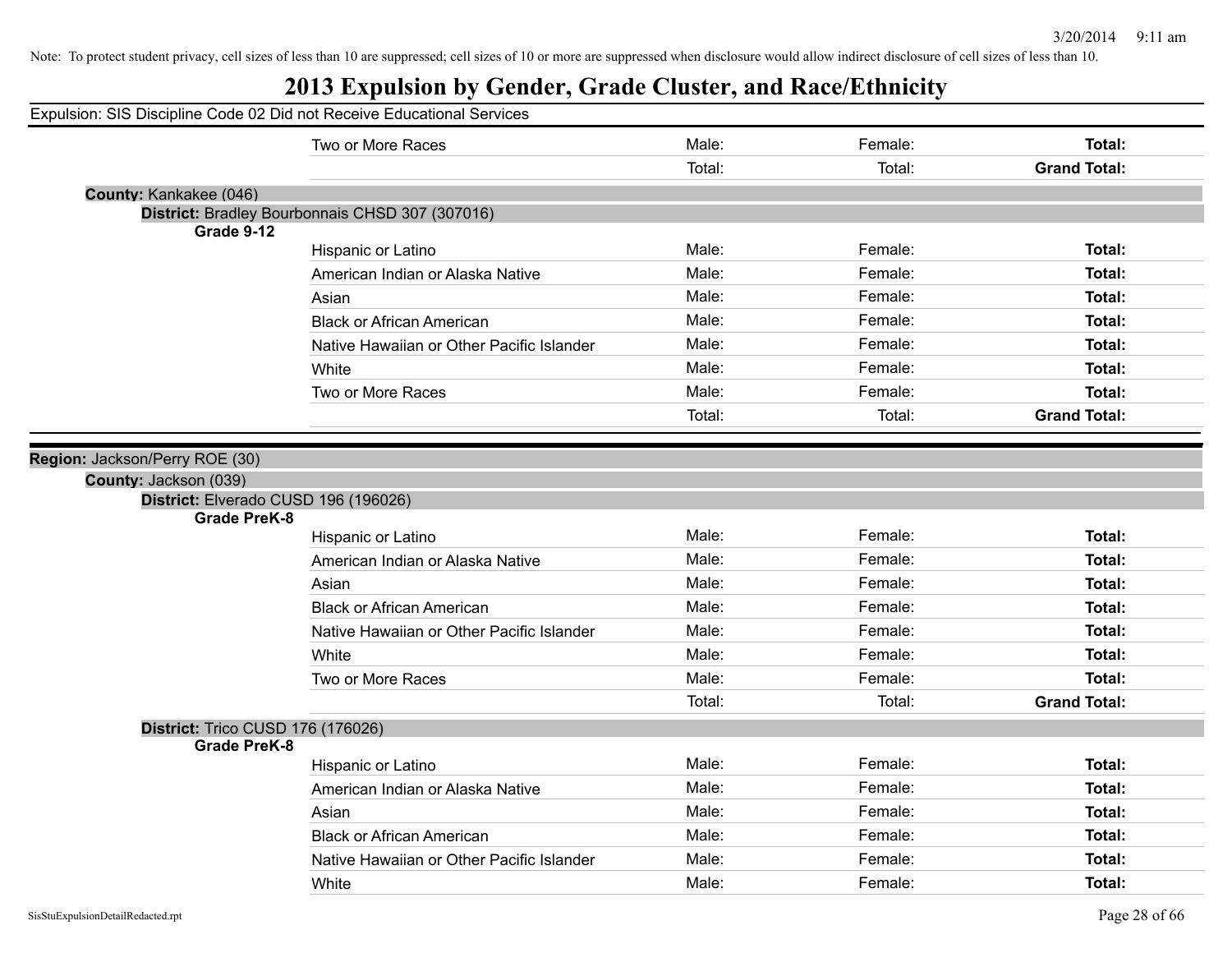# **2013 Expulsion by Gender, Grade Cluster, and Race/Ethnicity**

Expulsion: SIS Discipline Code 02 Did not Receive Educational Services

| $\sim$                      |                                           |        |         |                     |
|-----------------------------|-------------------------------------------|--------|---------|---------------------|
|                             | Two or More Races                         | Male:  | Female: | Total:              |
|                             |                                           | Total: | Total:  | <b>Grand Total:</b> |
| Grade 9-12                  |                                           |        |         |                     |
|                             | Hispanic or Latino                        | Male:  | Female: | Total:              |
|                             | American Indian or Alaska Native          | Male:  | Female: | Total:              |
|                             | Asian                                     | Male:  | Female: | Total:              |
|                             | <b>Black or African American</b>          | Male:  | Female: | Total:              |
|                             | Native Hawaiian or Other Pacific Islander | Male:  | Female: | Total:              |
|                             | White                                     | Male:  | Female: | Total:              |
|                             | Two or More Races                         | Male:  | Female: | Total:              |
|                             |                                           | Total: | Total:  | <b>Grand Total:</b> |
| Region: Kane ROE (31)       |                                           |        |         |                     |
| County: Kane (045)          |                                           |        |         |                     |
| District: CUSD 300 (300026) |                                           |        |         |                     |
| <b>Grade PreK-8</b>         |                                           |        |         |                     |
|                             | Hispanic or Latino                        | Male:  | Female: | Total:              |
|                             | American Indian or Alaska Native          | Male:  | Female: | Total:              |
|                             | Asian                                     | Male:  | Female: | Total:              |
|                             | <b>Black or African American</b>          | Male:  | Female: | Total:              |
|                             | Native Hawaiian or Other Pacific Islander | Male:  | Female: | Total:              |
|                             | White                                     | Male:  | Female: | Total:              |
|                             | Two or More Races                         | Male:  | Female: | Total:              |
|                             |                                           | Total: | Total:  | <b>Grand Total:</b> |
| Grade 9-12                  |                                           |        |         |                     |
|                             | Hispanic or Latino                        | Male:  | Female: | Total:              |
|                             | American Indian or Alaska Native          | Male:  | Female: | Total:              |
|                             | Asian                                     | Male:  | Female: | Total:              |
|                             | <b>Black or African American</b>          | Male:  | Female: | Total:              |
|                             | Native Hawaiian or Other Pacific Islander | Male:  | Female: | Total:              |
|                             | White                                     | Male:  | Female: | Total:              |
|                             | Two or More Races                         | Male:  | Female: | Total:              |
|                             |                                           | Total: | Total:  | <b>Grand Total:</b> |

**District:** Kaneland CUSD 302 (302026)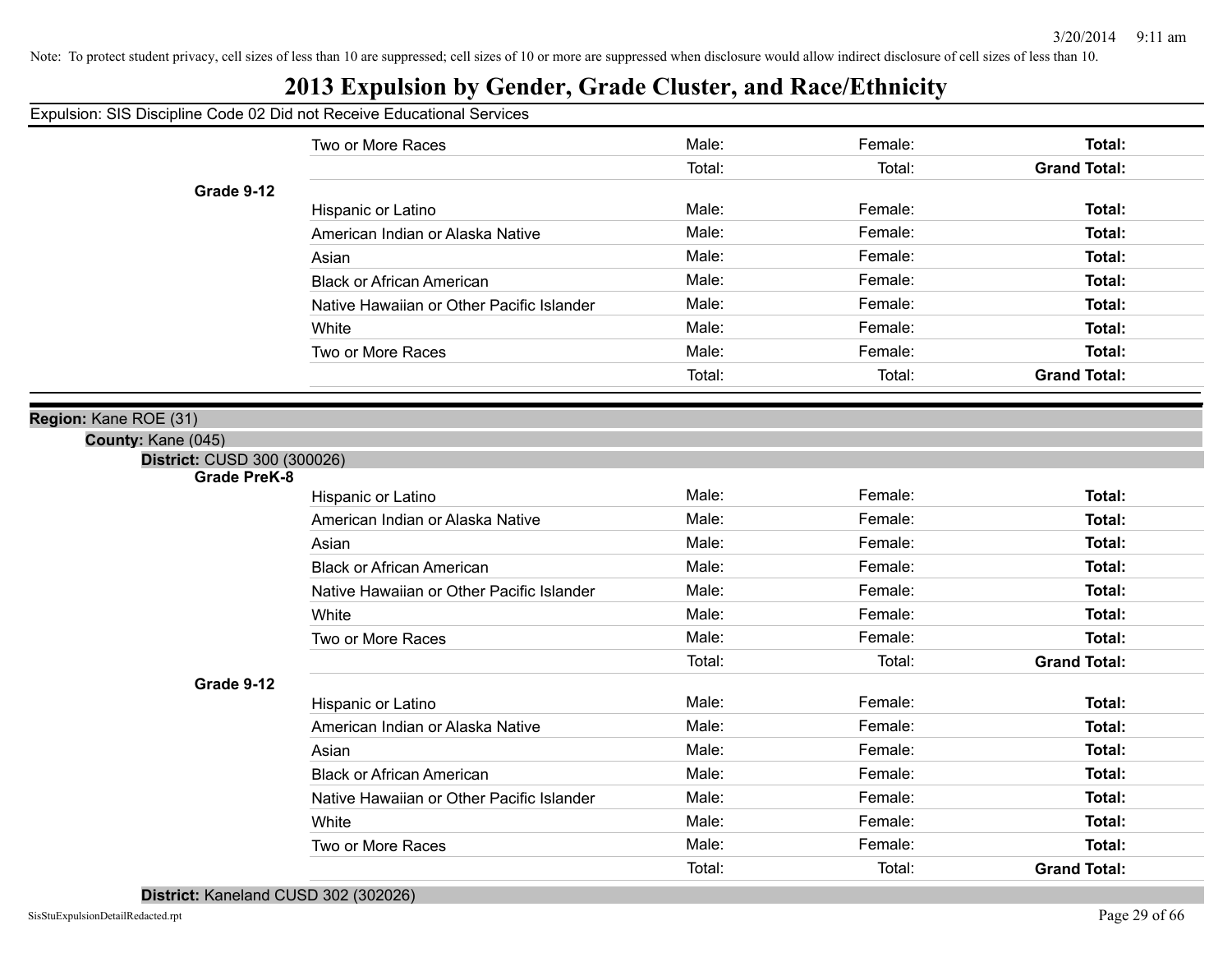## **2013 Expulsion by Gender, Grade Cluster, and Race/Ethnicity**

| <b>Grade PreK-8</b>                         |                                           |        |         |                     |
|---------------------------------------------|-------------------------------------------|--------|---------|---------------------|
|                                             | Hispanic or Latino                        | Male:  | Female: | Total:              |
|                                             | American Indian or Alaska Native          | Male:  | Female: | Total:              |
|                                             | Asian                                     | Male:  | Female: | Total:              |
|                                             | <b>Black or African American</b>          | Male:  | Female: | Total:              |
|                                             | Native Hawaiian or Other Pacific Islander | Male:  | Female: | Total:              |
|                                             | White                                     | Male:  | Female: | Total:              |
|                                             | Two or More Races                         | Male:  | Female: | Total:              |
|                                             |                                           | Total: | Total:  | <b>Grand Total:</b> |
| District: SD U-46 (046022)                  |                                           |        |         |                     |
| Grade 9-12                                  |                                           |        |         |                     |
|                                             | Hispanic or Latino                        | Male:  | Female: | <b>Total:</b>       |
|                                             | American Indian or Alaska Native          | Male:  | Female: | Total:              |
|                                             | Asian                                     | Male:  | Female: | Total:              |
|                                             | <b>Black or African American</b>          | Male:  | Female: | Total:              |
|                                             | Native Hawaiian or Other Pacific Islander | Male:  | Female: | Total:              |
|                                             | White                                     | Male:  | Female: | Total:              |
|                                             | Two or More Races                         | Male:  | Female: | Total:              |
|                                             |                                           | Total: | Total:  | <b>Grand Total:</b> |
|                                             |                                           |        |         |                     |
| Region: Knox ROE (33)<br>County: Knox (048) |                                           |        |         |                     |
| District: Galesburg CUSD 205 (205026)       |                                           |        |         |                     |
| <b>Grade PreK-8</b>                         |                                           |        |         |                     |
|                                             | Hispanic or Latino                        | Male:  | Female: | Total:              |
|                                             | American Indian or Alaska Native          | Male:  | Female: | Total:              |
|                                             | Asian                                     | Male:  | Female: | Total:              |
|                                             | <b>Black or African American</b>          | Male:  | Female: | Total:              |
|                                             | Native Hawaiian or Other Pacific Islander | Male:  | Female: | Total:              |
|                                             | White                                     | Male:  | Female: | Total:              |
|                                             | Two or More Races                         | Male:  | Female: | <b>Total:</b>       |
|                                             |                                           | Total: | Total:  | <b>Grand Total:</b> |
| Grade 9-12                                  |                                           |        |         |                     |
|                                             | Hispanic or Latino                        | Male:  | Female: | Total:              |
|                                             |                                           |        |         |                     |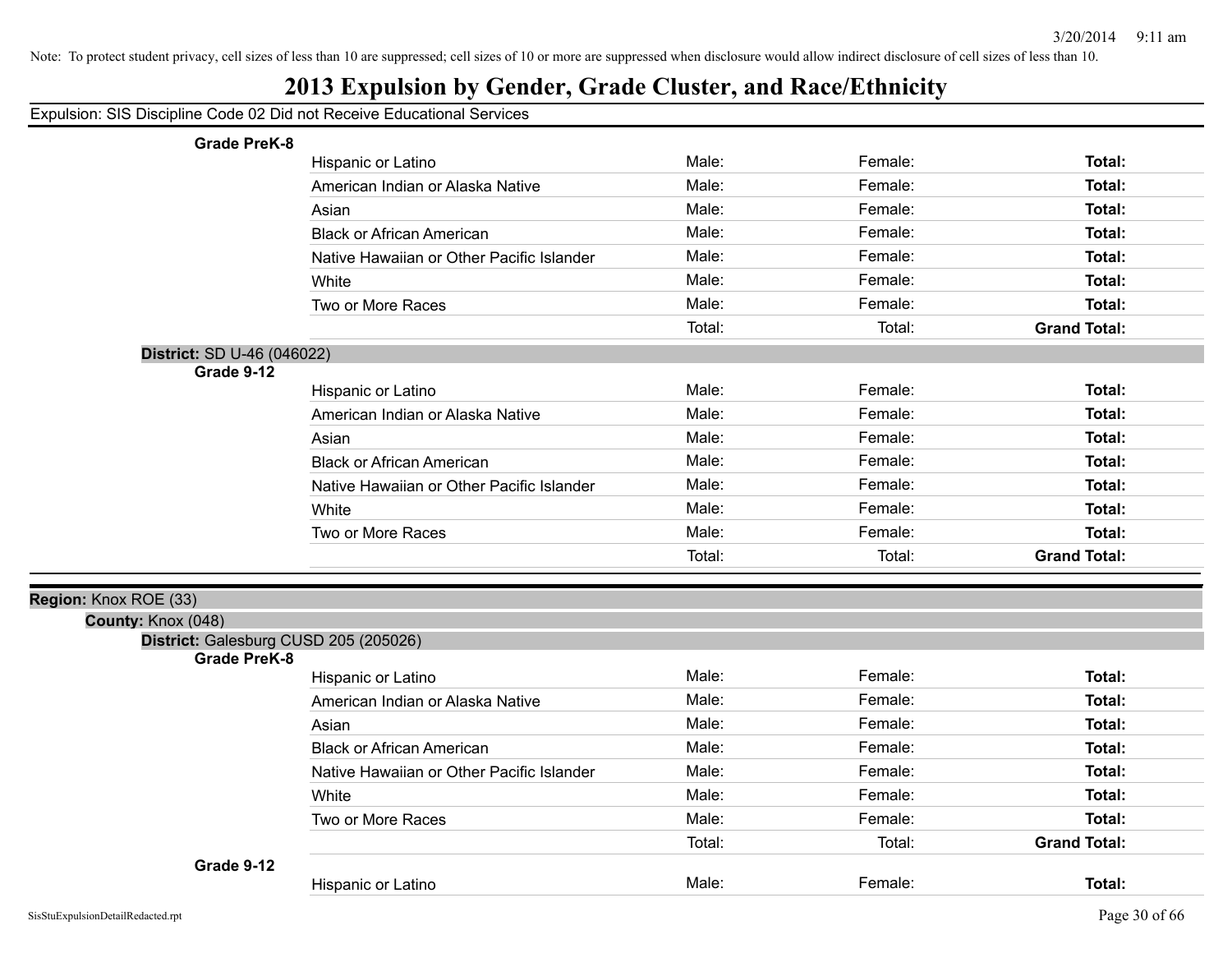## **2013 Expulsion by Gender, Grade Cluster, and Race/Ethnicity**

#### Expulsion: SIS Discipline Code 02 Did not Receive Educational Services

|                                                   | American Indian or Alaska Native             | Male:  | Female: | Total:              |
|---------------------------------------------------|----------------------------------------------|--------|---------|---------------------|
|                                                   | Asian                                        | Male:  | Female: | Total:              |
|                                                   | <b>Black or African American</b>             | Male:  | Female: | Total:              |
|                                                   | Native Hawaiian or Other Pacific Islander    | Male:  | Female: | <b>Total:</b>       |
|                                                   | White                                        | Male:  | Female: | Total:              |
|                                                   | Two or More Races                            | Male:  | Female: | Total:              |
|                                                   |                                              | Total: | Total:  | <b>Grand Total:</b> |
|                                                   |                                              |        |         |                     |
| La Salle ROE (35)                                 |                                              |        |         |                     |
| County: Lasalle (050)                             |                                              |        |         |                     |
| District: Earlville CUSD 9 (009026)<br>Grade 9-12 |                                              |        |         |                     |
|                                                   | Hispanic or Latino                           | Male:  | Female: | Total:              |
|                                                   | American Indian or Alaska Native             | Male:  | Female: | Total:              |
|                                                   | Asian                                        | Male:  | Female: | Total:              |
|                                                   | <b>Black or African American</b>             | Male:  | Female: | Total:              |
|                                                   | Native Hawaiian or Other Pacific Islander    | Male:  | Female: | Total:              |
|                                                   | White                                        | Male:  | Female: | <b>Total:</b>       |
|                                                   | Two or More Races                            | Male:  | Female: | Total:              |
|                                                   |                                              | Total: | Total:  | <b>Grand Total:</b> |
|                                                   | District: La Salle-Peru Twp HSD 120 (120017) |        |         |                     |
| Grade 9-12                                        |                                              |        |         |                     |
|                                                   | Hispanic or Latino                           | Male:  | Female: | Total:              |
|                                                   | American Indian or Alaska Native             | Male:  | Female: | Total:              |
|                                                   | Asian                                        | Male:  | Female: | Total:              |
|                                                   | <b>Black or African American</b>             | Male:  | Female: | Total:              |
|                                                   | Native Hawaiian or Other Pacific Islander    | Male:  | Female: | Total:              |
|                                                   | White                                        | Male:  | Female: | Total:              |
|                                                   | Two or More Races                            | Male:  | Female: | Total:              |
|                                                   |                                              | Total: | Total:  | <b>Grand Total:</b> |
|                                                   | District: Ottawa Twp HSD 140 (140017)        |        |         |                     |
| Grade 9-12                                        |                                              |        |         |                     |
|                                                   | Hispanic or Latino                           | Male:  | Female: | <b>Total:</b>       |
|                                                   | American Indian or Alaska Native             | Male:  | Female: | Total:              |

**Region:**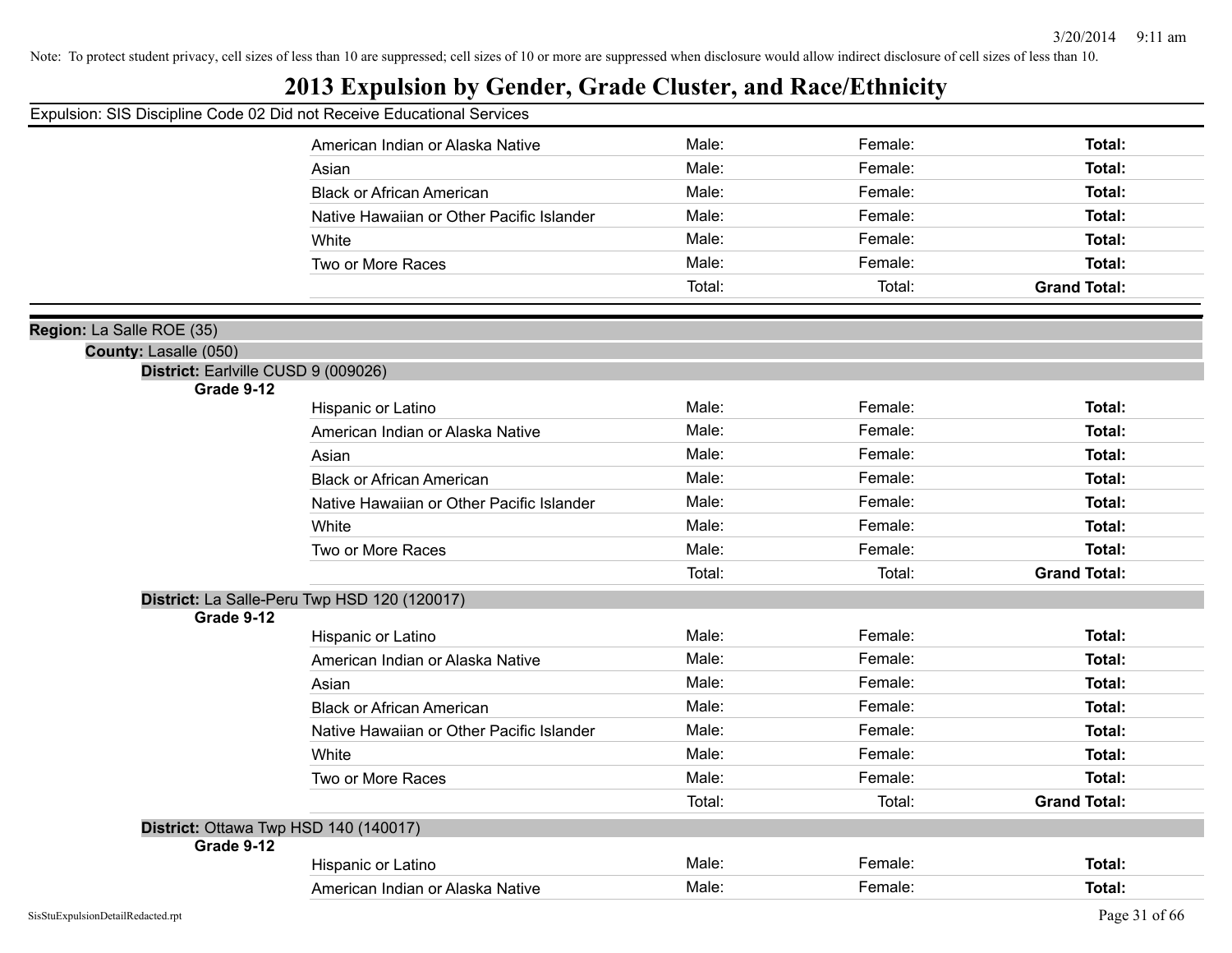## **2013 Expulsion by Gender, Grade Cluster, and Race/Ethnicity**

|                       |                                                          | Asian                                     | Male:  | Female: | Total:              |
|-----------------------|----------------------------------------------------------|-------------------------------------------|--------|---------|---------------------|
|                       |                                                          | <b>Black or African American</b>          | Male:  | Female: | Total:              |
|                       |                                                          | Native Hawaiian or Other Pacific Islander | Male:  | Female: | Total:              |
|                       |                                                          | White                                     | Male:  | Female: | Total:              |
|                       |                                                          | Two or More Races                         | Male:  | Female: | Total:              |
|                       |                                                          |                                           | Total: | Total:  | <b>Grand Total:</b> |
|                       | District: Seneca Twp HSD 160 (160017)                    |                                           |        |         |                     |
|                       | Grade 9-12                                               |                                           |        |         |                     |
|                       |                                                          | Hispanic or Latino                        | Male:  | Female: | Total:              |
|                       |                                                          | American Indian or Alaska Native          | Male:  | Female: | Total:              |
|                       |                                                          | Asian                                     | Male:  | Female: | Total:              |
|                       |                                                          | <b>Black or African American</b>          | Male:  | Female: | Total:              |
|                       |                                                          | Native Hawaiian or Other Pacific Islander | Male:  | Female: | Total:              |
|                       |                                                          | White                                     | Male:  | Female: | Total:              |
|                       |                                                          | Two or More Races                         | Male:  | Female: | Total:              |
|                       |                                                          |                                           | Total: | Total:  | <b>Grand Total:</b> |
|                       | District: Streator Twp HSD 40 (040017)                   |                                           |        |         |                     |
|                       | Grade 9-12                                               |                                           |        |         |                     |
|                       |                                                          | Hispanic or Latino                        | Male:  | Female: | Total:              |
|                       |                                                          | American Indian or Alaska Native          | Male:  | Female: | Total:              |
|                       |                                                          | Asian                                     | Male:  | Female: | Total:              |
|                       |                                                          | <b>Black or African American</b>          | Male:  | Female: | Total:              |
|                       |                                                          | Native Hawaiian or Other Pacific Islander | Male:  | Female: | Total:              |
|                       |                                                          | White                                     | Male:  | Female: | Total:              |
|                       |                                                          | Two or More Races                         | Male:  | Female: | Total:              |
|                       |                                                          |                                           | Total: | Total:  | <b>Grand Total:</b> |
|                       |                                                          |                                           |        |         |                     |
| Region: Lake ROE (34) |                                                          |                                           |        |         |                     |
|                       | County: Lake (049)<br>District: Antioch CCSD 34 (034004) |                                           |        |         |                     |
|                       | <b>Grade PreK-8</b>                                      |                                           |        |         |                     |
|                       |                                                          | Hispanic or Latino                        | Male:  | Female: | Total:              |
|                       |                                                          | American Indian or Alaska Native          | Male:  | Female: | Total:              |
|                       |                                                          | Asian                                     | Male:  | Female: | Total:              |
|                       |                                                          |                                           |        |         |                     |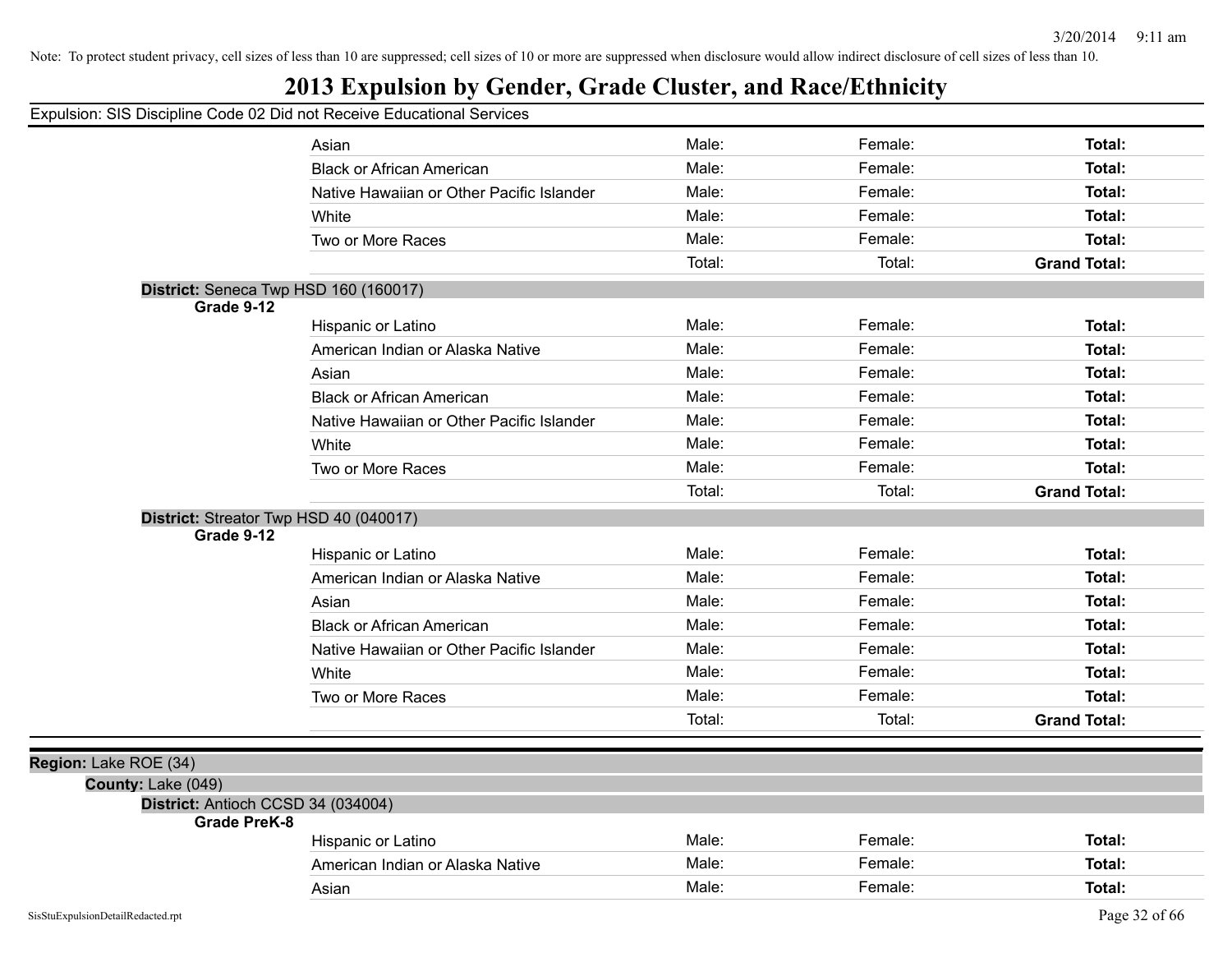## **2013 Expulsion by Gender, Grade Cluster, and Race/Ethnicity**

|                                          | <b>Black or African American</b>          | Male:  | Female: | Total:              |
|------------------------------------------|-------------------------------------------|--------|---------|---------------------|
|                                          | Native Hawaiian or Other Pacific Islander | Male:  | Female: | Total:              |
|                                          | White                                     | Male:  | Female: | Total:              |
|                                          | Two or More Races                         | Male:  | Female: | Total:              |
|                                          |                                           | Total: | Total:  | <b>Grand Total:</b> |
| <b>District: Grant CHSD 124 (124016)</b> |                                           |        |         |                     |
| Grade 9-12                               |                                           |        |         |                     |
|                                          | Hispanic or Latino                        | Male:  | Female: | Total:              |
|                                          | American Indian or Alaska Native          | Male:  | Female: | <b>Total:</b>       |
|                                          | Asian                                     | Male:  | Female: | Total:              |
|                                          | <b>Black or African American</b>          | Male:  | Female: | Total:              |
|                                          | Native Hawaiian or Other Pacific Islander | Male:  | Female: | Total:              |
|                                          | White                                     | Male:  | Female: | Total:              |
|                                          | Two or More Races                         | Male:  | Female: | <b>Total:</b>       |
|                                          |                                           | Total: | Total:  | <b>Grand Total:</b> |
|                                          | District: Grayslake CCSD 46 (046004)      |        |         |                     |
| <b>Grade PreK-8</b>                      |                                           |        |         |                     |
|                                          | Hispanic or Latino                        | Male:  | Female: | <b>Total:</b>       |
|                                          | American Indian or Alaska Native          | Male:  | Female: | Total:              |
|                                          | Asian                                     | Male:  | Female: | Total:              |
|                                          | <b>Black or African American</b>          | Male:  | Female: | <b>Total:</b>       |
|                                          | Native Hawaiian or Other Pacific Islander | Male:  | Female: | Total:              |
|                                          | White                                     | Male:  | Female: | <b>Total:</b>       |
|                                          | Two or More Races                         | Male:  | Female: | <b>Total:</b>       |
|                                          |                                           | Total: | Total:  | <b>Grand Total:</b> |
|                                          | District: Grayslake CHSD 127 (127016)     |        |         |                     |
| Grade 9-12                               |                                           |        |         |                     |
|                                          | Hispanic or Latino                        | Male:  | Female: | Total:              |
|                                          | American Indian or Alaska Native          | Male:  | Female: | <b>Total:</b>       |
|                                          | Asian                                     | Male:  | Female: | Total:              |
|                                          | <b>Black or African American</b>          | Male:  | Female: | Total:              |
|                                          | Native Hawaiian or Other Pacific Islander | Male:  | Female: | <b>Total:</b>       |
|                                          | White                                     | Male:  | Female: | Total:              |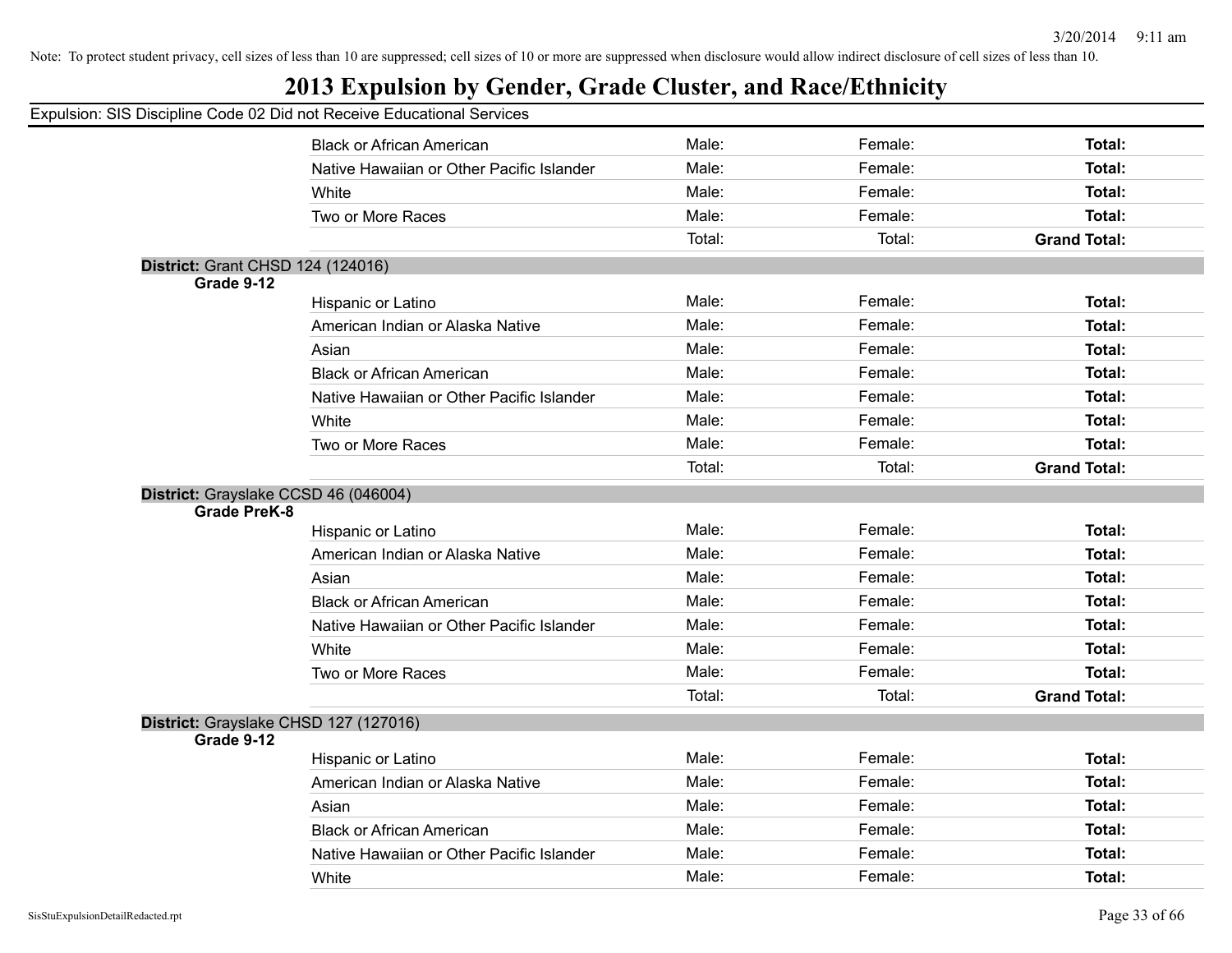## **2013 Expulsion by Gender, Grade Cluster, and Race/Ethnicity**

|                                 | Two or More Races                                      | Male:  | Female: | <b>Total:</b>       |
|---------------------------------|--------------------------------------------------------|--------|---------|---------------------|
|                                 |                                                        | Total: | Total:  | <b>Grand Total:</b> |
| District: Gurnee SD 56 (056002) |                                                        |        |         |                     |
| <b>Grade PreK-8</b>             |                                                        |        |         |                     |
|                                 | Hispanic or Latino                                     | Male:  | Female: | <b>Total:</b>       |
|                                 | American Indian or Alaska Native                       | Male:  | Female: | <b>Total:</b>       |
|                                 | Asian                                                  | Male:  | Female: | Total:              |
|                                 | <b>Black or African American</b>                       | Male:  | Female: | Total:              |
|                                 | Native Hawaiian or Other Pacific Islander              | Male:  | Female: | <b>Total:</b>       |
|                                 | White                                                  | Male:  | Female: | Total:              |
|                                 | Two or More Races                                      | Male:  | Female: | Total:              |
|                                 |                                                        | Total: | Total:  | <b>Grand Total:</b> |
|                                 | District: Round Lake CUSD 116 (116026)                 |        |         |                     |
| Grade 9-12                      | Hispanic or Latino                                     | Male:  | Female: | <b>Total:</b>       |
|                                 |                                                        | Male:  | Female: | Total:              |
|                                 | American Indian or Alaska Native                       |        |         |                     |
|                                 | Asian                                                  | Male:  | Female: | Total:              |
|                                 | <b>Black or African American</b>                       | Male:  | Female: | Total:              |
|                                 | Native Hawaiian or Other Pacific Islander              | Male:  | Female: | <b>Total:</b>       |
|                                 | White                                                  | Male:  | Female: | Total:              |
|                                 | Two or More Races                                      | Male:  | Female: | Total:              |
|                                 |                                                        | Total: | Total:  | <b>Grand Total:</b> |
|                                 | District: Warren Twp HSD 121 (121017)                  |        |         |                     |
| Grade 9-12                      |                                                        | Male:  | Female: | Total:              |
|                                 | Hispanic or Latino<br>American Indian or Alaska Native | Male:  | Female: | <b>Total:</b>       |
|                                 |                                                        |        |         |                     |
|                                 | Asian                                                  | Male:  | Female: | Total:              |
|                                 | <b>Black or African American</b>                       | Male:  | Female: | Total:              |
|                                 | Native Hawaiian or Other Pacific Islander              | Male:  | Female: | Total:              |
|                                 | White                                                  | Male:  | Female: | <b>Total:</b>       |
|                                 | Two or More Races                                      | Male:  | Female: | Total:              |
|                                 |                                                        | Total: | Total:  | <b>Grand Total:</b> |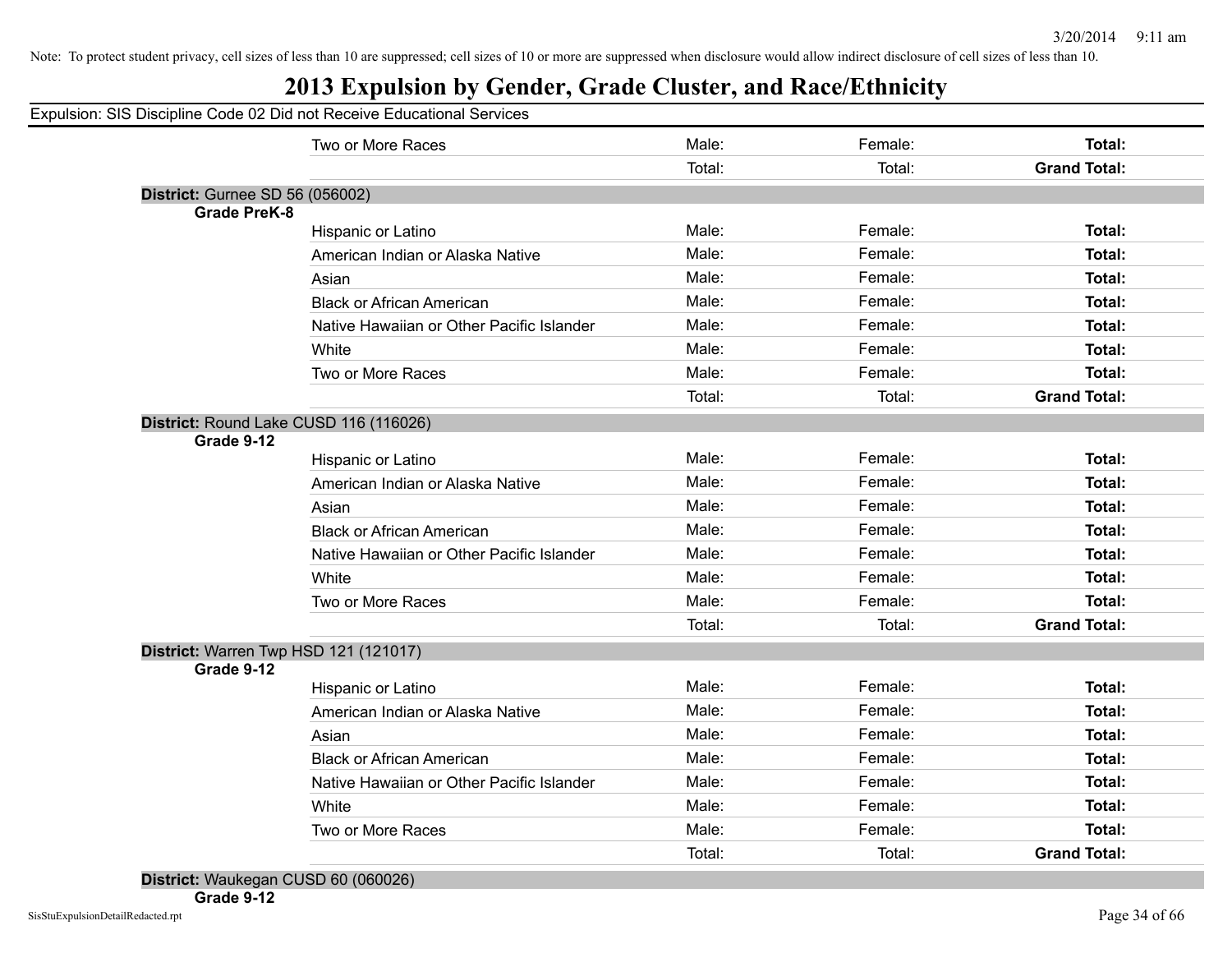## **2013 Expulsion by Gender, Grade Cluster, and Race/Ethnicity**

#### Expulsion: SIS Discipline Code 02 Did not Receive Educational Services

|                                     | Hispanic or Latino                              | Male:  | Female: | Total:              |
|-------------------------------------|-------------------------------------------------|--------|---------|---------------------|
|                                     | American Indian or Alaska Native                | Male:  | Female: | Total:              |
|                                     | Asian                                           | Male:  | Female: | Total:              |
|                                     | <b>Black or African American</b>                | Male:  | Female: | Total:              |
|                                     | Native Hawaiian or Other Pacific Islander       | Male:  | Female: | Total:              |
|                                     | White                                           | Male:  | Female: | Total:              |
|                                     | Two or More Races                               | Male:  | Female: | Total:              |
|                                     |                                                 | Total: | Total:  | <b>Grand Total:</b> |
|                                     | District: Zion-Benton Twp HSD 126 (126017)      |        |         |                     |
| Grade 9-12                          |                                                 |        |         |                     |
|                                     | Hispanic or Latino                              | Male:  | Female: | Total:              |
|                                     | American Indian or Alaska Native                | Male:  | Female: | Total:              |
|                                     | Asian                                           | Male:  | Female: | Total:              |
|                                     | <b>Black or African American</b>                | Male:  | Female: | Total:              |
|                                     | Native Hawaiian or Other Pacific Islander       | Male:  | Female: | Total:              |
|                                     | White                                           | Male:  | Female: | Total:              |
|                                     | Two or More Races                               | Male:  | Female: | Total:              |
|                                     |                                                 | Total: | Total:  | <b>Grand Total:</b> |
|                                     |                                                 |        |         |                     |
| Region: Logan/Mason/Menard ROE (38) |                                                 |        |         |                     |
| County: Logan (054)                 |                                                 |        |         |                     |
| <b>Grade PreK-8</b>                 | District: New Holland-Middletown ED 88 (088002) |        |         |                     |
|                                     | Hispanic or Latino                              | Male:  | Female: | Total:              |
|                                     | American Indian or Alaska Native                | Male:  | Female: | Total:              |
|                                     | Asian                                           | Male:  | Female: | Total:              |
|                                     | <b>Black or African American</b>                | Male:  | Female: | Total:              |
|                                     | Native Hawaiian or Other Pacific Islander       | Male:  | Female: | Total:              |
|                                     | White                                           | Male:  | Female: | Total:              |
|                                     | Two or More Races                               | Male:  | Female: | Total:              |
|                                     |                                                 | Total: | Total:  | <b>Grand Total:</b> |
|                                     |                                                 |        |         |                     |

**County:** Mason (060)

**District:** Illini Central CUSD 189 (189026)

**Grade 9-12**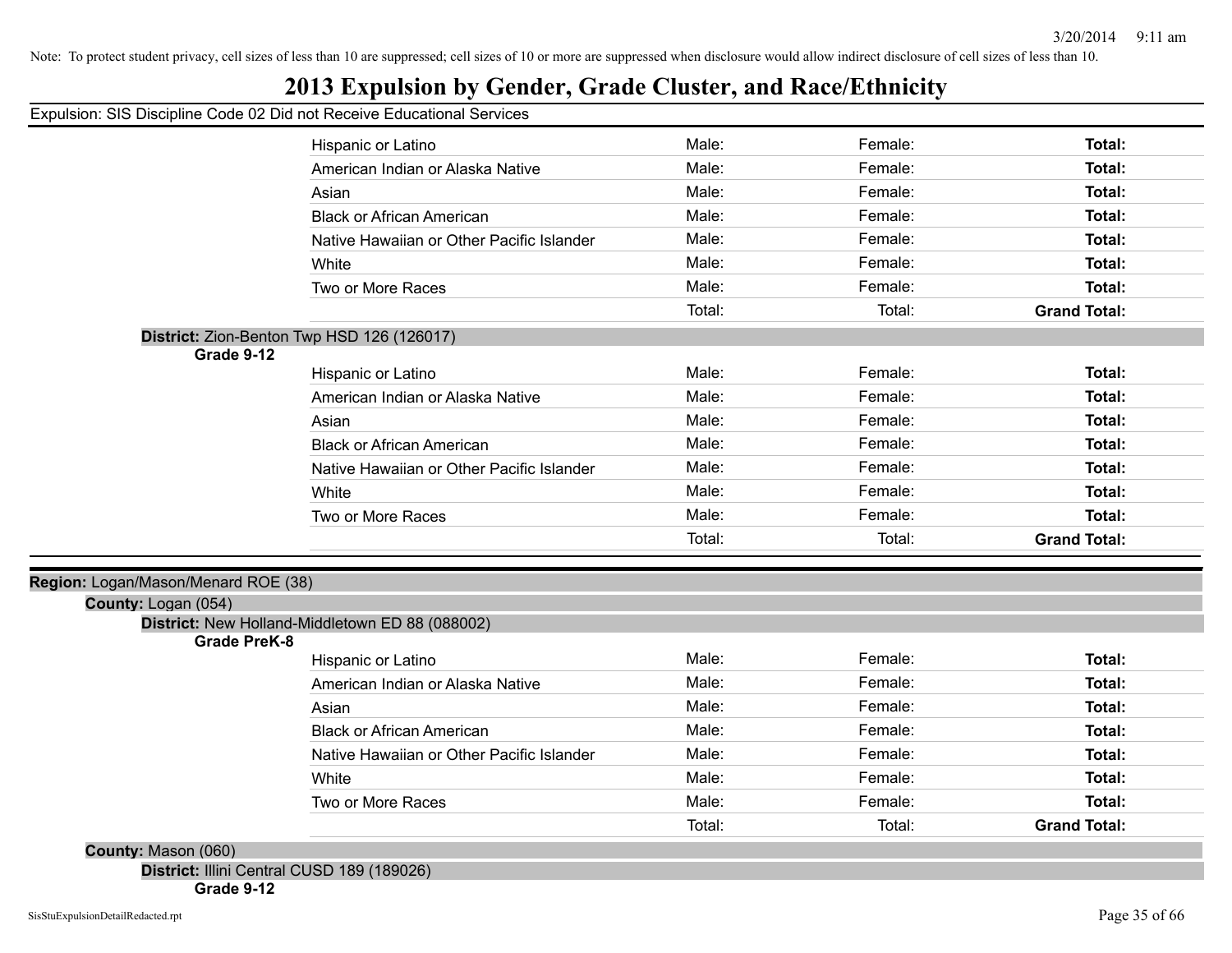## **2013 Expulsion by Gender, Grade Cluster, and Race/Ethnicity**

|                                                         | Hispanic or Latino                        | Male:  | Female: | Total:              |    |
|---------------------------------------------------------|-------------------------------------------|--------|---------|---------------------|----|
|                                                         | American Indian or Alaska Native          | Male:  | Female: | Total:              |    |
|                                                         | Asian                                     | Male:  | Female: | Total:              |    |
|                                                         | <b>Black or African American</b>          | Male:  | Female: | Total:              |    |
|                                                         | Native Hawaiian or Other Pacific Islander | Male:  | Female: | Total:              |    |
|                                                         | White                                     | Male:  | Female: | Total:              |    |
|                                                         | Two or More Races                         | Male:  | Female: | Total:              |    |
|                                                         |                                           | Total: | Total:  | <b>Grand Total:</b> |    |
|                                                         |                                           |        |         |                     |    |
| Region: Madison ROE (41)                                |                                           |        |         |                     |    |
| County: Madison (057)                                   |                                           |        |         |                     |    |
| District: Alton CUSD 11 (011026)<br><b>Grade PreK-8</b> |                                           |        |         |                     |    |
|                                                         | Hispanic or Latino                        | Male:  | Female: | Total:              |    |
|                                                         | American Indian or Alaska Native          | Male:  | Female: | Total:              |    |
|                                                         | Asian                                     | Male:  | Female: | Total:              |    |
|                                                         | <b>Black or African American</b>          | Male:  | Female: | Total:              |    |
|                                                         | Native Hawaiian or Other Pacific Islander | Male:  | Female: | Total:              |    |
|                                                         | White                                     | Male:  | Female: | Total:              |    |
|                                                         | Two or More Races                         | Male:  | Female: | Total:              |    |
|                                                         |                                           | Total: | Total:  | <b>Grand Total:</b> | 10 |
| Grade 9-12                                              |                                           |        |         |                     |    |
|                                                         | Hispanic or Latino                        | Male:  | Female: | Total:              |    |
|                                                         | American Indian or Alaska Native          | Male:  | Female: | Total:              |    |
|                                                         | Asian                                     | Male:  | Female: | Total:              |    |
|                                                         | <b>Black or African American</b>          | Male:  | Female: | Total:              |    |
|                                                         | Native Hawaiian or Other Pacific Islander | Male:  | Female: | Total:              |    |
|                                                         | White                                     | Male:  | Female: | Total:              |    |
|                                                         | Two or More Races                         | Male:  | Female: | Total:              |    |
|                                                         |                                           | Total: | Total:  | <b>Grand Total:</b> |    |
| District: Collinsville CUSD 10 (010026)                 |                                           |        |         |                     |    |
| <b>Grade PreK-8</b>                                     |                                           |        |         |                     |    |
|                                                         | Hispanic or Latino                        | Male:  | Female: | Total:              |    |
|                                                         | American Indian or Alaska Native          | Male:  | Female: | Total:              |    |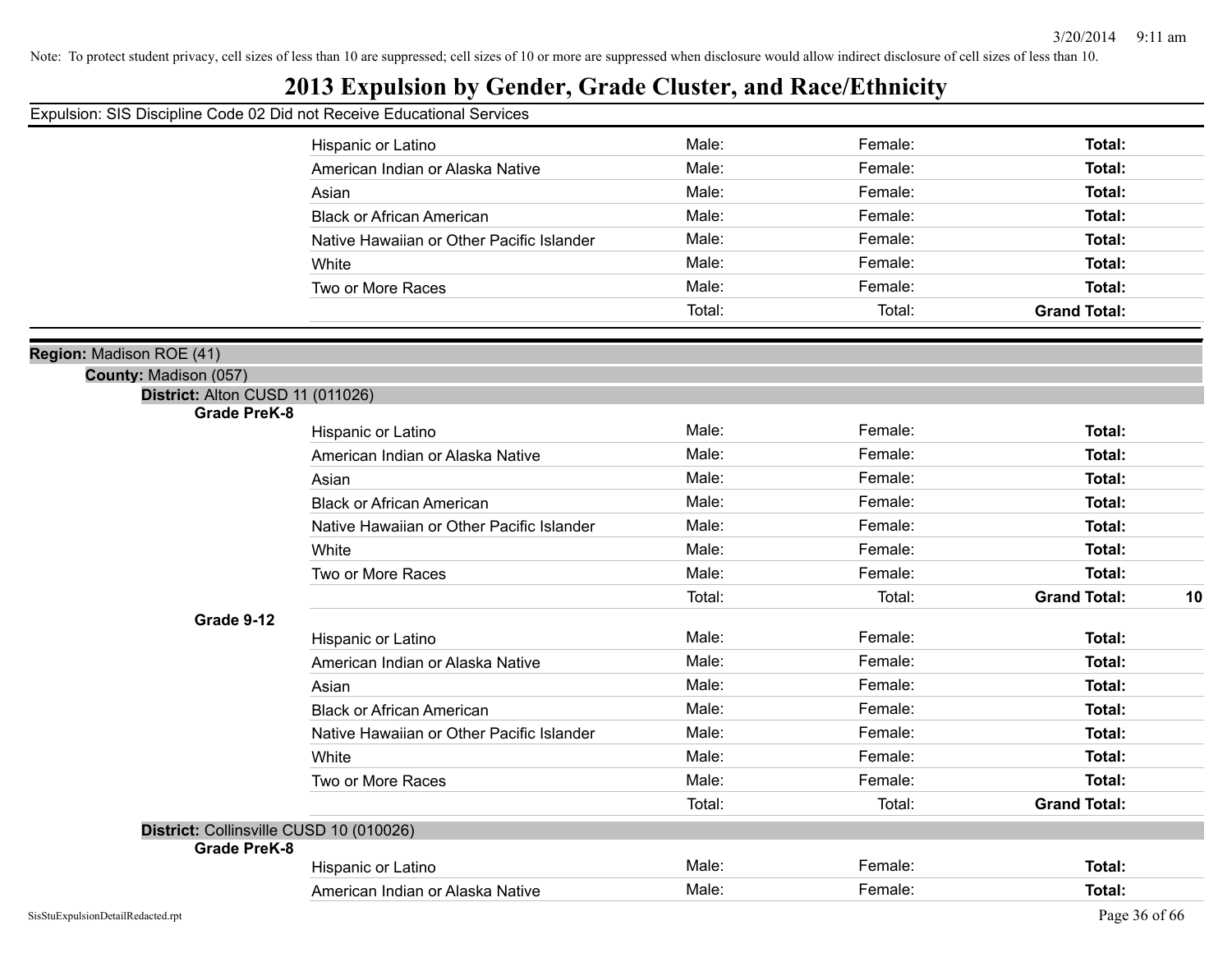## **2013 Expulsion by Gender, Grade Cluster, and Race/Ethnicity**

|                                        | Asian                                            | Male:  | Female: | Total:              |    |
|----------------------------------------|--------------------------------------------------|--------|---------|---------------------|----|
|                                        | <b>Black or African American</b>                 | Male:  | Female: | Total:              |    |
|                                        | Native Hawaiian or Other Pacific Islander        | Male:  | Female: | Total:              |    |
|                                        | White                                            | Male:  | Female: | Total:              |    |
|                                        | Two or More Races                                | Male:  | Female: | Total:              |    |
|                                        |                                                  | Total: | Total:  | <b>Grand Total:</b> |    |
| Grade 9-12                             |                                                  |        |         |                     |    |
|                                        | Hispanic or Latino                               | Male:  | Female: | <b>Total:</b>       |    |
|                                        | American Indian or Alaska Native                 | Male:  | Female: | <b>Total:</b>       |    |
|                                        | Asian                                            | Male:  | Female: | Total:              |    |
|                                        | <b>Black or African American</b>                 | Male:  | Female: | Total:              |    |
|                                        | Native Hawaiian or Other Pacific Islander        | Male:  | Female: | Total:              |    |
|                                        | White                                            | Male:  | Female: | Total:              |    |
|                                        | Two or More Races                                | Male:  | Female: | Total:              |    |
|                                        |                                                  | Total: | Total:  | <b>Grand Total:</b> | 10 |
|                                        | District: East Alton-Wood River CHSD 14 (014016) |        |         |                     |    |
| Grade 9-12                             |                                                  |        |         |                     |    |
|                                        | Hispanic or Latino                               | Male:  | Female: | Total:              |    |
|                                        | American Indian or Alaska Native                 | Male:  | Female: | Total:              |    |
|                                        | Asian                                            | Male:  | Female: | Total:              |    |
|                                        | <b>Black or African American</b>                 | Male:  | Female: | Total:              |    |
|                                        | Native Hawaiian or Other Pacific Islander        | Male:  | Female: | Total:              |    |
|                                        | White                                            | Male:  | Female: | Total:              |    |
|                                        | Two or More Races                                | Male:  | Female: | Total:              |    |
|                                        |                                                  | Total: | Total:  | <b>Grand Total:</b> |    |
| District: Edwardsville CUSD 7 (007026) |                                                  |        |         |                     |    |
| <b>Grade PreK-8</b>                    |                                                  |        |         |                     |    |
|                                        | Hispanic or Latino                               | Male:  | Female: | Total:              |    |
|                                        | American Indian or Alaska Native                 | Male:  | Female: | Total:              |    |
|                                        | Asian                                            | Male:  | Female: | Total:              |    |
|                                        | <b>Black or African American</b>                 | Male:  | Female: | Total:              |    |
|                                        | Native Hawaiian or Other Pacific Islander        | Male:  | Female: | Total:              |    |
|                                        | White                                            | Male:  | Female: | Total:              |    |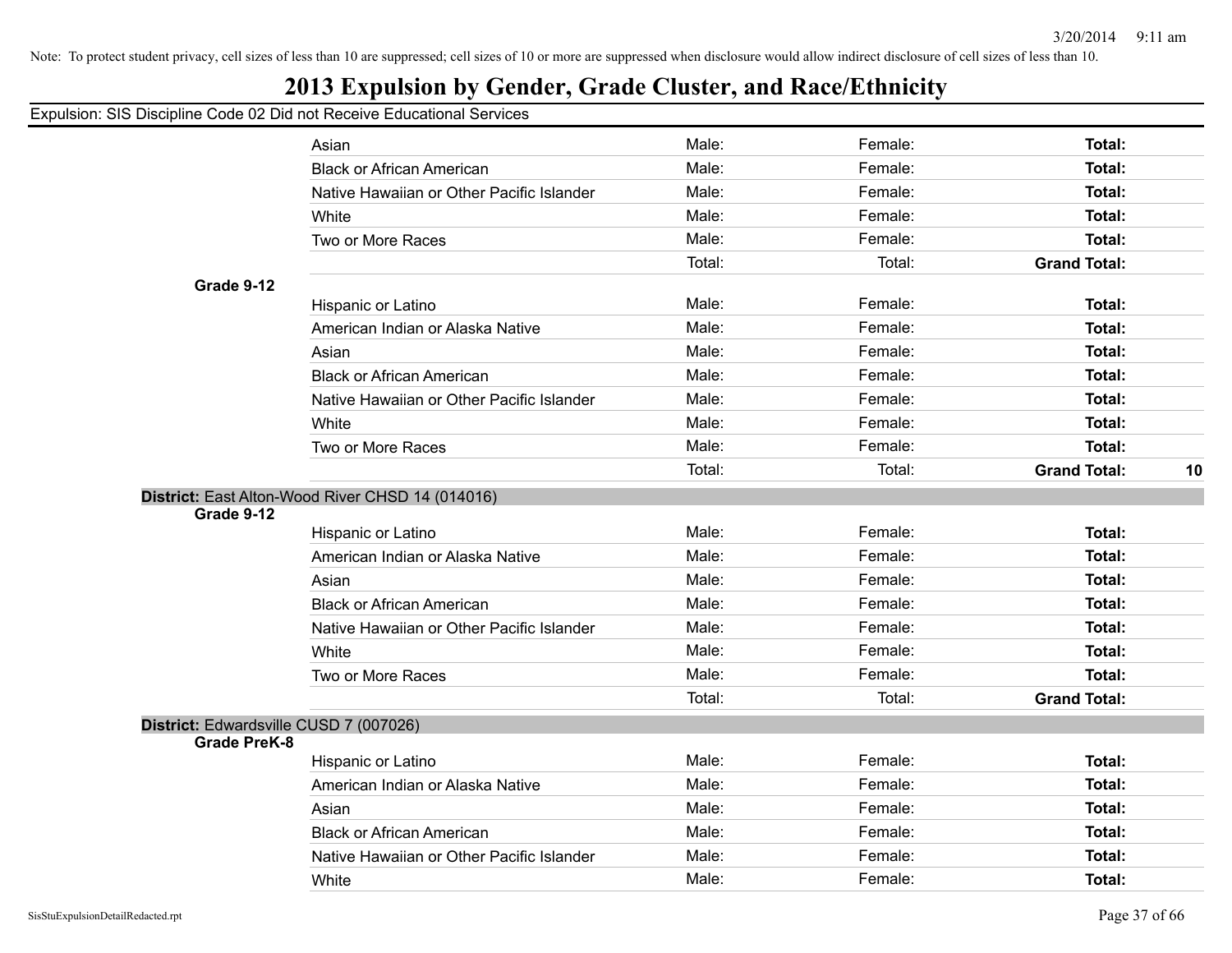## **2013 Expulsion by Gender, Grade Cluster, and Race/Ethnicity**

|                                                               |                                           | Male:  |                   |                     |
|---------------------------------------------------------------|-------------------------------------------|--------|-------------------|---------------------|
|                                                               | Two or More Races                         | Total: | Female:<br>Total: | Total:              |
|                                                               |                                           |        |                   | <b>Grand Total:</b> |
| District: Granite City CUSD 9 (009026)<br><b>Grade PreK-8</b> |                                           |        |                   |                     |
|                                                               | Hispanic or Latino                        | Male:  | Female:           | <b>Total:</b>       |
|                                                               | American Indian or Alaska Native          | Male:  | Female:           | <b>Total:</b>       |
|                                                               | Asian                                     | Male:  | Female:           | <b>Total:</b>       |
|                                                               | <b>Black or African American</b>          | Male:  | Female:           | Total:              |
|                                                               | Native Hawaiian or Other Pacific Islander | Male:  | Female:           | <b>Total:</b>       |
|                                                               | White                                     | Male:  | Female:           | <b>Total:</b>       |
|                                                               | Two or More Races                         | Male:  | Female:           | Total:              |
|                                                               |                                           | Total: | Total:            | <b>Grand Total:</b> |
| Grade 9-12                                                    |                                           |        |                   |                     |
|                                                               | Hispanic or Latino                        | Male:  | Female:           | <b>Total:</b>       |
|                                                               | American Indian or Alaska Native          | Male:  | Female:           | Total:              |
|                                                               | Asian                                     | Male:  | Female:           | <b>Total:</b>       |
|                                                               | <b>Black or African American</b>          | Male:  | Female:           | <b>Total:</b>       |
|                                                               | Native Hawaiian or Other Pacific Islander | Male:  | Female:           | Total:              |
|                                                               | White                                     | Male:  | Female:           | <b>Total:</b>       |
|                                                               | Two or More Races                         | Male:  | Female:           | Total:              |
|                                                               |                                           | Total: | Total:            | <b>Grand Total:</b> |
| District: Roxana CUSD 1 (001026)                              |                                           |        |                   |                     |
| <b>Grade PreK-8</b>                                           |                                           |        |                   |                     |
|                                                               | Hispanic or Latino                        | Male:  | Female:           | <b>Total:</b>       |
|                                                               | American Indian or Alaska Native          | Male:  | Female:           | Total:              |
|                                                               | Asian                                     | Male:  | Female:           | Total:              |
|                                                               | <b>Black or African American</b>          | Male:  | Female:           | <b>Total:</b>       |
|                                                               | Native Hawaiian or Other Pacific Islander | Male:  | Female:           | Total:              |
|                                                               | White                                     | Male:  | Female:           | Total:              |
|                                                               | Two or More Races                         | Male:  | Female:           | <b>Total:</b>       |
|                                                               |                                           | Total: | Total:            | <b>Grand Total:</b> |
| Grade 9-12                                                    |                                           |        |                   |                     |
|                                                               | Hispanic or Latino                        | Male:  | Female:           | <b>Total:</b>       |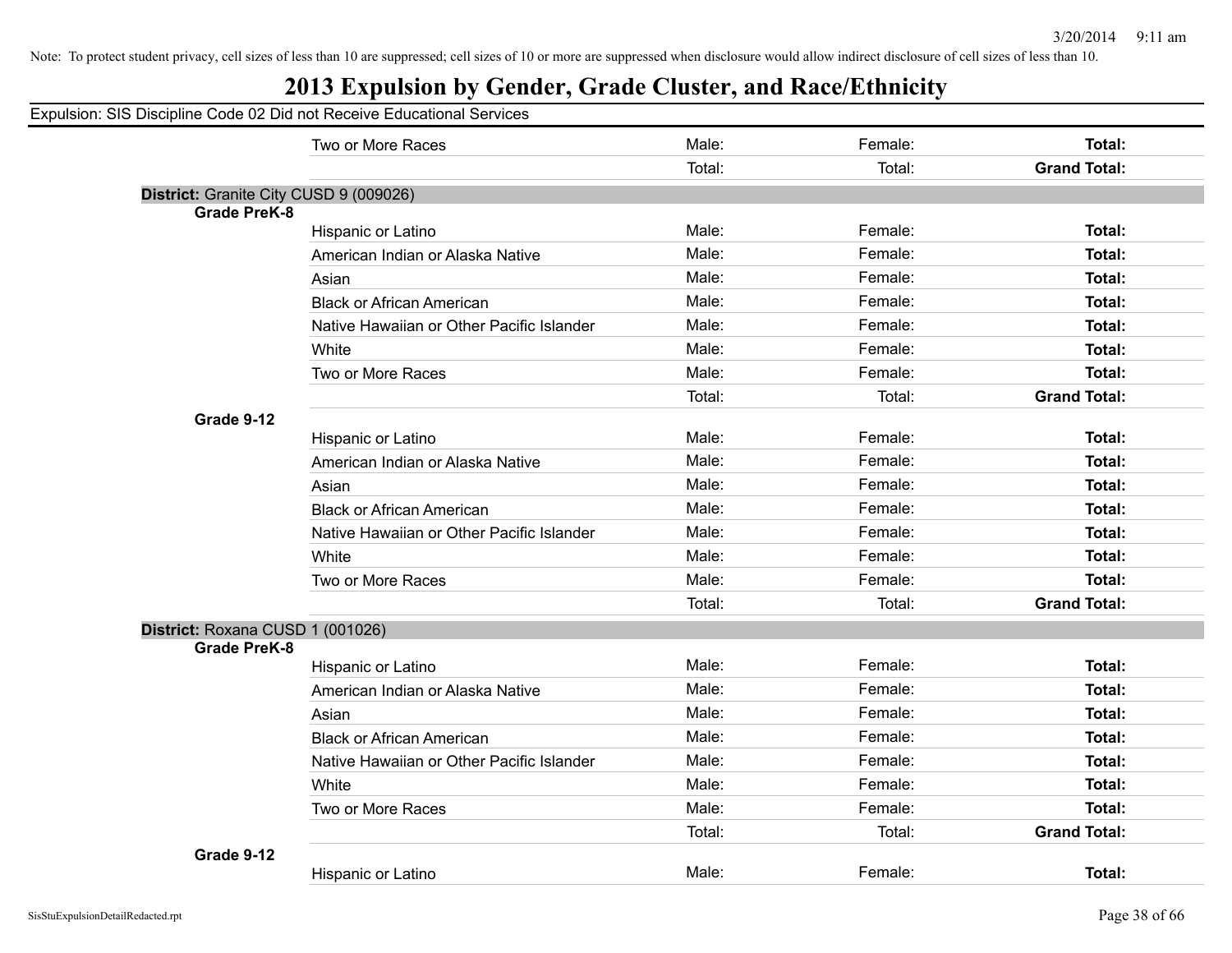## **2013 Expulsion by Gender, Grade Cluster, and Race/Ethnicity**

|                                           | American Indian or Alaska Native              | Male:  | Female: | Total:              |
|-------------------------------------------|-----------------------------------------------|--------|---------|---------------------|
|                                           | Asian                                         | Male:  | Female: | <b>Total:</b>       |
|                                           | <b>Black or African American</b>              | Male:  | Female: | Total:              |
|                                           | Native Hawaiian or Other Pacific Islander     | Male:  | Female: | Total:              |
|                                           | White                                         | Male:  | Female: | <b>Total:</b>       |
|                                           | Two or More Races                             | Male:  | Female: | <b>Total:</b>       |
|                                           |                                               | Total: | Total:  | <b>Grand Total:</b> |
|                                           | District: Wood River-Hartford ESD 15 (015003) |        |         |                     |
| <b>Grade PreK-8</b>                       |                                               |        |         |                     |
|                                           | Hispanic or Latino                            | Male:  | Female: | <b>Total:</b>       |
|                                           | American Indian or Alaska Native              | Male:  | Female: | <b>Total:</b>       |
|                                           | Asian                                         | Male:  | Female: | <b>Total:</b>       |
|                                           | <b>Black or African American</b>              | Male:  | Female: | <b>Total:</b>       |
|                                           | Native Hawaiian or Other Pacific Islander     | Male:  | Female: | <b>Total:</b>       |
|                                           | White                                         | Male:  | Female: | <b>Total:</b>       |
|                                           | Two or More Races                             | Male:  | Female: | <b>Total:</b>       |
|                                           |                                               | Total: | Total:  | <b>Grand Total:</b> |
|                                           |                                               |        |         |                     |
| Region: Marshall/Putnam/Woodford ROE (43) |                                               |        |         |                     |
| County: Putnam (078)                      |                                               |        |         |                     |
| Grade 9-12                                | District: Putnam County CUSD 535 (535026)     |        |         |                     |
|                                           | Hispanic or Latino                            | Male:  | Female: | <b>Total:</b>       |
|                                           | American Indian or Alaska Native              | Male:  | Female: | Total:              |
|                                           | Asian                                         | Male:  | Female: | Total:              |
|                                           | <b>Black or African American</b>              | Male:  | Female: | Total:              |
|                                           | Native Hawaiian or Other Pacific Islander     | Male:  | Female: | <b>Total:</b>       |
|                                           | White                                         | Male:  | Female: | <b>Total:</b>       |
|                                           |                                               | Male:  | Female: | Total:              |
|                                           | Two or More Races                             |        |         |                     |
|                                           |                                               | Total: | Total:  | <b>Grand Total:</b> |
| County: Woodford (102)                    |                                               |        |         |                     |
| Grade 9-12                                | District: County of Woodford School (122017)  |        |         |                     |
|                                           | Hispanic or Latino                            | Male:  | Female: | Total:              |
|                                           |                                               |        |         |                     |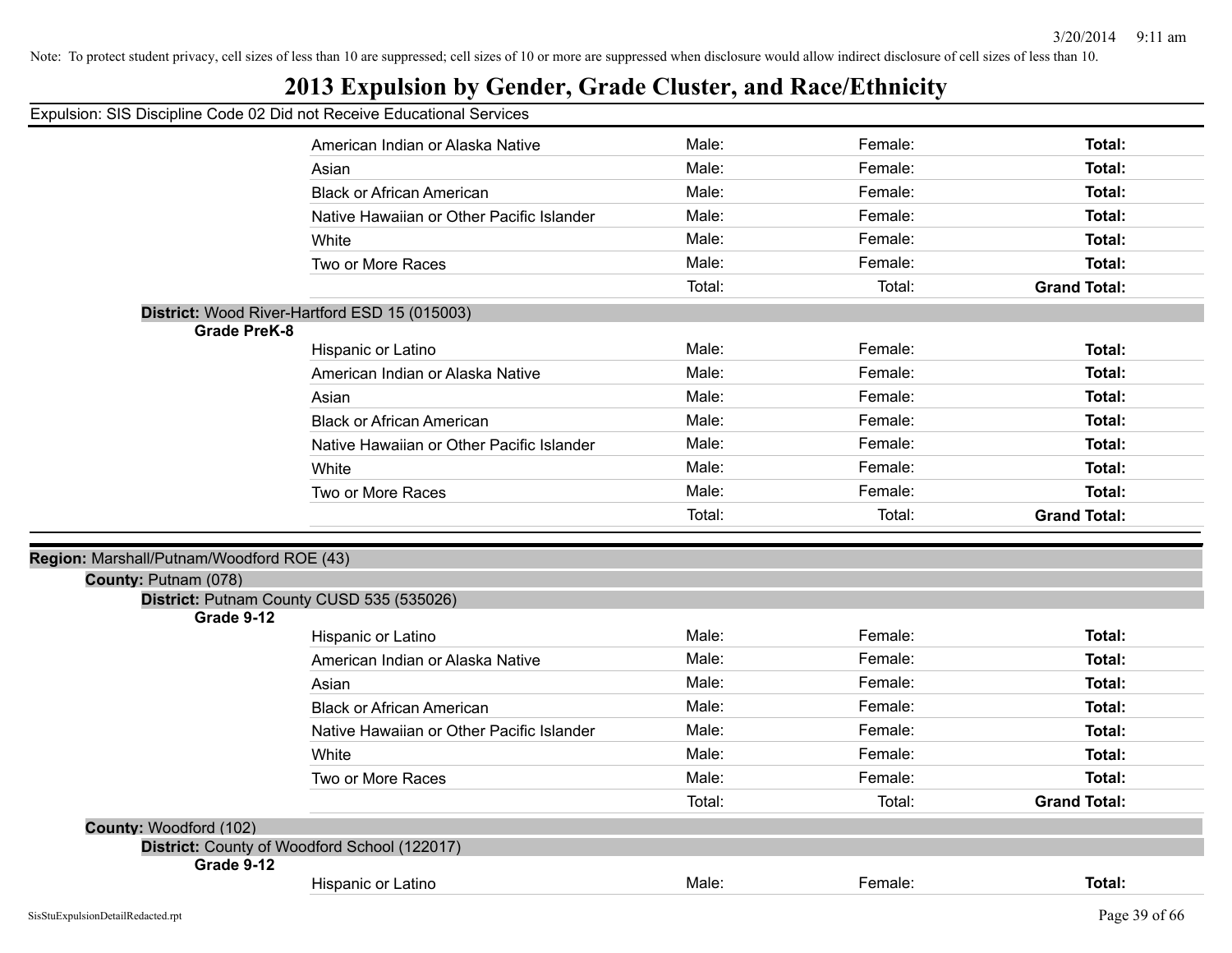## **2013 Expulsion by Gender, Grade Cluster, and Race/Ethnicity**

|                                      | Sio Bioopinio Obdo de Bia fiot rtodorto Eddoditorial Odi |        |    |         |    |                     |    |
|--------------------------------------|----------------------------------------------------------|--------|----|---------|----|---------------------|----|
|                                      | American Indian or Alaska Native                         | Male:  |    | Female: |    | Total:              |    |
|                                      | Asian                                                    | Male:  |    | Female: |    | Total:              |    |
|                                      | <b>Black or African American</b>                         | Male:  |    | Female: |    | <b>Total:</b>       |    |
|                                      | Native Hawaiian or Other Pacific Islander                | Male:  |    | Female: |    | <b>Total:</b>       |    |
|                                      | White                                                    | Male:  |    | Female: |    | <b>Total:</b>       |    |
|                                      | Two or More Races                                        | Male:  |    | Female: |    | Total:              |    |
|                                      |                                                          | Total: |    | Total:  |    | <b>Grand Total:</b> |    |
|                                      | District: El Paso-Gridley CUSD 11 (011026)               |        |    |         |    |                     |    |
| <b>Grade PreK-8</b>                  |                                                          |        |    |         |    |                     |    |
|                                      | Hispanic or Latino                                       | Male:  |    | Female: |    | <b>Total:</b>       |    |
|                                      | American Indian or Alaska Native                         | Male:  |    | Female: |    | <b>Total:</b>       |    |
|                                      | Asian                                                    | Male:  |    | Female: |    | Total:              |    |
|                                      | <b>Black or African American</b>                         | Male:  |    | Female: |    | <b>Total:</b>       |    |
|                                      | Native Hawaiian or Other Pacific Islander                | Male:  |    | Female: |    | <b>Total:</b>       |    |
|                                      | White                                                    | Male:  |    | Female: |    | <b>Total:</b>       |    |
|                                      | Two or More Races                                        | Male:  |    | Female: |    | Total:              |    |
|                                      |                                                          | Total: |    | Total:  |    | <b>Grand Total:</b> |    |
| District: Fieldcrest CUSD 6 (006026) |                                                          |        |    |         |    |                     |    |
| <b>Grade PreK-8</b>                  |                                                          |        |    |         |    |                     |    |
|                                      | Hispanic or Latino                                       | Male:  |    | Female: |    | <b>Total:</b>       |    |
|                                      | American Indian or Alaska Native                         | Male:  |    | Female: |    | <b>Total:</b>       |    |
|                                      | Asian                                                    | Male:  |    | Female: |    | Total:              |    |
|                                      | <b>Black or African American</b>                         | Male:  |    | Female: |    | Total:              |    |
|                                      | Native Hawaiian or Other Pacific Islander                | Male:  |    | Female: |    | <b>Total:</b>       |    |
|                                      | White                                                    | Male:  | 15 | Female: | 10 | <b>Total:</b>       | 25 |
|                                      | Two or More Races                                        | Male:  |    | Female: |    | <b>Total:</b>       |    |
|                                      |                                                          | Total: |    | Total:  |    | <b>Grand Total:</b> |    |
| Grade 9-12                           |                                                          |        |    |         |    |                     |    |
|                                      | Hispanic or Latino                                       | Male:  |    | Female: |    | <b>Total:</b>       |    |
|                                      | American Indian or Alaska Native                         | Male:  |    | Female: |    | Total:              |    |
|                                      | Asian                                                    | Male:  |    | Female: |    | Total:              |    |
|                                      | <b>Black or African American</b>                         | Male:  |    | Female: |    | <b>Total:</b>       |    |
|                                      | Native Hawaiian or Other Pacific Islander                | Male:  |    | Female: |    | <b>Total:</b>       |    |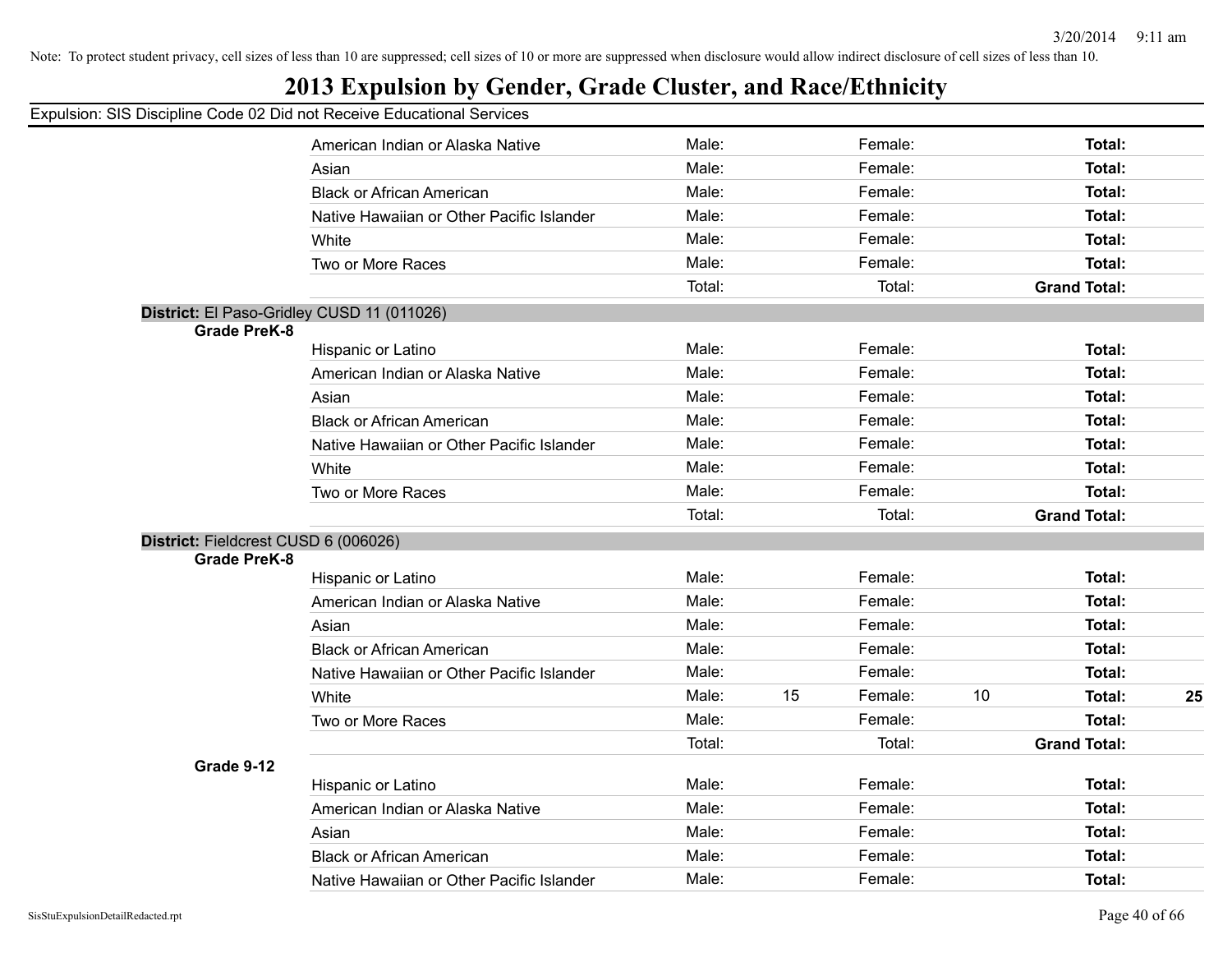| Expulsion: SIS Discipline Code 02 Did not Receive Educational Services |                                           |        |    |         |    |                     |    |
|------------------------------------------------------------------------|-------------------------------------------|--------|----|---------|----|---------------------|----|
|                                                                        | White                                     | Male:  | 67 | Female: | 18 | Total:              | 85 |
|                                                                        | Two or More Races                         | Male:  |    | Female: |    | Total:              |    |
|                                                                        |                                           | Total: |    | Total:  |    | <b>Grand Total:</b> | 95 |
| Region: McHenry ROE (44)                                               |                                           |        |    |         |    |                     |    |
| County: Mchenry (063)                                                  |                                           |        |    |         |    |                     |    |
| District: CHSD 155 (155016)                                            |                                           |        |    |         |    |                     |    |
| Grade 9-12                                                             | Hispanic or Latino                        | Male:  |    | Female: |    | Total:              |    |
|                                                                        | American Indian or Alaska Native          | Male:  |    | Female: |    | Total:              |    |
|                                                                        | Asian                                     | Male:  |    | Female: |    | Total:              |    |
|                                                                        | <b>Black or African American</b>          | Male:  |    | Female: |    | Total:              |    |
|                                                                        | Native Hawaiian or Other Pacific Islander | Male:  |    | Female: |    | Total:              |    |
|                                                                        | White                                     | Male:  |    | Female: |    | Total:              |    |
|                                                                        | Two or More Races                         | Male:  |    | Female: |    | Total:              |    |
|                                                                        |                                           | Total: |    | Total:  |    | <b>Grand Total:</b> |    |
| District: Johnsburg CUSD 12 (012026)                                   |                                           |        |    |         |    |                     |    |
| Grade 9-12                                                             |                                           |        |    |         |    |                     |    |
|                                                                        | Hispanic or Latino                        | Male:  |    | Female: |    | Total:              |    |
|                                                                        | American Indian or Alaska Native          | Male:  |    | Female: |    | Total:              |    |
|                                                                        | Asian                                     | Male:  |    | Female: |    | Total:              |    |
|                                                                        | <b>Black or African American</b>          | Male:  |    | Female: |    | Total:              |    |
|                                                                        | Native Hawaiian or Other Pacific Islander | Male:  |    | Female: |    | Total:              |    |
|                                                                        | White                                     | Male:  |    | Female: |    | Total:              |    |
|                                                                        | Two or More Races                         | Male:  |    | Female: |    | Total:              |    |
|                                                                        |                                           | Total: |    | Total:  |    | <b>Grand Total:</b> |    |
| District: McHenry CHSD 156 (156016)<br>Grade 9-12                      |                                           |        |    |         |    |                     |    |
|                                                                        | Hispanic or Latino                        | Male:  |    | Female: |    | Total:              |    |
|                                                                        | American Indian or Alaska Native          | Male:  |    | Female: |    | Total:              |    |
|                                                                        | Asian                                     | Male:  |    | Female: |    | Total:              |    |
|                                                                        | <b>Black or African American</b>          | Male:  |    | Female: |    | Total:              |    |
|                                                                        | Native Hawaiian or Other Pacific Islander | Male:  |    | Female: |    | Total:              |    |
|                                                                        | White                                     | Male:  |    | Female: |    | Total:              |    |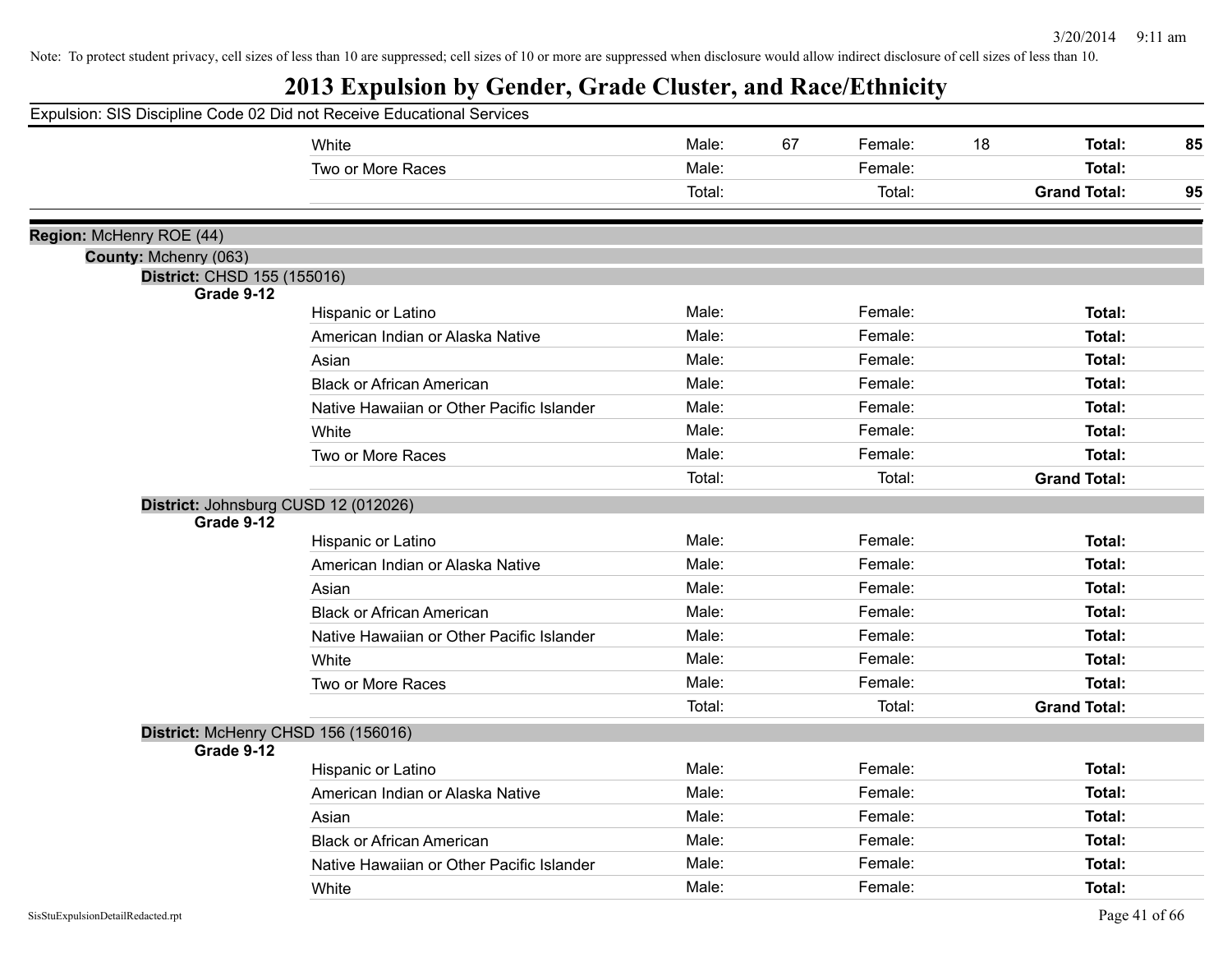|                                                  | Expulsion: SIS Discipline Code 02 Did not Receive Educational Services |        |         |                     |
|--------------------------------------------------|------------------------------------------------------------------------|--------|---------|---------------------|
|                                                  | Two or More Races                                                      | Male:  | Female: | Total:              |
|                                                  |                                                                        | Total: | Total:  | <b>Grand Total:</b> |
|                                                  |                                                                        |        |         |                     |
| Region: Monroe/Randolph ROE (45)                 |                                                                        |        |         |                     |
| County: Randolph (079)                           |                                                                        |        |         |                     |
| District: Sparta CUSD 140 (140026)<br>Grade 9-12 |                                                                        |        |         |                     |
|                                                  | Hispanic or Latino                                                     | Male:  | Female: | Total:              |
|                                                  | American Indian or Alaska Native                                       | Male:  | Female: | Total:              |
|                                                  | Asian                                                                  | Male:  | Female: | Total:              |
|                                                  | <b>Black or African American</b>                                       | Male:  | Female: | Total:              |
|                                                  | Native Hawaiian or Other Pacific Islander                              | Male:  | Female: | Total:              |
|                                                  | White                                                                  | Male:  | Female: | Total:              |
|                                                  | Two or More Races                                                      | Male:  | Female: | Total:              |
|                                                  |                                                                        | Total: | Total:  | <b>Grand Total:</b> |
|                                                  |                                                                        |        |         |                     |
| Region: Peoria ROE (48)                          |                                                                        |        |         |                     |
| County: Peoria (072)                             |                                                                        |        |         |                     |
| District: Dunlap CUSD 323 (323026)<br>Grade 9-12 |                                                                        |        |         |                     |
|                                                  | Hispanic or Latino                                                     | Male:  | Female: | Total:              |
|                                                  | American Indian or Alaska Native                                       | Male:  | Female: | Total:              |
|                                                  | Asian                                                                  | Male:  | Female: | Total:              |
|                                                  | <b>Black or African American</b>                                       | Male:  | Female: | Total:              |
|                                                  | Native Hawaiian or Other Pacific Islander                              | Male:  | Female: | Total:              |
|                                                  | White                                                                  | Male:  | Female: | Total:              |
|                                                  | Two or More Races                                                      | Male:  | Female: | Total:              |
|                                                  |                                                                        | Total: | Total:  | <b>Grand Total:</b> |
|                                                  | District: Farmington Central CUSD 265 (265026)                         |        |         |                     |
| <b>Grade PreK-8</b>                              |                                                                        |        |         |                     |
|                                                  | Hispanic or Latino                                                     | Male:  | Female: | Total:              |
|                                                  | American Indian or Alaska Native                                       | Male:  | Female: | Total:              |
|                                                  | Asian                                                                  | Male:  | Female: | Total:              |
|                                                  | <b>Black or African American</b>                                       | Male:  | Female: | Total:              |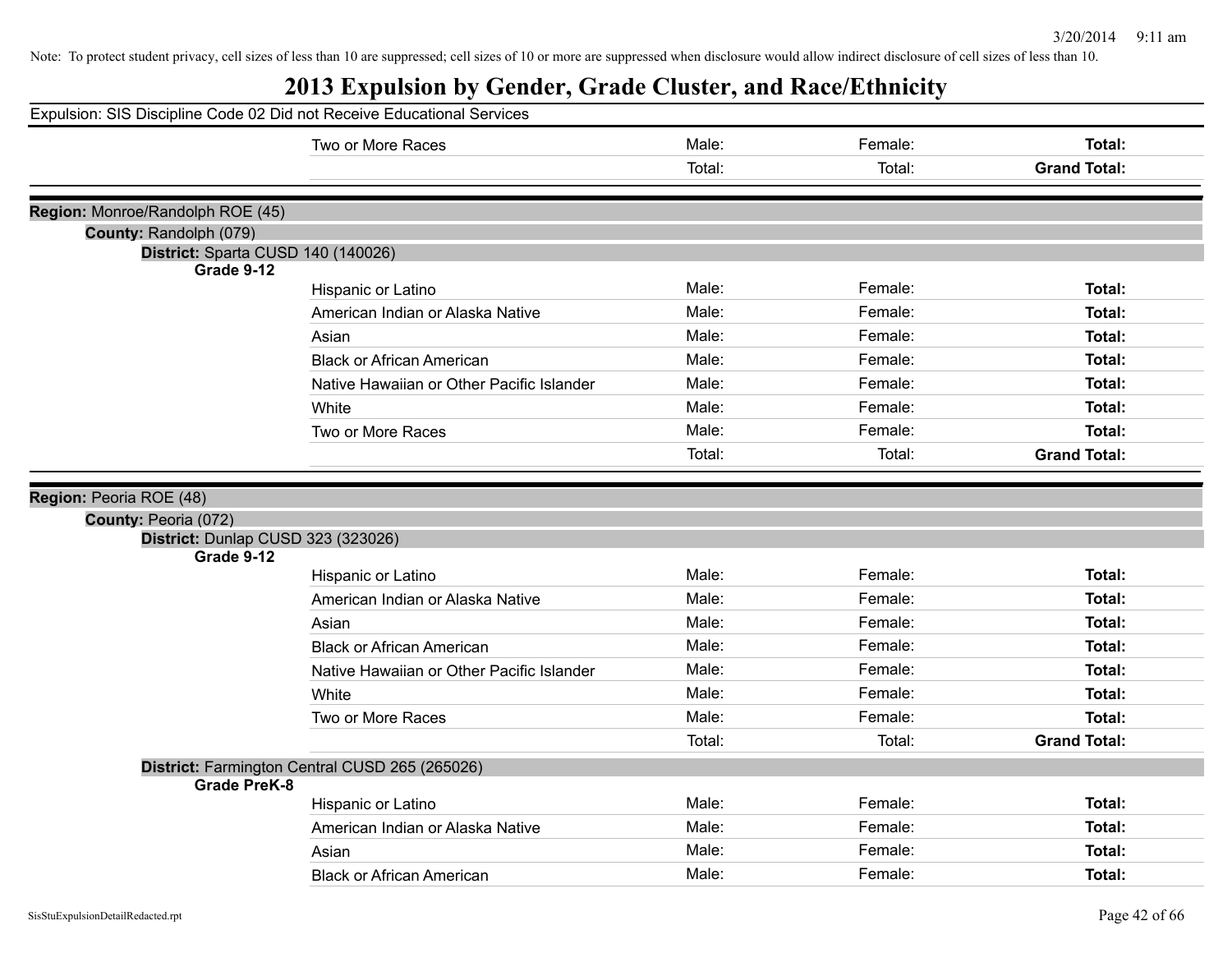|  |  |  | Expulsion: SIS Discipline Code 02 Did not Receive Educational Services |  |
|--|--|--|------------------------------------------------------------------------|--|
|  |  |  |                                                                        |  |

|                                   | Native Hawaiian or Other Pacific Islander    | Male:  | Female: | Total:              |
|-----------------------------------|----------------------------------------------|--------|---------|---------------------|
|                                   | White                                        | Male:  | Female: | Total:              |
|                                   | Two or More Races                            | Male:  | Female: | Total:              |
|                                   |                                              | Total: | Total:  | <b>Grand Total:</b> |
|                                   | District: Il Valley Central USD 321 (321026) |        |         |                     |
| <b>Grade PreK-8</b>               |                                              |        |         |                     |
|                                   | Hispanic or Latino                           | Male:  | Female: | Total:              |
|                                   | American Indian or Alaska Native             | Male:  | Female: | Total:              |
|                                   | Asian                                        | Male:  | Female: | Total:              |
|                                   | <b>Black or African American</b>             | Male:  | Female: | Total:              |
|                                   | Native Hawaiian or Other Pacific Islander    | Male:  | Female: | Total:              |
|                                   | White                                        | Male:  | Female: | Total:              |
|                                   | Two or More Races                            | Male:  | Female: | Total:              |
|                                   |                                              | Total: | Total:  | <b>Grand Total:</b> |
| Grade 9-12                        | District: Limestone CHSD 310 (310016)        |        |         |                     |
|                                   | Hispanic or Latino                           | Male:  | Female: | Total:              |
|                                   | American Indian or Alaska Native             | Male:  | Female: | Total:              |
|                                   | Asian                                        | Male:  | Female: | Total:              |
|                                   | <b>Black or African American</b>             | Male:  | Female: | Total:              |
|                                   | Native Hawaiian or Other Pacific Islander    | Male:  | Female: | Total:              |
|                                   | White                                        | Male:  | Female: | Total:              |
|                                   | Two or More Races                            | Male:  | Female: | Total:              |
|                                   |                                              | Total: | Total:  | <b>Grand Total:</b> |
| District: Norwood ESD 63 (063002) |                                              |        |         |                     |
| <b>Grade PreK-8</b>               |                                              |        |         |                     |
|                                   | Hispanic or Latino                           | Male:  | Female: | Total:              |
|                                   | American Indian or Alaska Native             | Male:  | Female: | Total:              |
|                                   | Asian                                        | Male:  | Female: | Total:              |
|                                   | <b>Black or African American</b>             | Male:  | Female: | Total:              |
|                                   | Native Hawaiian or Other Pacific Islander    | Male:  | Female: | Total:              |
|                                   | White                                        | Male:  | Female: | Total:              |
|                                   | Two or More Races                            | Male:  | Female: | Total:              |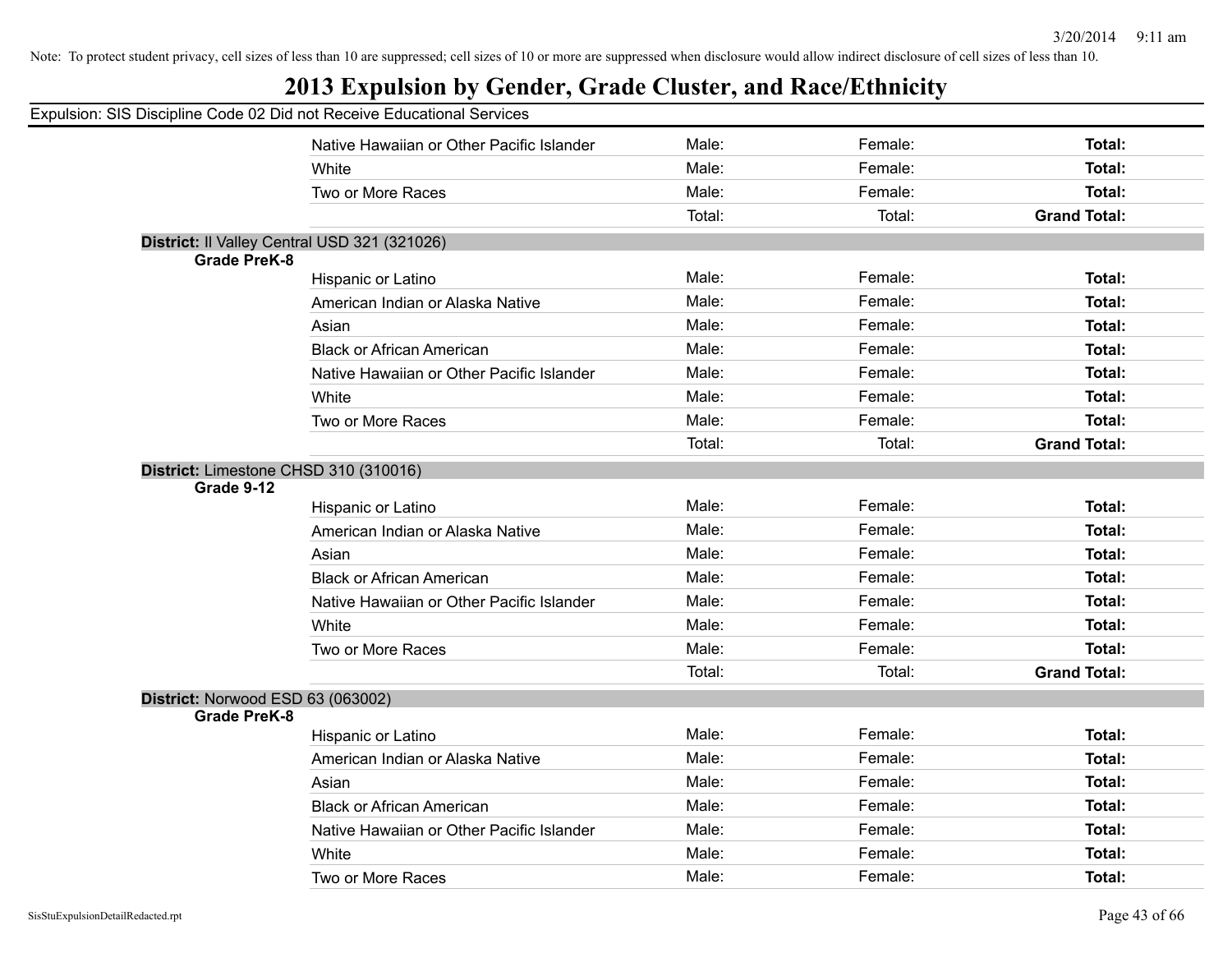## **2013 Expulsion by Gender, Grade Cluster, and Race/Ethnicity**

Expulsion: SIS Discipline Code 02 Did not Receive Educational Services

|                                        |                                           | Total: | Total:  | <b>Grand Total:</b> |
|----------------------------------------|-------------------------------------------|--------|---------|---------------------|
| District: Peoria SD 150 (150025)       |                                           |        |         |                     |
| <b>Grade PreK-8</b>                    |                                           |        |         |                     |
|                                        | Hispanic or Latino                        | Male:  | Female: | <b>Total:</b>       |
|                                        | American Indian or Alaska Native          | Male:  | Female: | Total:              |
|                                        | Asian                                     | Male:  | Female: | Total:              |
|                                        | <b>Black or African American</b>          | Male:  | Female: | Total:              |
|                                        | Native Hawaiian or Other Pacific Islander | Male:  | Female: | Total:              |
|                                        | White                                     | Male:  | Female: | Total:              |
|                                        | Two or More Races                         | Male:  | Female: | Total:              |
|                                        |                                           | Total: | Total:  | <b>Grand Total:</b> |
| Grade 9-12                             |                                           |        |         |                     |
|                                        | Hispanic or Latino                        | Male:  | Female: | Total:              |
|                                        | American Indian or Alaska Native          | Male:  | Female: | Total:              |
|                                        | Asian                                     | Male:  | Female: | Total:              |
|                                        | <b>Black or African American</b>          | Male:  | Female: | Total:              |
|                                        | Native Hawaiian or Other Pacific Islander | Male:  | Female: | Total:              |
|                                        | White                                     | Male:  | Female: | Total:              |
|                                        | Two or More Races                         | Male:  | Female: | Total:              |
|                                        |                                           | Total: | Total:  | <b>Grand Total:</b> |
| District: Pleasant Hill SD 69 (069002) |                                           |        |         |                     |
| <b>Grade PreK-8</b>                    |                                           |        |         |                     |
|                                        | Hispanic or Latino                        | Male:  | Female: | Total:              |
|                                        | American Indian or Alaska Native          | Male:  | Female: | Total:              |
|                                        | Asian                                     | Male:  | Female: | Total:              |
|                                        | <b>Black or African American</b>          | Male:  | Female: | Total:              |
|                                        | Native Hawaiian or Other Pacific Islander | Male:  | Female: | Total:              |
|                                        | White                                     | Male:  | Female: | Total:              |
|                                        | Two or More Races                         | Male:  | Female: | Total:              |
|                                        |                                           | Total: | Total:  | <b>Grand Total:</b> |

**Region:** Region 05 North Cook ISC 1 (05)

**County:** Cook (016)

**District:** Evanston Twp HSD 202 (202017)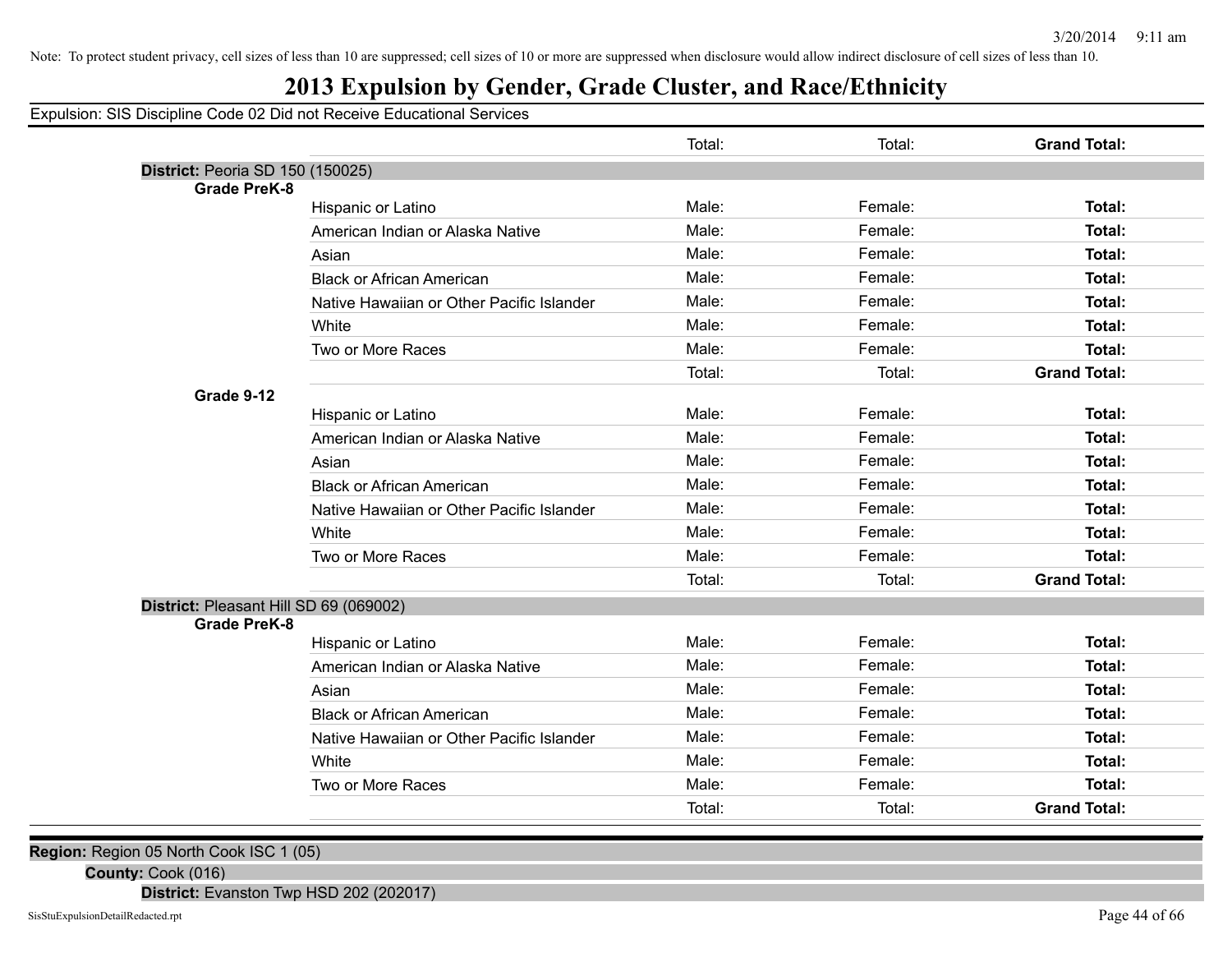## **2013 Expulsion by Gender, Grade Cluster, and Race/Ethnicity**

Expulsion: SIS Discipline Code 02 Did not Receive Educational Services

**Grade 9-12**

| Grade 9-12                                                   |                                           |        |         |                     |
|--------------------------------------------------------------|-------------------------------------------|--------|---------|---------------------|
|                                                              | Hispanic or Latino                        | Male:  | Female: | Total:              |
|                                                              | American Indian or Alaska Native          | Male:  | Female: | Total:              |
|                                                              | Asian                                     | Male:  | Female: | Total:              |
|                                                              | <b>Black or African American</b>          | Male:  | Female: | Total:              |
|                                                              | Native Hawaiian or Other Pacific Islander | Male:  | Female: | Total:              |
|                                                              | White                                     | Male:  | Female: | Total:              |
|                                                              | Two or More Races                         | Male:  | Female: | Total:              |
|                                                              |                                           | Total: | Total:  | <b>Grand Total:</b> |
| District: Northfield Twp HSD 225 (225017)                    |                                           |        |         |                     |
| Grade 9-12                                                   |                                           |        |         |                     |
|                                                              | Hispanic or Latino                        | Male:  | Female: | Total:              |
|                                                              | American Indian or Alaska Native          | Male:  | Female: | Total:              |
|                                                              | Asian                                     | Male:  | Female: | Total:              |
|                                                              | <b>Black or African American</b>          | Male:  | Female: | Total:              |
|                                                              | Native Hawaiian or Other Pacific Islander | Male:  | Female: | Total:              |
|                                                              | White                                     | Male:  | Female: | Total:              |
|                                                              | Two or More Races                         | Male:  | Female: | Total:              |
|                                                              |                                           | Total: | Total:  | <b>Grand Total:</b> |
|                                                              |                                           |        |         |                     |
| Region: Region 06 West Cook ISC 2 (06)<br>County: Cook (016) |                                           |        |         |                     |
| District: Berwyn South SD 100 (100002)                       |                                           |        |         |                     |
| <b>Grade PreK-8</b>                                          |                                           |        |         |                     |
|                                                              | Hispanic or Latino                        | Male:  | Female: | Total:              |
|                                                              | American Indian or Alaska Native          | Male:  | Female: | Total:              |
|                                                              | Asian                                     | Male:  | Female: | Total:              |
|                                                              | <b>Black or African American</b>          | Male:  | Female: | Total:              |
|                                                              | Native Hawaiian or Other Pacific Islander | Male:  | Female: | Total:              |
|                                                              | White                                     | Male:  | Female: | Total:              |
|                                                              | Two or More Races                         | Male:  | Female: | Total:              |
|                                                              |                                           | Total: | Total:  | <b>Grand Total:</b> |
| <b>District: J S Morton HSD 201 (201017)</b>                 |                                           |        |         |                     |

**Grade 9-12**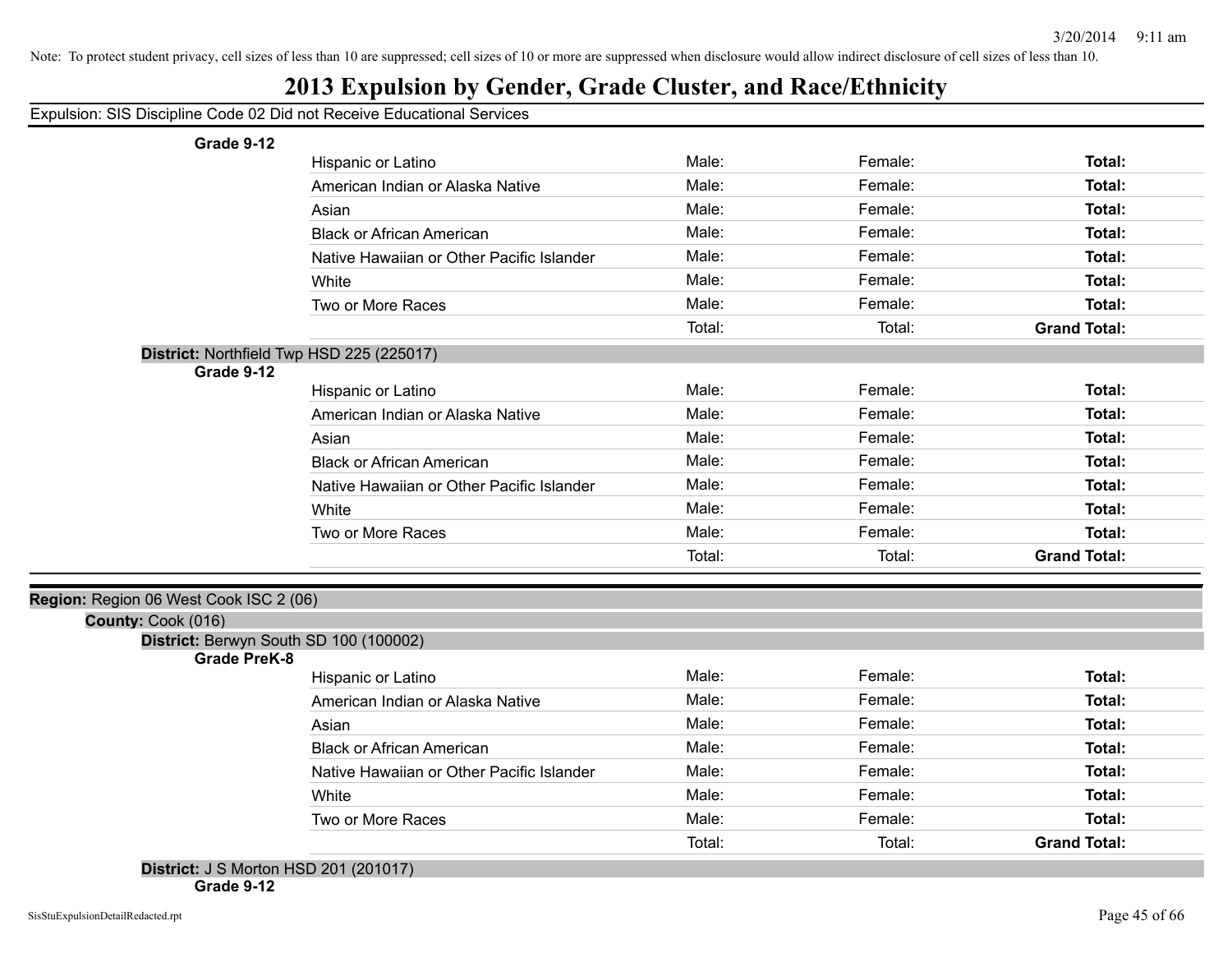## **2013 Expulsion by Gender, Grade Cluster, and Race/Ethnicity**

|                                         | Hispanic or Latino                                | Male:  | 68 | Female: | 21 | Total:              | 89  |
|-----------------------------------------|---------------------------------------------------|--------|----|---------|----|---------------------|-----|
|                                         | American Indian or Alaska Native                  | Male:  |    | Female: |    | Total:              |     |
|                                         | Asian                                             | Male:  |    | Female: |    | Total:              |     |
|                                         | <b>Black or African American</b>                  | Male:  |    | Female: |    | Total:              | 20  |
|                                         | Native Hawaiian or Other Pacific Islander         | Male:  |    | Female: |    | Total:              |     |
|                                         | White                                             | Male:  |    | Female: |    | Total:              |     |
|                                         | Two or More Races                                 | Male:  |    | Female: |    | Total:              |     |
|                                         |                                                   | Total: |    | Total:  |    | <b>Grand Total:</b> | 119 |
|                                         | District: Oak Park - River Forest SD 200 (200013) |        |    |         |    |                     |     |
| Grade 9-12                              |                                                   |        |    |         |    |                     |     |
|                                         | Hispanic or Latino                                | Male:  |    | Female: |    | Total:              |     |
|                                         | American Indian or Alaska Native                  | Male:  |    | Female: |    | Total:              |     |
|                                         | Asian                                             | Male:  |    | Female: |    | Total:              |     |
|                                         | <b>Black or African American</b>                  | Male:  |    | Female: |    | Total:              |     |
|                                         | Native Hawaiian or Other Pacific Islander         | Male:  |    | Female: |    | Total:              |     |
|                                         | White                                             | Male:  |    | Female: |    | Total:              |     |
|                                         | Two or More Races                                 | Male:  |    | Female: |    | Total:              |     |
|                                         |                                                   | Total: |    | Total:  |    | <b>Grand Total:</b> |     |
|                                         | District: Proviso Twp HSD 209 (209017)            |        |    |         |    |                     |     |
| Grade 9-12                              | Hispanic or Latino                                | Male:  |    | Female: |    | Total:              |     |
|                                         | American Indian or Alaska Native                  | Male:  |    | Female: |    | Total:              |     |
|                                         | Asian                                             | Male:  |    | Female: |    | Total:              |     |
|                                         | <b>Black or African American</b>                  | Male:  |    | Female: |    | Total:              |     |
|                                         | Native Hawaiian or Other Pacific Islander         | Male:  |    | Female: |    | Total:              |     |
|                                         | White                                             | Male:  |    | Female: |    | Total:              |     |
|                                         | Two or More Races                                 | Male:  |    | Female: |    | Total:              |     |
|                                         |                                                   | Total: |    | Total:  |    | <b>Grand Total:</b> |     |
| Region: Region 07 South Cook ISC 4 (07) |                                                   |        |    |         |    |                     |     |
| County: Cook (016)                      |                                                   |        |    |         |    |                     |     |
| District: Argo CHSD 217 (217016)        |                                                   |        |    |         |    |                     |     |
| Grade 9-12                              |                                                   |        |    |         |    |                     |     |
|                                         | Hispanic or Latino                                | Male:  |    | Female: |    | Total:              |     |
| SisStuExpulsionDetailRedacted.rpt       |                                                   |        |    |         |    | Page 46 of $66$     |     |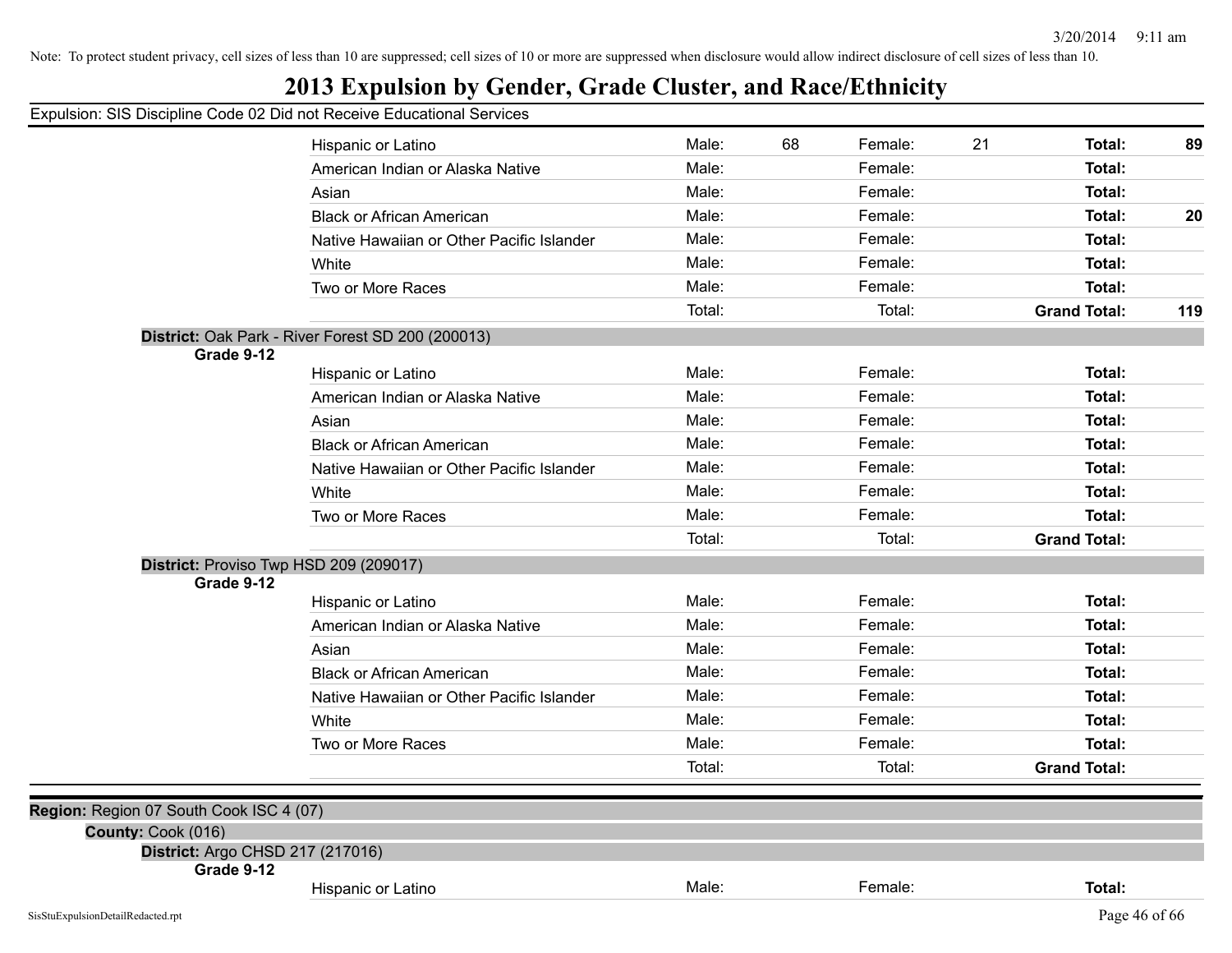## **2013 Expulsion by Gender, Grade Cluster, and Race/Ethnicity**

|                                                    | American Indian or Alaska Native          | Male:  | Female: | Total:              |
|----------------------------------------------------|-------------------------------------------|--------|---------|---------------------|
|                                                    | Asian                                     | Male:  | Female: | Total:              |
|                                                    | <b>Black or African American</b>          | Male:  | Female: | Total:              |
|                                                    | Native Hawaiian or Other Pacific Islander | Male:  | Female: | Total:              |
|                                                    | White                                     | Male:  | Female: | Total:              |
|                                                    | Two or More Races                         | Male:  | Female: | Total:              |
|                                                    |                                           | Total: | Total:  | <b>Grand Total:</b> |
|                                                    | District: Bloom Twp HSD 206 (206017)      |        |         |                     |
| Grade 9-12                                         |                                           |        |         |                     |
|                                                    | Hispanic or Latino                        | Male:  | Female: | <b>Total:</b>       |
|                                                    | American Indian or Alaska Native          | Male:  | Female: | Total:              |
|                                                    | Asian                                     | Male:  | Female: | Total:              |
|                                                    | <b>Black or African American</b>          | Male:  | Female: | Total:              |
|                                                    | Native Hawaiian or Other Pacific Islander | Male:  | Female: | Total:              |
|                                                    | White                                     | Male:  | Female: | Total:              |
|                                                    | Two or More Races                         | Male:  | Female: | <b>Total:</b>       |
|                                                    |                                           | Total: | Total:  | <b>Grand Total:</b> |
|                                                    | District: Bremen CHSD 228 (228016)        |        |         |                     |
| Grade 9-12                                         |                                           |        |         |                     |
|                                                    | Hispanic or Latino                        | Male:  | Female: | Total:              |
|                                                    | American Indian or Alaska Native          | Male:  | Female: | Total:              |
|                                                    | Asian                                     | Male:  | Female: | Total:              |
|                                                    | <b>Black or African American</b>          | Male:  | Female: | Total:              |
|                                                    | Native Hawaiian or Other Pacific Islander | Male:  | Female: | Total:              |
|                                                    | White                                     | Male:  | Female: | Total:              |
|                                                    | Two or More Races                         | Male:  | Female: | <b>Total:</b>       |
|                                                    |                                           | Total: | Total:  | <b>Grand Total:</b> |
| District: CCSD 168 (168004)<br><b>Grade PreK-8</b> |                                           |        |         |                     |
|                                                    | Hispanic or Latino                        | Male:  | Female: | Total:              |
|                                                    | American Indian or Alaska Native          | Male:  | Female: | <b>Total:</b>       |
|                                                    | Asian                                     | Male:  | Female: | Total:              |
|                                                    | <b>Black or African American</b>          | Male:  | Female: | Total:              |
|                                                    |                                           |        |         |                     |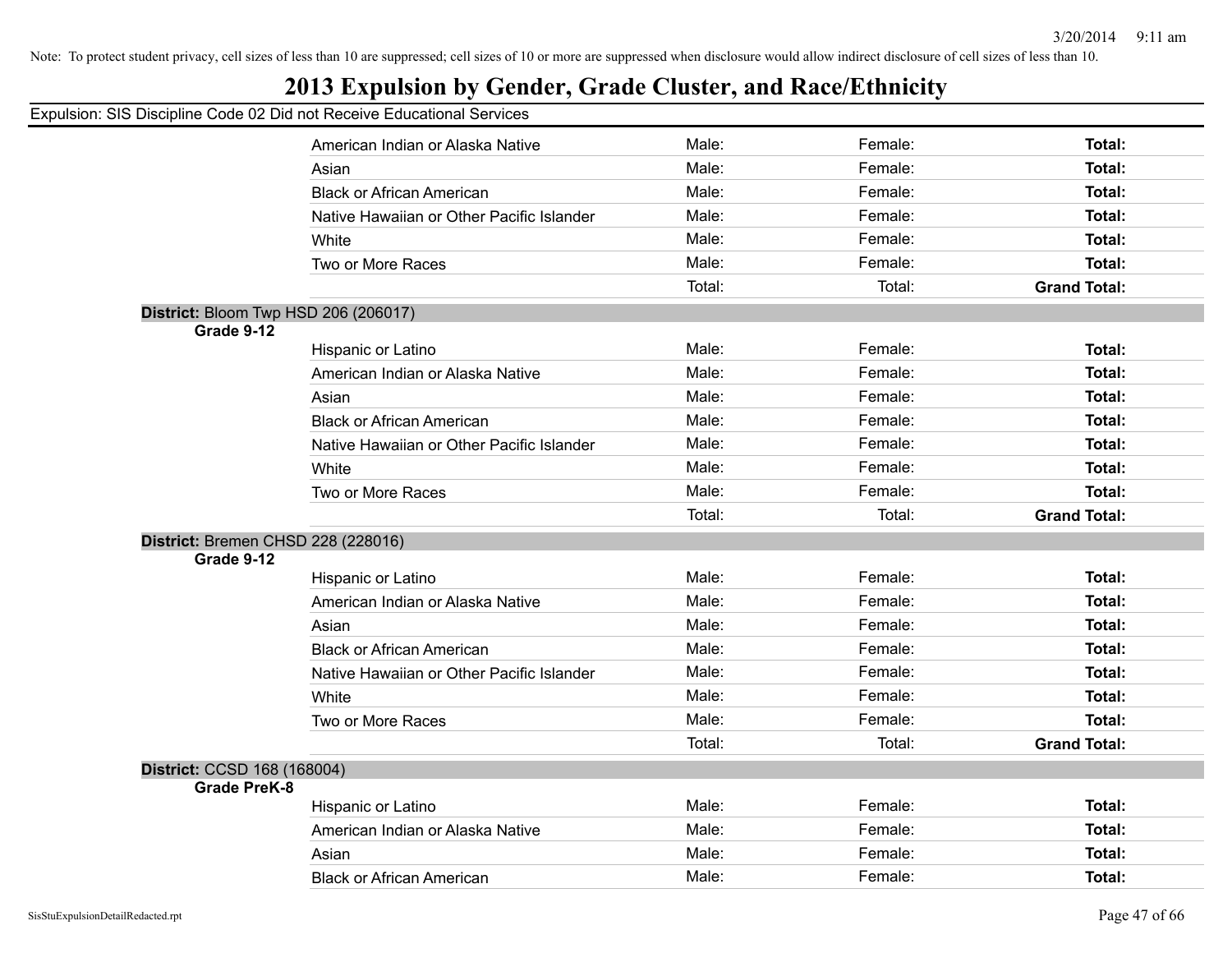## **2013 Expulsion by Gender, Grade Cluster, and Race/Ethnicity**

|                                 | Native Hawaiian or Other Pacific Islander  | Male:  | Female: | <b>Total:</b>       |
|---------------------------------|--------------------------------------------|--------|---------|---------------------|
|                                 | White                                      | Male:  | Female: | <b>Total:</b>       |
|                                 | Two or More Races                          | Male:  | Female: | <b>Total:</b>       |
|                                 |                                            | Total: | Total:  | <b>Grand Total:</b> |
|                                 | District: Central Stickney SD 110 (110002) |        |         |                     |
| <b>Grade PreK-8</b>             |                                            |        |         |                     |
|                                 | Hispanic or Latino                         | Male:  | Female: | Total:              |
|                                 | American Indian or Alaska Native           | Male:  | Female: | <b>Total:</b>       |
|                                 | Asian                                      | Male:  | Female: | <b>Total:</b>       |
|                                 | <b>Black or African American</b>           | Male:  | Female: | <b>Total:</b>       |
|                                 | Native Hawaiian or Other Pacific Islander  | Male:  | Female: | <b>Total:</b>       |
|                                 | White                                      | Male:  | Female: | Total:              |
|                                 | Two or More Races                          | Male:  | Female: | <b>Total:</b>       |
|                                 |                                            | Total: | Total:  | <b>Grand Total:</b> |
| District: CHSD 218 (218016)     |                                            |        |         |                     |
| Grade 9-12                      |                                            |        |         |                     |
|                                 | Hispanic or Latino                         | Male:  | Female: | Total:              |
|                                 | American Indian or Alaska Native           | Male:  | Female: | <b>Total:</b>       |
|                                 | Asian                                      | Male:  | Female: | <b>Total:</b>       |
|                                 | <b>Black or African American</b>           | Male:  | Female: | <b>Total:</b>       |
|                                 | Native Hawaiian or Other Pacific Islander  | Male:  | Female: | <b>Total:</b>       |
|                                 | White                                      | Male:  | Female: | Total:              |
|                                 | Two or More Races                          | Male:  | Female: | <b>Total:</b>       |
|                                 |                                            | Total: | Total:  | <b>Grand Total:</b> |
| District: Cons HSD 230 (230013) |                                            |        |         |                     |
| Grade 9-12                      |                                            |        |         |                     |
|                                 | Hispanic or Latino                         | Male:  | Female: | <b>Total:</b>       |
|                                 | American Indian or Alaska Native           | Male:  | Female: | <b>Total:</b>       |
|                                 | Asian                                      | Male:  | Female: | <b>Total:</b>       |
|                                 | <b>Black or African American</b>           | Male:  | Female: | <b>Total:</b>       |
|                                 | Native Hawaiian or Other Pacific Islander  | Male:  | Female: | Total:              |
|                                 | White                                      | Male:  | Female: | <b>Total:</b>       |
|                                 | Two or More Races                          | Male:  | Female: | Total:              |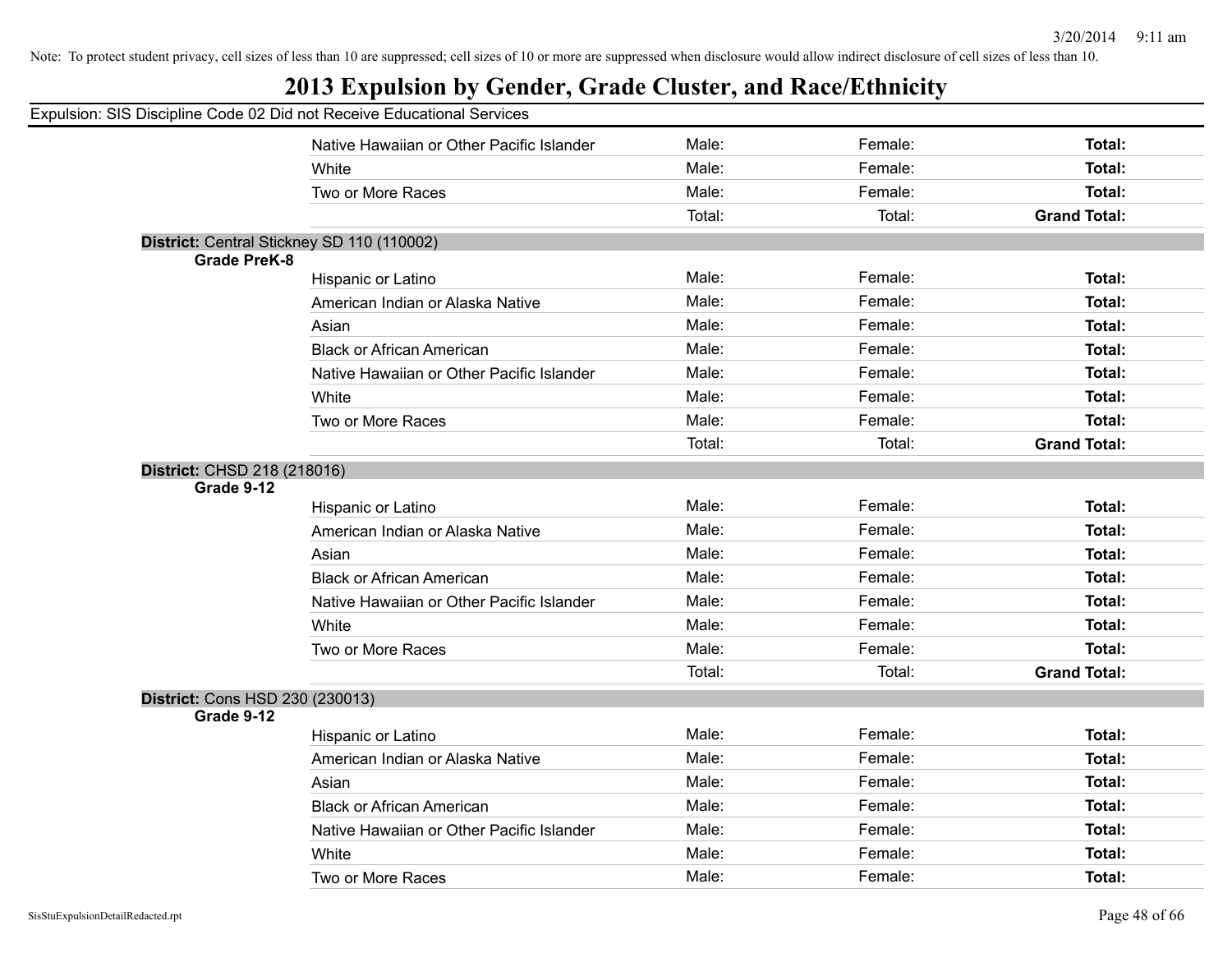## **2013 Expulsion by Gender, Grade Cluster, and Race/Ethnicity**

|                                  |                                                | Total: | Total:  | <b>Grand Total:</b> |
|----------------------------------|------------------------------------------------|--------|---------|---------------------|
| District: Dolton SD 148 (148002) |                                                |        |         |                     |
| <b>Grade PreK-8</b>              |                                                |        |         |                     |
|                                  | Hispanic or Latino                             | Male:  | Female: | Total:              |
|                                  | American Indian or Alaska Native               | Male:  | Female: | Total:              |
|                                  | Asian                                          | Male:  | Female: | Total:              |
|                                  | <b>Black or African American</b>               | Male:  | Female: | Total:              |
|                                  | Native Hawaiian or Other Pacific Islander      | Male:  | Female: | Total:              |
|                                  | White                                          | Male:  | Female: | Total:              |
|                                  | Two or More Races                              | Male:  | Female: | Total:              |
|                                  |                                                | Total: | Total:  | <b>Grand Total:</b> |
| District: Dolton SD 149 (149002) |                                                |        |         |                     |
| <b>Grade PreK-8</b>              |                                                |        |         |                     |
|                                  | Hispanic or Latino                             | Male:  | Female: | Total:              |
|                                  | American Indian or Alaska Native               | Male:  | Female: | Total:              |
|                                  | Asian                                          | Male:  | Female: | Total:              |
|                                  | <b>Black or African American</b>               | Male:  | Female: | Total:              |
|                                  | Native Hawaiian or Other Pacific Islander      | Male:  | Female: | Total:              |
|                                  | White                                          | Male:  | Female: | Total:              |
|                                  | Two or More Races                              | Male:  | Female: | Total:              |
|                                  |                                                | Total: | Total:  | <b>Grand Total:</b> |
|                                  | District: Evergreen Park CHSD 231 (231016)     |        |         |                     |
| Grade 9-12                       |                                                |        |         |                     |
|                                  | Hispanic or Latino                             | Male:  | Female: | Total:              |
|                                  | American Indian or Alaska Native               | Male:  | Female: | Total:              |
|                                  | Asian                                          | Male:  | Female: | Total:              |
|                                  | <b>Black or African American</b>               | Male:  | Female: | Total:              |
|                                  | Native Hawaiian or Other Pacific Islander      | Male:  | Female: | Total:              |
|                                  | White                                          | Male:  | Female: | Total:              |
|                                  | Two or More Races                              | Male:  | Female: | Total:              |
|                                  |                                                | Total: | Total:  | <b>Grand Total:</b> |
|                                  | District: Homewood Flossmoor CHSD 233 (233016) |        |         |                     |
| Grade 9-12                       |                                                |        |         |                     |
|                                  | Hispanic or Latino                             | Male:  | Female: | Total:              |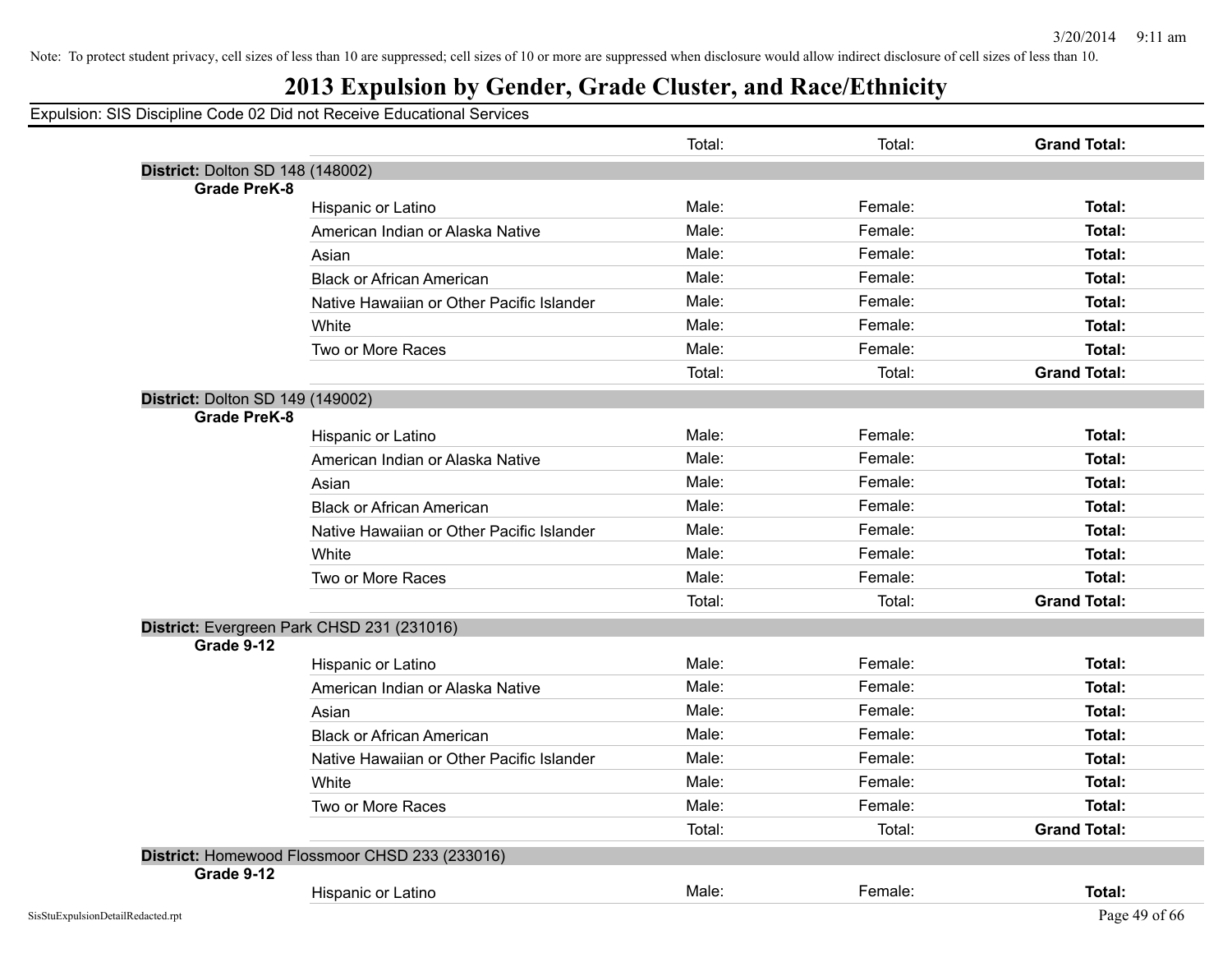## **2013 Expulsion by Gender, Grade Cluster, and Race/Ethnicity**

|                                     | American Indian or Alaska Native                 | Male:  | Female: | <b>Total:</b>       |
|-------------------------------------|--------------------------------------------------|--------|---------|---------------------|
|                                     | Asian                                            | Male:  | Female: | <b>Total:</b>       |
|                                     | <b>Black or African American</b>                 | Male:  | Female: | Total:              |
|                                     | Native Hawaiian or Other Pacific Islander        | Male:  | Female: | Total:              |
|                                     | White                                            | Male:  | Female: | Total:              |
|                                     | Two or More Races                                | Male:  | Female: | Total:              |
|                                     |                                                  | Total: | Total:  | <b>Grand Total:</b> |
|                                     | District: Hoover-Schrum Memorial SD 157 (157002) |        |         |                     |
| <b>Grade PreK-8</b>                 |                                                  |        |         |                     |
|                                     | Hispanic or Latino                               | Male:  | Female: | <b>Total:</b>       |
|                                     | American Indian or Alaska Native                 | Male:  | Female: | Total:              |
|                                     | Asian                                            | Male:  | Female: | <b>Total:</b>       |
|                                     | <b>Black or African American</b>                 | Male:  | Female: | <b>Total:</b>       |
|                                     | Native Hawaiian or Other Pacific Islander        | Male:  | Female: | <b>Total:</b>       |
|                                     | White                                            | Male:  | Female: | Total:              |
|                                     | Two or More Races                                | Male:  | Female: | Total:              |
|                                     |                                                  | Total: | Total:  | <b>Grand Total:</b> |
|                                     | District: Oak Lawn CHSD 229 (229016)             |        |         |                     |
| Grade 9-12                          |                                                  |        |         |                     |
|                                     | Hispanic or Latino                               | Male:  | Female: | <b>Total:</b>       |
|                                     | American Indian or Alaska Native                 | Male:  | Female: | <b>Total:</b>       |
|                                     | Asian                                            | Male:  | Female: | <b>Total:</b>       |
|                                     | <b>Black or African American</b>                 | Male:  | Female: | <b>Total:</b>       |
|                                     | Native Hawaiian or Other Pacific Islander        | Male:  | Female: | Total:              |
|                                     | White                                            | Male:  | Female: | <b>Total:</b>       |
|                                     |                                                  |        |         |                     |
|                                     | Two or More Races                                | Male:  | Female: | Total:              |
|                                     |                                                  | Total: | Total:  | <b>Grand Total:</b> |
| District: Rich Twp HSD 227 (227017) |                                                  |        |         |                     |
| Grade 9-12                          | Hispanic or Latino                               | Male:  | Female: | Total:              |
|                                     | American Indian or Alaska Native                 | Male:  | Female: | <b>Total:</b>       |
|                                     | Asian                                            | Male:  | Female: | <b>Total:</b>       |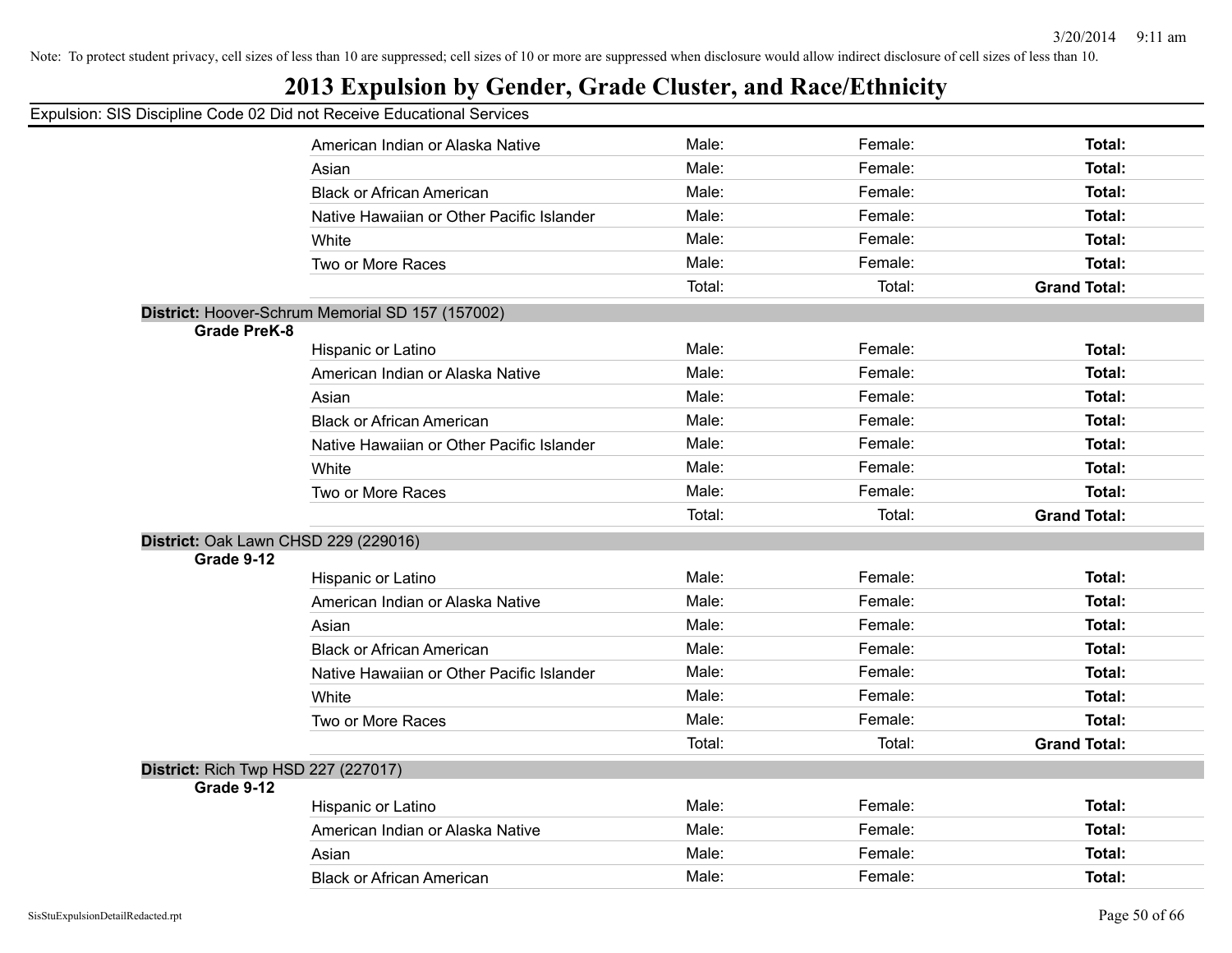|                                         | Expulsion: SIS Discipline Code 02 Did not Receive Educational Services |        |         |                     |
|-----------------------------------------|------------------------------------------------------------------------|--------|---------|---------------------|
|                                         | Native Hawaiian or Other Pacific Islander                              | Male:  | Female: | Total:              |
|                                         | White                                                                  | Male:  | Female: | Total:              |
|                                         | Two or More Races                                                      | Male:  | Female: | Total:              |
|                                         |                                                                        | Total: | Total:  | <b>Grand Total:</b> |
| District: South Holland SD 150 (150002) |                                                                        |        |         |                     |
| <b>Grade PreK-8</b>                     |                                                                        |        |         |                     |
|                                         | Hispanic or Latino                                                     | Male:  | Female: | Total:              |
|                                         | American Indian or Alaska Native                                       | Male:  | Female: | Total:              |
|                                         | Asian                                                                  | Male:  | Female: | Total:              |
|                                         | <b>Black or African American</b>                                       | Male:  | Female: | Total:              |
|                                         | Native Hawaiian or Other Pacific Islander                              | Male:  | Female: | Total:              |
|                                         | White                                                                  | Male:  | Female: | Total:              |
|                                         | Two or More Races                                                      | Male:  | Female: | Total:              |
|                                         |                                                                        | Total: | Total:  | <b>Grand Total:</b> |
| <b>District: Steger SD 194 (194002)</b> |                                                                        |        |         |                     |
| <b>Grade PreK-8</b>                     |                                                                        |        |         |                     |
|                                         | Hispanic or Latino                                                     | Male:  | Female: | Total:              |
|                                         | American Indian or Alaska Native                                       | Male:  | Female: | Total:              |
|                                         | Asian                                                                  | Male:  | Female: | Total:              |
|                                         | <b>Black or African American</b>                                       | Male:  | Female: | Total:              |
|                                         | Native Hawaiian or Other Pacific Islander                              | Male:  | Female: | Total:              |
|                                         | White                                                                  | Male:  | Female: | Total:              |
|                                         | Two or More Races                                                      | Male:  | Female: | Total:              |
|                                         |                                                                        | Total: | Total:  | <b>Grand Total:</b> |
|                                         | District: Thornton Fractional Twp HSD 215 (215017)                     |        |         |                     |
| Grade 9-12                              |                                                                        |        |         |                     |
|                                         | Hispanic or Latino                                                     | Male:  | Female: | Total:              |
|                                         | American Indian or Alaska Native                                       | Male:  | Female: | Total:              |
|                                         | Asian                                                                  | Male:  | Female: | Total:              |
|                                         | <b>Black or African American</b>                                       | Male:  | Female: | Total:              |
|                                         | Native Hawaiian or Other Pacific Islander                              | Male:  | Female: | Total:              |
|                                         | White                                                                  | Male:  | Female: | Total:              |
|                                         | Two or More Races                                                      | Male:  | Female: | Total:              |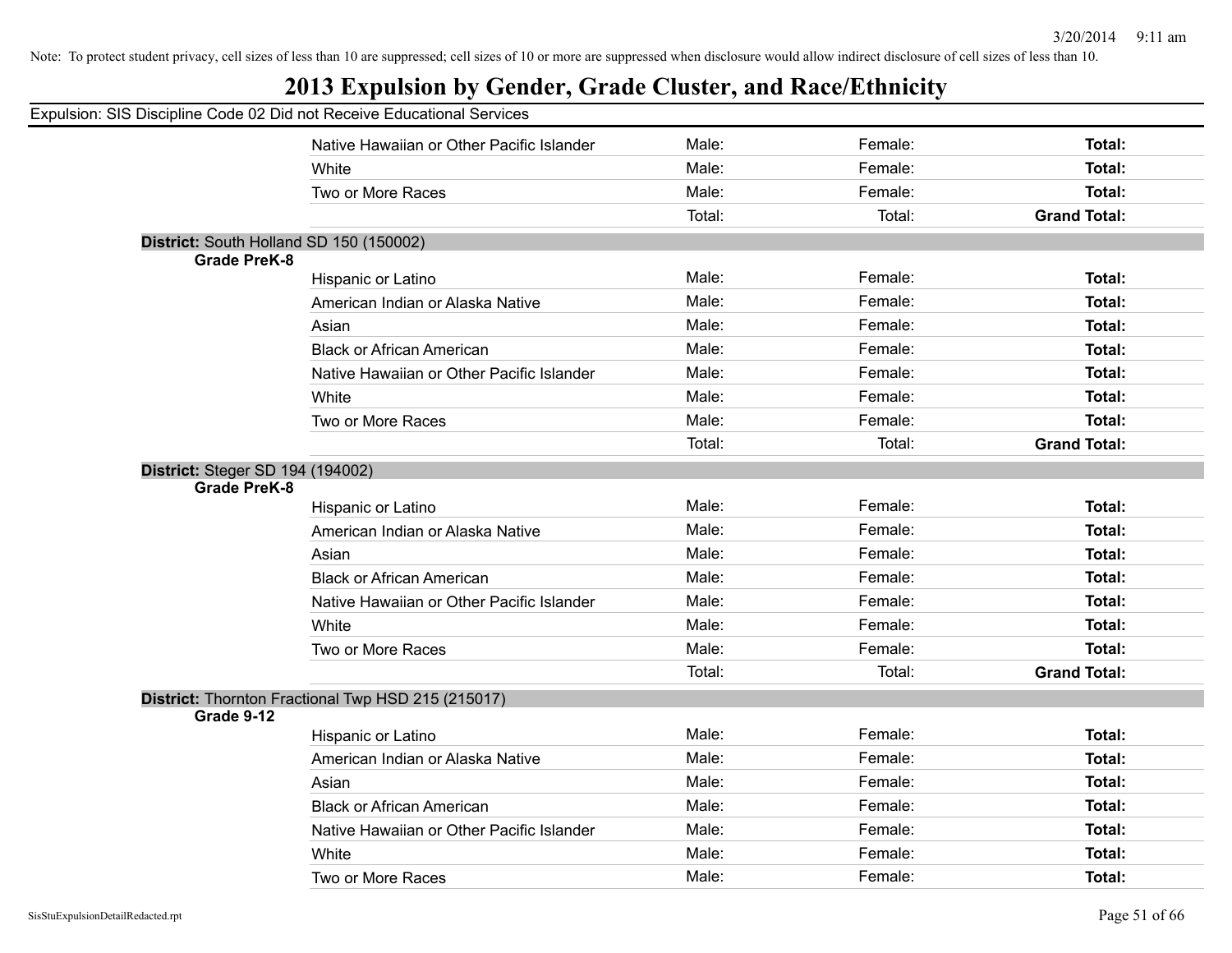## **2013 Expulsion by Gender, Grade Cluster, and Race/Ethnicity**

|                                                           |                                           | Total: | Total:  | <b>Grand Total:</b> |
|-----------------------------------------------------------|-------------------------------------------|--------|---------|---------------------|
| Region: Rock Island ROE (49)                              |                                           |        |         |                     |
| County: Non-Public School (000)                           |                                           |        |         |                     |
| District: Rock Island ROE (000000)<br><b>Grade PreK-8</b> |                                           |        |         |                     |
|                                                           | Hispanic or Latino                        | Male:  | Female: | Total:              |
|                                                           | American Indian or Alaska Native          | Male:  | Female: | Total:              |
|                                                           | Asian                                     | Male:  | Female: | Total:              |
|                                                           | <b>Black or African American</b>          | Male:  | Female: | Total:              |
|                                                           | Native Hawaiian or Other Pacific Islander | Male:  | Female: | Total:              |
|                                                           | White                                     | Male:  | Female: | Total:              |
|                                                           | Two or More Races                         | Male:  | Female: | Total:              |
|                                                           |                                           | Total: | Total:  | <b>Grand Total:</b> |
| County: Rock Island (081)                                 |                                           |        |         |                     |
| District: Moline USD 40 (040022)<br><b>Grade PreK-8</b>   |                                           |        |         |                     |
|                                                           | Hispanic or Latino                        | Male:  | Female: | Total:              |
|                                                           | American Indian or Alaska Native          | Male:  | Female: | Total:              |
|                                                           | Asian                                     | Male:  | Female: | Total:              |
|                                                           | <b>Black or African American</b>          | Male:  | Female: | Total:              |
|                                                           | Native Hawaiian or Other Pacific Islander | Male:  | Female: | Total:              |
|                                                           | White                                     | Male:  | Female: | Total:              |
|                                                           | Two or More Races                         | Male:  | Female: | Total:              |
|                                                           |                                           | Total: | Total:  | <b>Grand Total:</b> |
| Grade 9-12                                                |                                           |        |         |                     |
|                                                           | Hispanic or Latino                        | Male:  | Female: | Total:              |
|                                                           | American Indian or Alaska Native          | Male:  | Female: | Total:              |
|                                                           | Asian                                     | Male:  | Female: | Total:              |
|                                                           | <b>Black or African American</b>          | Male:  | Female: | Total:              |
|                                                           | Native Hawaiian or Other Pacific Islander | Male:  | Female: | Total:              |
|                                                           | White                                     | Male:  | Female: | Total:              |
|                                                           | Two or More Races                         | Male:  | Female: | Total:              |
|                                                           |                                           | Total: | Total:  | <b>Grand Total:</b> |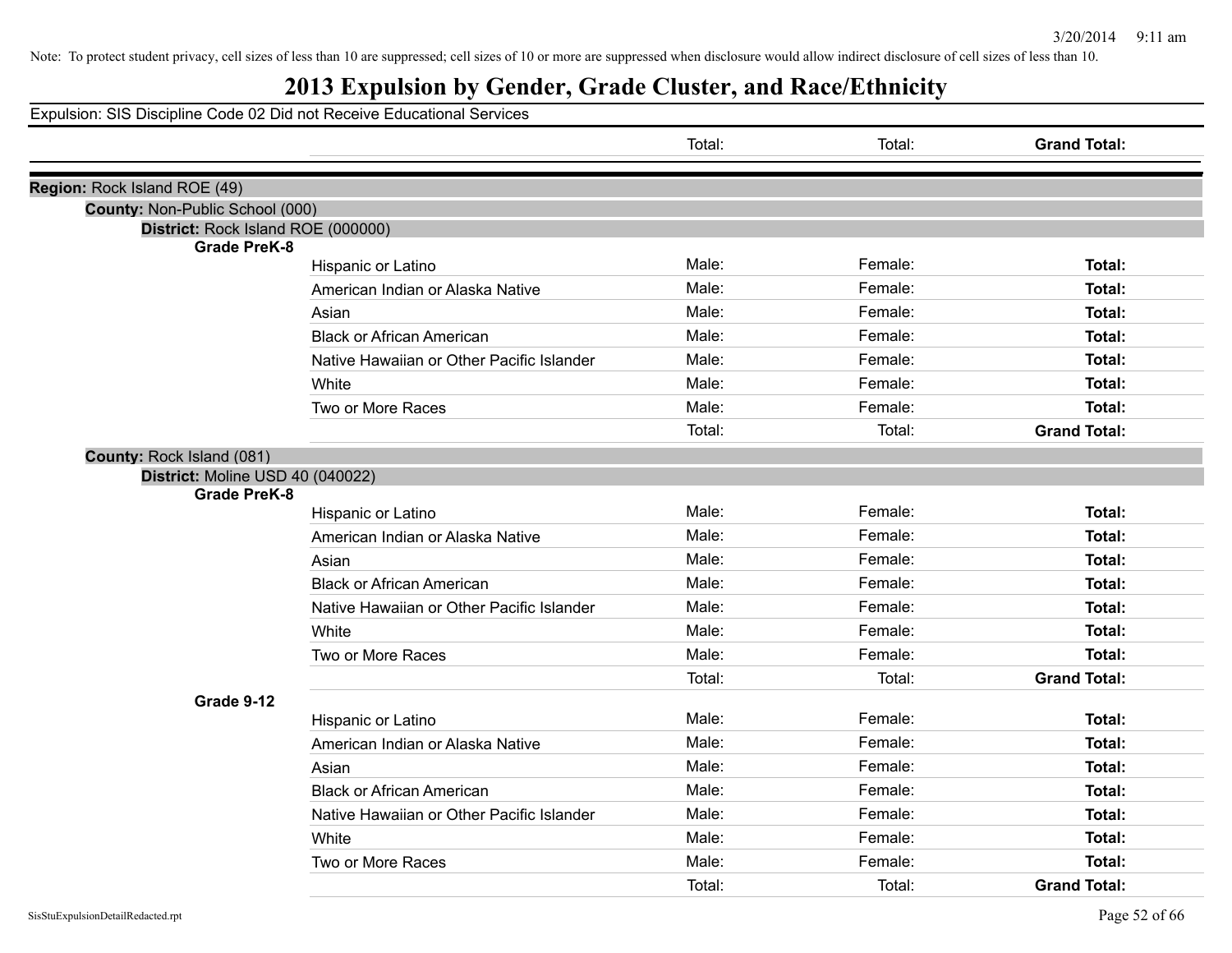#### **2013 Expulsion by Gender, Grade Cluster, and Race/Ethnicity**

Expulsion: SIS Discipline Code 02 Did not Receive Educational Services

| District: Sherrard CUSD 200 (200026) |                                           |        |         |                     |
|--------------------------------------|-------------------------------------------|--------|---------|---------------------|
| Grade 9-12                           |                                           |        |         |                     |
|                                      | Hispanic or Latino                        | Male:  | Female: | Total:              |
|                                      | American Indian or Alaska Native          | Male:  | Female: | Total:              |
|                                      | Asian                                     | Male:  | Female: | Total:              |
|                                      | <b>Black or African American</b>          | Male:  | Female: | Total:              |
|                                      | Native Hawaiian or Other Pacific Islander | Male:  | Female: | Total:              |
|                                      | White                                     | Male:  | Female: | Total:              |
|                                      | Two or More Races                         | Male:  | Female: | Total:              |
|                                      |                                           | Total: | Total:  | <b>Grand Total:</b> |
| District: United Twp HSD 30 (030017) |                                           |        |         |                     |
| Grade 9-12                           |                                           |        |         |                     |
|                                      | Hispanic or Latino                        | Male:  | Female: | Total:              |
|                                      | American Indian or Alaska Native          | Male:  | Female: | Total:              |
|                                      | Asian                                     | Male:  | Female: | Total:              |
|                                      | <b>Black or African American</b>          | Male:  | Female: | Total:              |
|                                      | Native Hawaiian or Other Pacific Islander | Male:  | Female: | Total:              |
|                                      | White                                     | Male:  | Female: | Total:              |
|                                      | Two or More Races                         | Male:  | Female: | Total:              |
|                                      |                                           | Total: | Total:  | <b>Grand Total:</b> |
| Region: Sangamon ROE (51)            |                                           |        |         |                     |
| County: Sangamon (084)               |                                           |        |         |                     |
| District: Auburn CUSD 10 (010026)    |                                           |        |         |                     |
| Grade 9-12                           | Hispanic or Latino                        | Male:  | Female: | Total:              |
|                                      | American Indian or Alaska Native          | Male:  | Female: | Total:              |
|                                      |                                           | Male:  | Female: | Total:              |
|                                      | Asian                                     |        |         |                     |
|                                      | <b>Black or African American</b>          | Male:  | Female: | Total:              |
|                                      | Native Hawaiian or Other Pacific Islander | Male:  | Female: | Total:              |
|                                      | White                                     | Male:  | Female: | Total:              |
|                                      | Two or More Races                         | Male:  | Female: | Total:              |
| - 20<br>$\sim$<br>- 20               |                                           | Total: | Total:  | <b>Grand Total:</b> |

**District:** Springfield SD 186 (186025)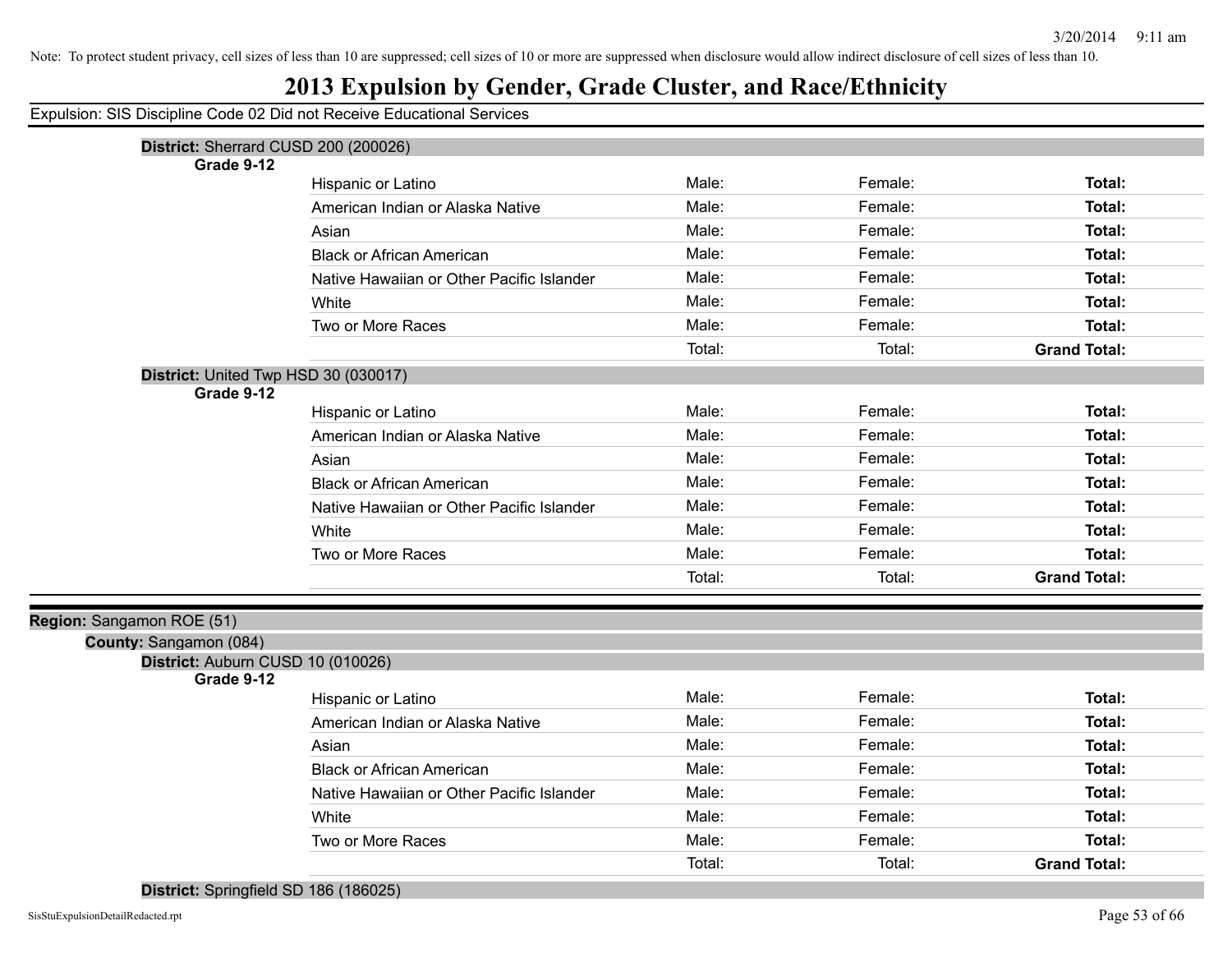## **2013 Expulsion by Gender, Grade Cluster, and Race/Ethnicity**

| <b>Grade PreK-8</b>                                                    |                                           |        |         |                     |
|------------------------------------------------------------------------|-------------------------------------------|--------|---------|---------------------|
|                                                                        | Hispanic or Latino                        | Male:  | Female: | Total:              |
|                                                                        | American Indian or Alaska Native          | Male:  | Female: | Total:              |
|                                                                        | Asian                                     | Male:  | Female: | Total:              |
|                                                                        | <b>Black or African American</b>          | Male:  | Female: | Total:              |
|                                                                        | Native Hawaiian or Other Pacific Islander | Male:  | Female: | Total:              |
|                                                                        | White                                     | Male:  | Female: | Total:              |
|                                                                        | Two or More Races                         | Male:  | Female: | Total:              |
|                                                                        |                                           | Total: | Total:  | <b>Grand Total:</b> |
| Grade 9-12                                                             |                                           |        |         |                     |
|                                                                        | Hispanic or Latino                        | Male:  | Female: | Total:              |
|                                                                        | American Indian or Alaska Native          | Male:  | Female: | Total:              |
|                                                                        | Asian                                     | Male:  | Female: | Total:              |
|                                                                        | <b>Black or African American</b>          | Male:  | Female: | Total:              |
|                                                                        | Native Hawaiian or Other Pacific Islander | Male:  | Female: | Total:              |
|                                                                        | White                                     | Male:  | Female: | Total:              |
|                                                                        | Two or More Races                         | Male:  | Female: | Total:              |
|                                                                        |                                           | Total: | Total:  | <b>Grand Total:</b> |
| District: Tri City CUSD 1 (001026)                                     |                                           |        |         |                     |
| <b>Grade PreK-8</b>                                                    |                                           |        |         |                     |
|                                                                        | Hispanic or Latino                        | Male:  | Female: | Total:              |
|                                                                        | American Indian or Alaska Native          | Male:  | Female: | Total:              |
|                                                                        | Asian                                     | Male:  | Female: | Total:              |
|                                                                        | <b>Black or African American</b>          | Male:  | Female: | Total:              |
|                                                                        | Native Hawaiian or Other Pacific Islander | Male:  | Female: | Total:              |
|                                                                        | White                                     | Male:  | Female: | Total:              |
|                                                                        | Two or More Races                         | Male:  | Female: | Total:              |
|                                                                        |                                           | Total: | Total:  | <b>Grand Total:</b> |
|                                                                        |                                           |        |         |                     |
| Region: St Clair ROE (50)                                              |                                           |        |         |                     |
| County: Saint clair (082)<br>District: Belleville Twp HSD 201 (201017) |                                           |        |         |                     |
| Grade 9-12                                                             |                                           |        |         |                     |
|                                                                        | <b>Hispanic or Latino</b>                 | Male:  | Female: | Total:              |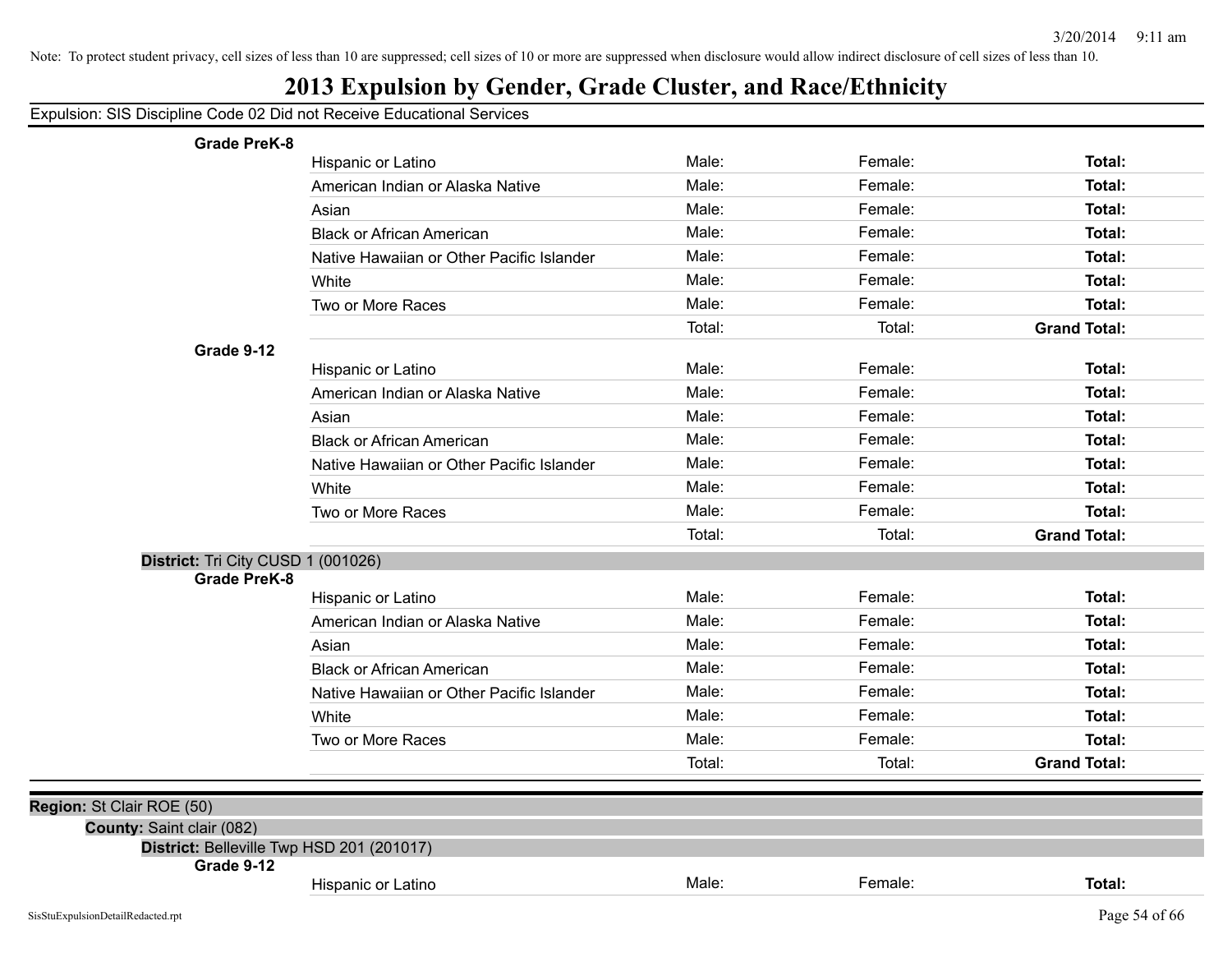## **2013 Expulsion by Gender, Grade Cluster, and Race/Ethnicity**

|                                         | American Indian or Alaska Native          | Male:  | Female: | Total:              |    |
|-----------------------------------------|-------------------------------------------|--------|---------|---------------------|----|
|                                         | Asian                                     | Male:  | Female: | Total:              |    |
|                                         | <b>Black or African American</b>          | Male:  | Female: | Total:              |    |
|                                         | Native Hawaiian or Other Pacific Islander | Male:  | Female: | Total:              |    |
|                                         | White                                     | Male:  | Female: | Total:              |    |
|                                         | Two or More Races                         | Male:  | Female: | Total:              |    |
|                                         |                                           | Total: | Total:  | <b>Grand Total:</b> |    |
| District: Cahokia CUSD 187 (187026)     |                                           |        |         |                     |    |
| <b>Grade PreK-8</b>                     |                                           |        |         |                     |    |
|                                         | Hispanic or Latino                        | Male:  | Female: | Total:              |    |
|                                         | American Indian or Alaska Native          | Male:  | Female: | Total:              |    |
|                                         | Asian                                     | Male:  | Female: | Total:              |    |
|                                         | <b>Black or African American</b>          | Male:  | Female: | Total:              | 11 |
|                                         | Native Hawaiian or Other Pacific Islander | Male:  | Female: | Total:              |    |
|                                         | White                                     | Male:  | Female: | Total:              |    |
|                                         | Two or More Races                         | Male:  | Female: | Total:              |    |
|                                         |                                           | Total: | Total:  | <b>Grand Total:</b> |    |
| Grade 9-12                              |                                           |        |         |                     |    |
|                                         | Hispanic or Latino                        | Male:  | Female: | Total:              |    |
|                                         | American Indian or Alaska Native          | Male:  | Female: | Total:              |    |
|                                         | Asian                                     | Male:  | Female: | Total:              |    |
|                                         | <b>Black or African American</b>          | Male:  | Female: | Total:              | 11 |
|                                         | Native Hawaiian or Other Pacific Islander | Male:  | Female: | Total:              |    |
|                                         | White                                     | Male:  | Female: | Total:              |    |
|                                         | Two or More Races                         | Male:  | Female: | Total:              |    |
|                                         |                                           | Total: | Total:  | <b>Grand Total:</b> |    |
| District: East St Louis SD 189 (189022) |                                           |        |         |                     |    |
| <b>Grade PreK-8</b>                     |                                           |        |         |                     |    |
|                                         | Hispanic or Latino                        | Male:  | Female: | Total:              |    |
|                                         | American Indian or Alaska Native          | Male:  | Female: | Total:              |    |
|                                         | Asian                                     | Male:  | Female: | Total:              |    |
|                                         | <b>Black or African American</b>          | Male:  | Female: | Total:              | 23 |
|                                         | Native Hawaiian or Other Pacific Islander | Male:  | Female: | Total:              |    |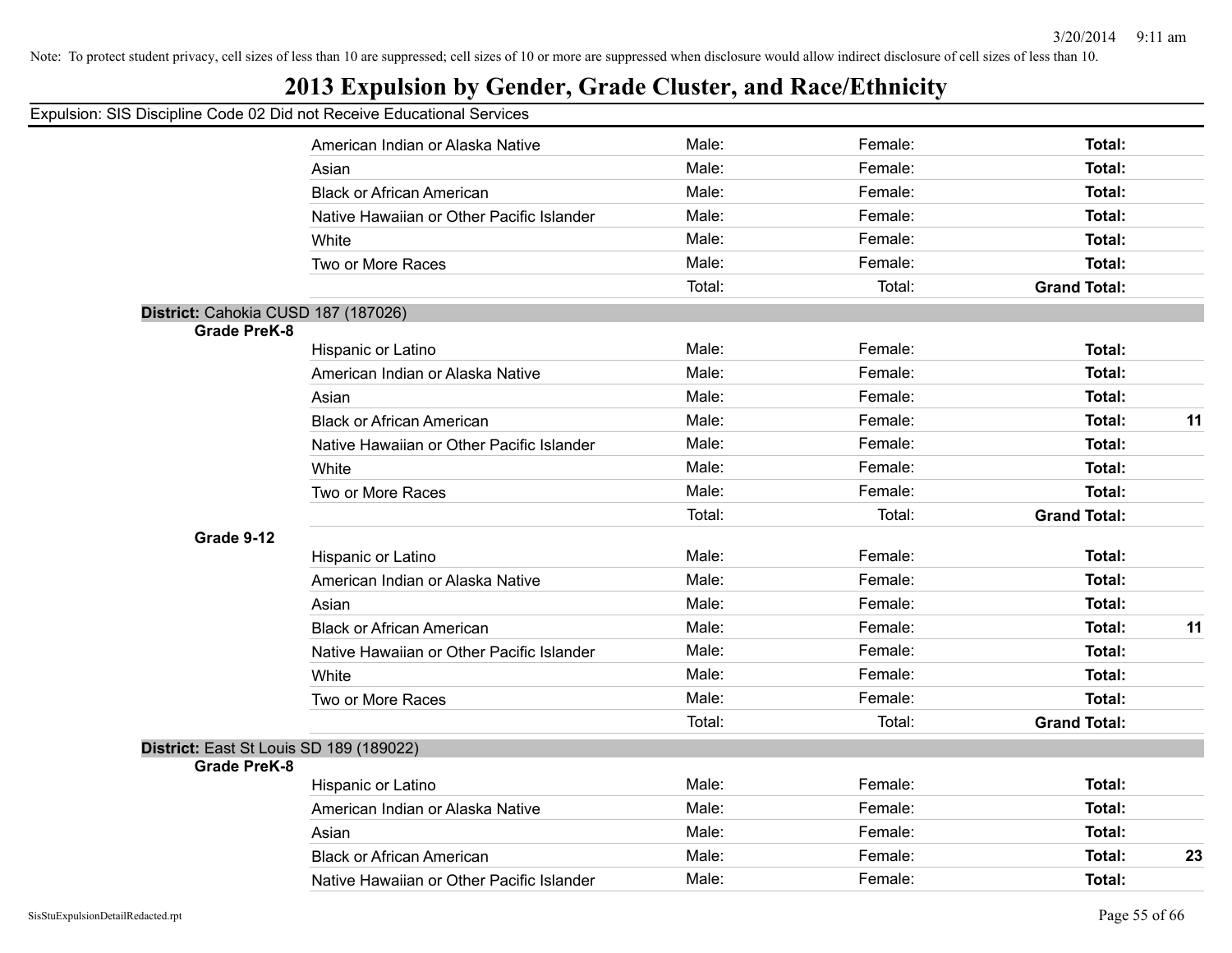## **2013 Expulsion by Gender, Grade Cluster, and Race/Ethnicity**

#### Expulsion: SIS Discipline Code 02 Did not Receive Educational Services

|                                     | White                                     | Male:  | Female: | Total:              |    |
|-------------------------------------|-------------------------------------------|--------|---------|---------------------|----|
|                                     | Two or More Races                         | Male:  | Female: | <b>Total:</b>       |    |
|                                     |                                           | Total: | Total:  | <b>Grand Total:</b> |    |
| Grade 9-12                          |                                           |        |         |                     |    |
|                                     | Hispanic or Latino                        | Male:  | Female: | Total:              |    |
|                                     | American Indian or Alaska Native          | Male:  | Female: | Total:              |    |
|                                     | Asian                                     | Male:  | Female: | Total:              |    |
|                                     | <b>Black or African American</b>          | Male:  | Female: | Total:              | 15 |
|                                     | Native Hawaiian or Other Pacific Islander | Male:  | Female: | Total:              |    |
|                                     | White                                     | Male:  | Female: | Total:              |    |
|                                     | Two or More Races                         | Male:  | Female: | <b>Total:</b>       |    |
|                                     |                                           | Total: | Total:  | <b>Grand Total:</b> |    |
| District: Freeburg CHSD 77 (077016) |                                           |        |         |                     |    |
| Grade 9-12                          |                                           |        |         |                     |    |
|                                     | Hispanic or Latino                        | Male:  | Female: | Total:              |    |
|                                     | American Indian or Alaska Native          | Male:  | Female: | Total:              |    |
|                                     | Asian                                     | Male:  | Female: | <b>Total:</b>       |    |
|                                     | <b>Black or African American</b>          | Male:  | Female: | Total:              |    |
|                                     | Native Hawaiian or Other Pacific Islander | Male:  | Female: | Total:              |    |
|                                     | White                                     | Male:  | Female: | Total:              |    |
|                                     | Two or More Races                         | Male:  | Female: | Total:              |    |
|                                     |                                           | Total: | Total:  | <b>Grand Total:</b> |    |
| District: Marissa CUSD 40 (040026)  |                                           |        |         |                     |    |
| <b>Grade PreK-8</b>                 | Hispanic or Latino                        | Male:  | Female: | Total:              |    |
|                                     | American Indian or Alaska Native          | Male:  | Female: | Total:              |    |
|                                     | Asian                                     | Male:  | Female: | Total:              |    |
|                                     | <b>Black or African American</b>          | Male:  | Female: | Total:              |    |
|                                     |                                           |        |         |                     |    |
|                                     | Native Hawaiian or Other Pacific Islander | Male:  | Female: | Total:              |    |
|                                     | White                                     | Male:  | Female: | Total:              |    |
|                                     | Two or More Races                         | Male:  | Female: | Total:              |    |
|                                     |                                           | Total: | Total:  | <b>Grand Total:</b> |    |

#### **District:** O Fallon CCSD 90 (090004)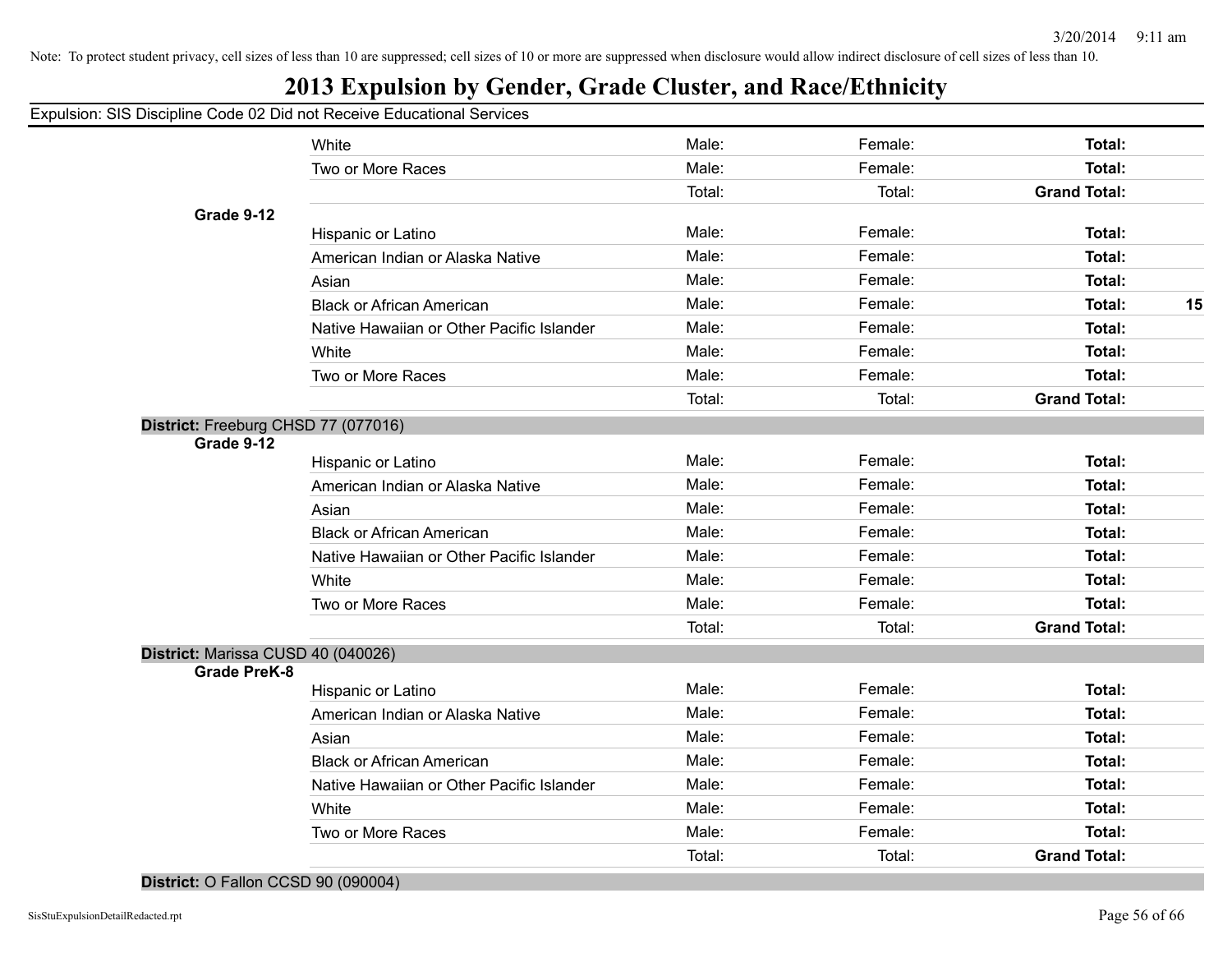## **2013 Expulsion by Gender, Grade Cluster, and Race/Ethnicity**

| <b>Grade PreK-8</b>                            |                                              |        |         |                     |
|------------------------------------------------|----------------------------------------------|--------|---------|---------------------|
|                                                | Hispanic or Latino                           | Male:  | Female: | Total:              |
|                                                | American Indian or Alaska Native             | Male:  | Female: | Total:              |
|                                                | Asian                                        | Male:  | Female: | Total:              |
|                                                | <b>Black or African American</b>             | Male:  | Female: | Total:              |
|                                                | Native Hawaiian or Other Pacific Islander    | Male:  | Female: | Total:              |
|                                                | White                                        | Male:  | Female: | Total:              |
|                                                | Two or More Races                            | Male:  | Female: | Total:              |
|                                                |                                              | Total: | Total:  | <b>Grand Total:</b> |
| <b>District: O Fallon Twp HSD 203 (203017)</b> |                                              |        |         |                     |
| Grade 9-12                                     |                                              |        |         |                     |
|                                                | Hispanic or Latino                           | Male:  | Female: | Total:              |
|                                                | American Indian or Alaska Native             | Male:  | Female: | Total:              |
|                                                | Asian                                        | Male:  | Female: | Total:              |
|                                                | <b>Black or African American</b>             | Male:  | Female: | Total:              |
|                                                | Native Hawaiian or Other Pacific Islander    | Male:  | Female: | Total:              |
|                                                | White                                        | Male:  | Female: | Total:              |
|                                                | Two or More Races                            | Male:  | Female: | Total:              |
|                                                |                                              | Total: | Total:  | <b>Grand Total:</b> |
|                                                | District: Pontiac-W Holliday SD 105 (105002) |        |         |                     |
| <b>Grade PreK-8</b>                            |                                              |        |         |                     |
|                                                | Hispanic or Latino                           | Male:  | Female: | Total:              |
|                                                | American Indian or Alaska Native             | Male:  | Female: | Total:              |
|                                                | Asian                                        | Male:  | Female: | Total:              |
|                                                | <b>Black or African American</b>             | Male:  | Female: | Total:              |
|                                                | Native Hawaiian or Other Pacific Islander    | Male:  | Female: | Total:              |
|                                                | White                                        | Male:  | Female: | Total:              |
|                                                | Two or More Races                            | Male:  | Female: | Total:              |
|                                                |                                              | Total: | Total:  | <b>Grand Total:</b> |
| District: Whiteside SD 115 (115002)            |                                              |        |         |                     |
| <b>Grade PreK-8</b>                            |                                              |        |         |                     |
|                                                | Hispanic or Latino                           | Male:  | Female: | <b>Total:</b>       |
|                                                | American Indian or Alaska Native             | Male:  | Female: | Total:              |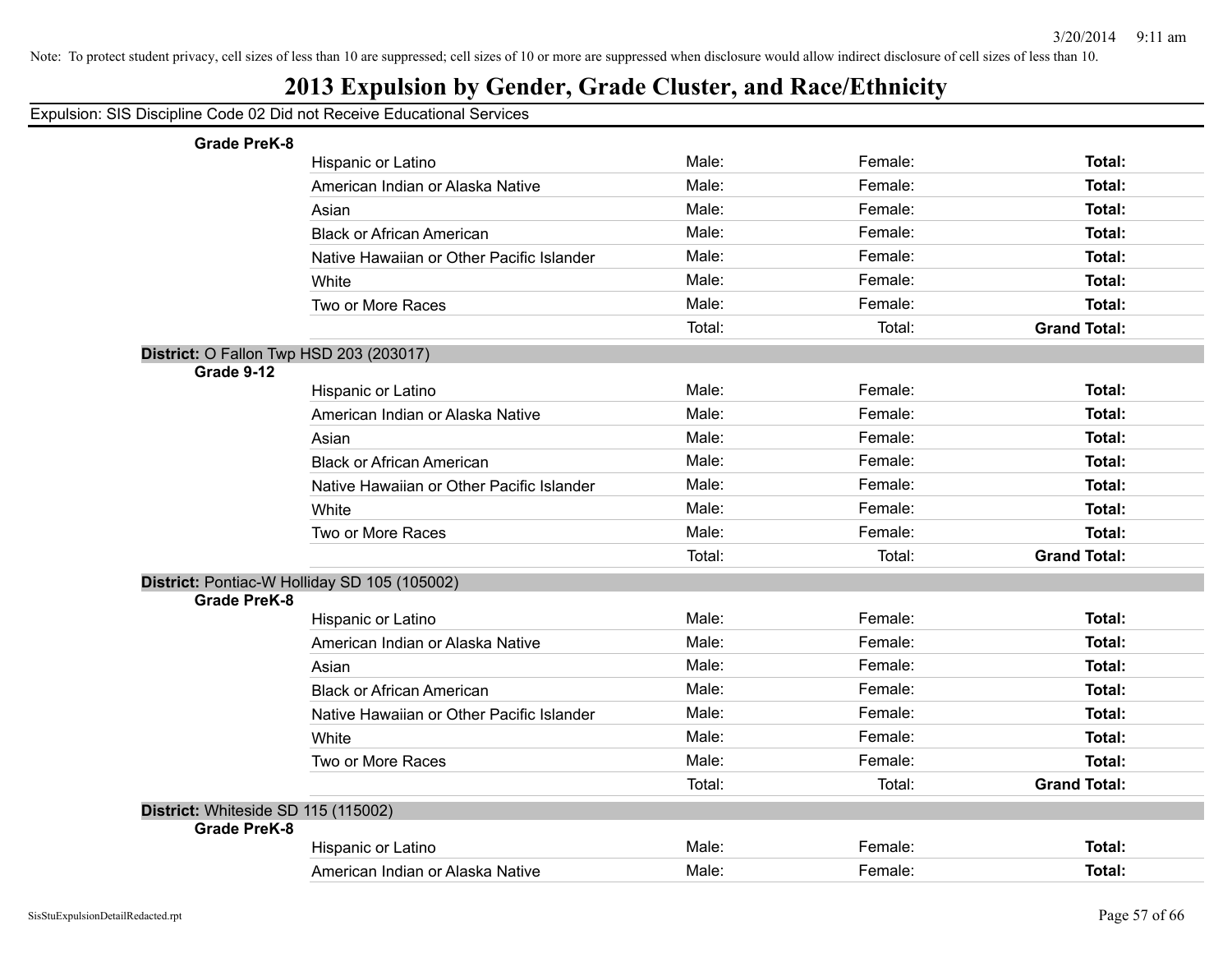## **2013 Expulsion by Gender, Grade Cluster, and Race/Ethnicity**

|                                      | Asian                                     | Male:  | Female: | Total:              |
|--------------------------------------|-------------------------------------------|--------|---------|---------------------|
|                                      | <b>Black or African American</b>          | Male:  | Female: | Total:              |
|                                      | Native Hawaiian or Other Pacific Islander | Male:  | Female: | Total:              |
|                                      | White                                     | Male:  | Female: | Total:              |
|                                      | Two or More Races                         | Male:  | Female: | Total:              |
|                                      |                                           | Total: | Total:  | <b>Grand Total:</b> |
|                                      |                                           |        |         |                     |
| Region: Tazewell ROE (53)            |                                           |        |         |                     |
| County: Tazewell (090)               |                                           |        |         |                     |
|                                      | District: East Peoria CHSD 309 (309016)   |        |         |                     |
| Grade 9-12                           | Hispanic or Latino                        | Male:  | Female: | Total:              |
|                                      | American Indian or Alaska Native          | Male:  | Female: | Total:              |
|                                      | Asian                                     | Male:  | Female: | Total:              |
|                                      | <b>Black or African American</b>          | Male:  | Female: | Total:              |
|                                      | Native Hawaiian or Other Pacific Islander | Male:  | Female: | Total:              |
|                                      | White                                     | Male:  | Female: | Total:              |
|                                      | Two or More Races                         | Male:  | Female: | Total:              |
|                                      |                                           | Total: | Total:  | <b>Grand Total:</b> |
| District: East Peoria SD 86 (086002) |                                           |        |         |                     |
| <b>Grade PreK-8</b>                  |                                           |        |         |                     |
|                                      | Hispanic or Latino                        | Male:  | Female: | Total:              |
|                                      | American Indian or Alaska Native          | Male:  | Female: | Total:              |
|                                      | Asian                                     | Male:  | Female: | Total:              |
|                                      | <b>Black or African American</b>          | Male:  | Female: | Total:              |
|                                      | Native Hawaiian or Other Pacific Islander | Male:  | Female: | Total:              |
|                                      | White                                     | Male:  | Female: | Total:              |
|                                      | Two or More Races                         | Male:  | Female: | Total:              |
|                                      |                                           | Total: | Total:  | <b>Grand Total:</b> |
| District: Pekin CSD 303 (303016)     |                                           |        |         |                     |
| Grade 9-12                           |                                           |        |         |                     |
|                                      | Hispanic or Latino                        | Male:  | Female: | Total:              |
|                                      | American Indian or Alaska Native          | Male:  | Female: | Total:              |
|                                      | Asian                                     | Male:  | Female: | Total:              |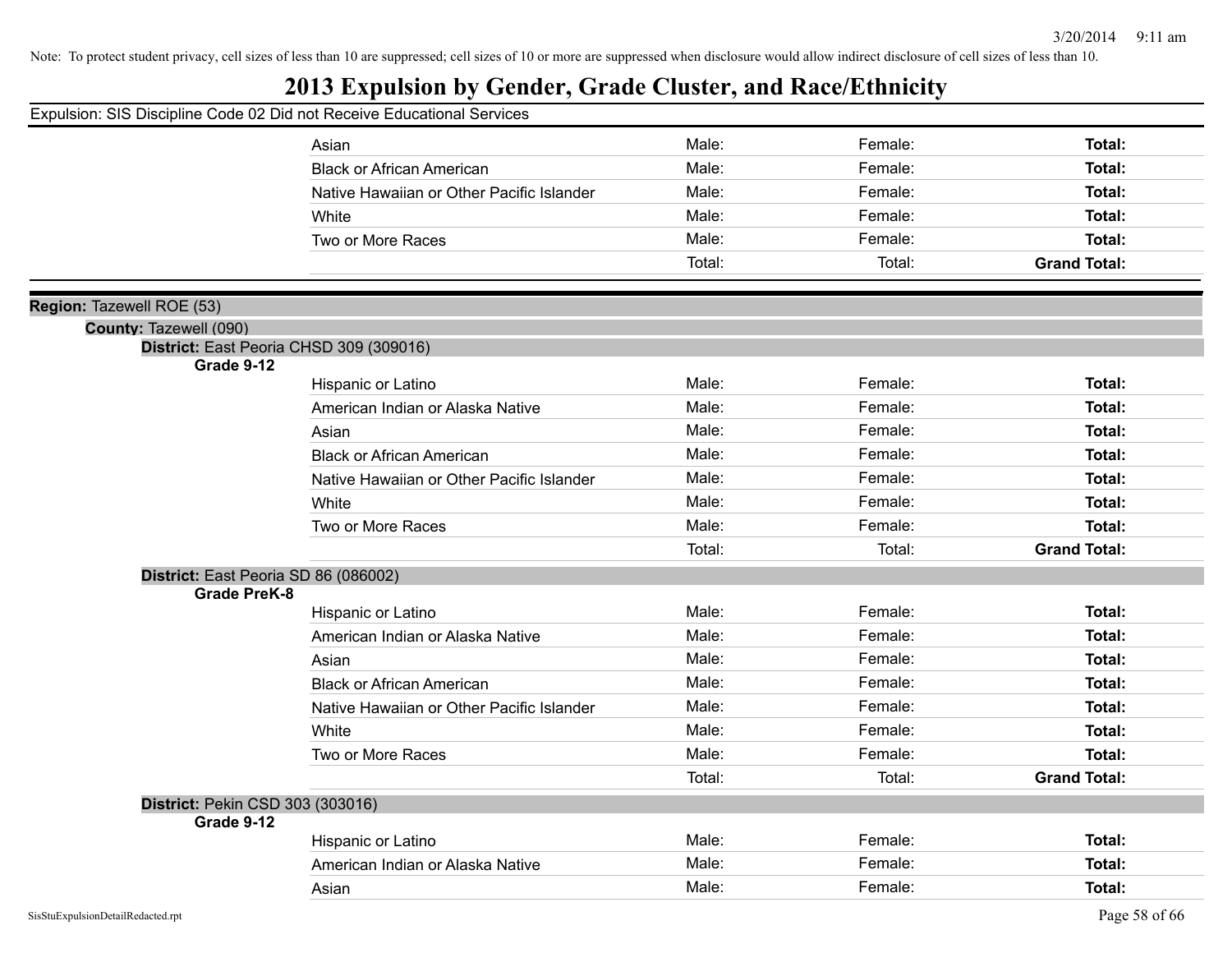## **2013 Expulsion by Gender, Grade Cluster, and Race/Ethnicity**

#### Expulsion: SIS Discipline Code 02 Did not Receive Educational Services

|                         | <b>Black or African American</b>          | Male:  | Female: | Total:              |
|-------------------------|-------------------------------------------|--------|---------|---------------------|
|                         | Native Hawaiian or Other Pacific Islander | Male:  | Female: | Total:              |
|                         | White                                     | Male:  | Female: | Total:              |
|                         | Two or More Races                         | Male:  | Female: | Total:              |
|                         |                                           | Total: | Total:  | <b>Grand Total:</b> |
|                         | District: Washington CHSD 308 (308016)    |        |         |                     |
| Grade 9-12              |                                           |        |         |                     |
|                         | Hispanic or Latino                        | Male:  | Female: | Total:              |
|                         | American Indian or Alaska Native          | Male:  | Female: | Total:              |
|                         | Asian                                     | Male:  | Female: | Total:              |
|                         | <b>Black or African American</b>          | Male:  | Female: | Total:              |
|                         | Native Hawaiian or Other Pacific Islander | Male:  | Female: | Total:              |
|                         | White                                     | Male:  | Female: | <b>Total:</b>       |
|                         | Two or More Races                         | Male:  | Female: | Total:              |
|                         |                                           | Total: | Total:  | <b>Grand Total:</b> |
|                         |                                           |        |         |                     |
| Vermilion ROE (54)      |                                           |        |         |                     |
| County: Vermilion (092) |                                           |        |         |                     |
| Grade 9-12              | District: Armstrong Twp HSD 225 (225017)  |        |         |                     |
|                         | Hispanic or Latino                        | Male:  | Female: | <b>Total:</b>       |
|                         | American Indian or Alaska Native          | Male:  | Female: | Total:              |
|                         | Asian                                     | Male:  | Female: | Total:              |
|                         | <b>Black or African American</b>          | Male:  | Female: | Total:              |
|                         | Native Hawaiian or Other Pacific Islander | Male:  | Female: | Total:              |
|                         | White                                     | Male:  | Female: | <b>Total:</b>       |
|                         |                                           |        |         |                     |
|                         | Two or More Races                         | Male:  | Female: | Total:              |
|                         |                                           | Total: | Total:  | <b>Grand Total:</b> |
|                         | District: Bismarck Henning CUSD (001026)  |        |         |                     |
| <b>Grade PreK-8</b>     | Hispanic or Latino                        | Male:  | Female: | <b>Total:</b>       |
|                         | American Indian or Alaska Native          | Male:  | Female: | Total:              |
|                         |                                           | Male:  | Female: | Total:              |
|                         | Asian                                     |        |         |                     |
|                         | <b>Black or African American</b>          | Male:  | Female: | Total:              |

**Region:**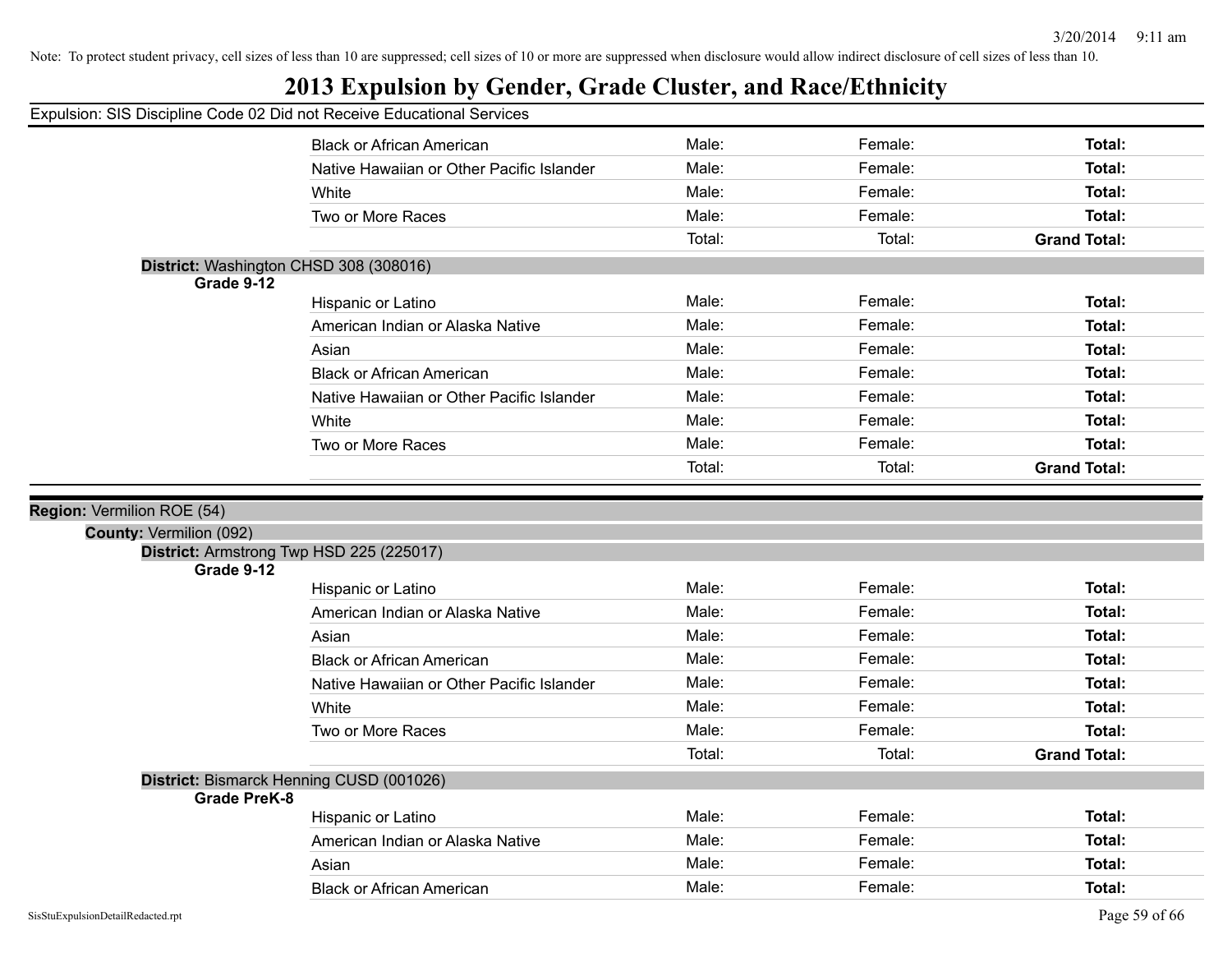## **2013 Expulsion by Gender, Grade Cluster, and Race/Ethnicity**

| Expulsion: SIS Discipline Code 02 Did not Receive Educational Services |                                           |        |    |         |    |                     |    |
|------------------------------------------------------------------------|-------------------------------------------|--------|----|---------|----|---------------------|----|
|                                                                        | Native Hawaiian or Other Pacific Islander | Male:  |    | Female: |    | Total:              |    |
|                                                                        | White                                     | Male:  |    | Female: |    | Total:              |    |
|                                                                        | Two or More Races                         | Male:  |    | Female: |    | Total:              |    |
|                                                                        |                                           | Total: |    | Total:  |    | <b>Grand Total:</b> |    |
| Grade 9-12                                                             |                                           |        |    |         |    |                     |    |
|                                                                        | Hispanic or Latino                        | Male:  |    | Female: |    | Total:              |    |
|                                                                        | American Indian or Alaska Native          | Male:  |    | Female: |    | Total:              |    |
|                                                                        | Asian                                     | Male:  |    | Female: |    | Total:              |    |
|                                                                        | <b>Black or African American</b>          | Male:  |    | Female: |    | Total:              |    |
|                                                                        | Native Hawaiian or Other Pacific Islander | Male:  |    | Female: |    | Total:              |    |
|                                                                        | White                                     | Male:  |    | Female: |    | Total:              |    |
|                                                                        | Two or More Races                         | Male:  |    | Female: |    | Total:              |    |
|                                                                        |                                           | Total: |    | Total:  |    | <b>Grand Total:</b> |    |
| District: Danville CCSD 118 (118024)                                   |                                           |        |    |         |    |                     |    |
| <b>Grade PreK-8</b>                                                    |                                           |        |    |         |    |                     |    |
|                                                                        | Hispanic or Latino                        | Male:  |    | Female: |    | Total:              |    |
|                                                                        | American Indian or Alaska Native          | Male:  |    | Female: |    | Total:              |    |
|                                                                        | Asian                                     | Male:  |    | Female: |    | Total:              |    |
|                                                                        | <b>Black or African American</b>          | Male:  | 13 | Female: | 15 | Total:              | 28 |
|                                                                        | Native Hawaiian or Other Pacific Islander | Male:  |    | Female: |    | Total:              |    |
|                                                                        | White                                     | Male:  |    | Female: |    | Total:              |    |
|                                                                        | Two or More Races                         | Male:  |    | Female: |    | Total:              |    |
|                                                                        |                                           | Total: |    | Total:  |    | <b>Grand Total:</b> | 38 |
| Grade 9-12                                                             |                                           |        |    |         |    |                     |    |
|                                                                        | Hispanic or Latino                        | Male:  |    | Female: |    | Total:              |    |
|                                                                        | American Indian or Alaska Native          | Male:  |    | Female: |    | Total:              |    |
|                                                                        | Asian                                     | Male:  |    | Female: |    | Total:              |    |
|                                                                        | <b>Black or African American</b>          | Male:  |    | Female: |    | Total:              | 23 |
|                                                                        | Native Hawaiian or Other Pacific Islander | Male:  |    | Female: |    | Total:              |    |
|                                                                        | White                                     | Male:  |    | Female: |    | Total:              |    |
|                                                                        | Two or More Races                         | Male:  |    | Female: |    | Total:              |    |
|                                                                        |                                           | Total: |    | Total:  |    | <b>Grand Total:</b> |    |

**District:** Georgetown-Ridge Farm CUD 4 (004026)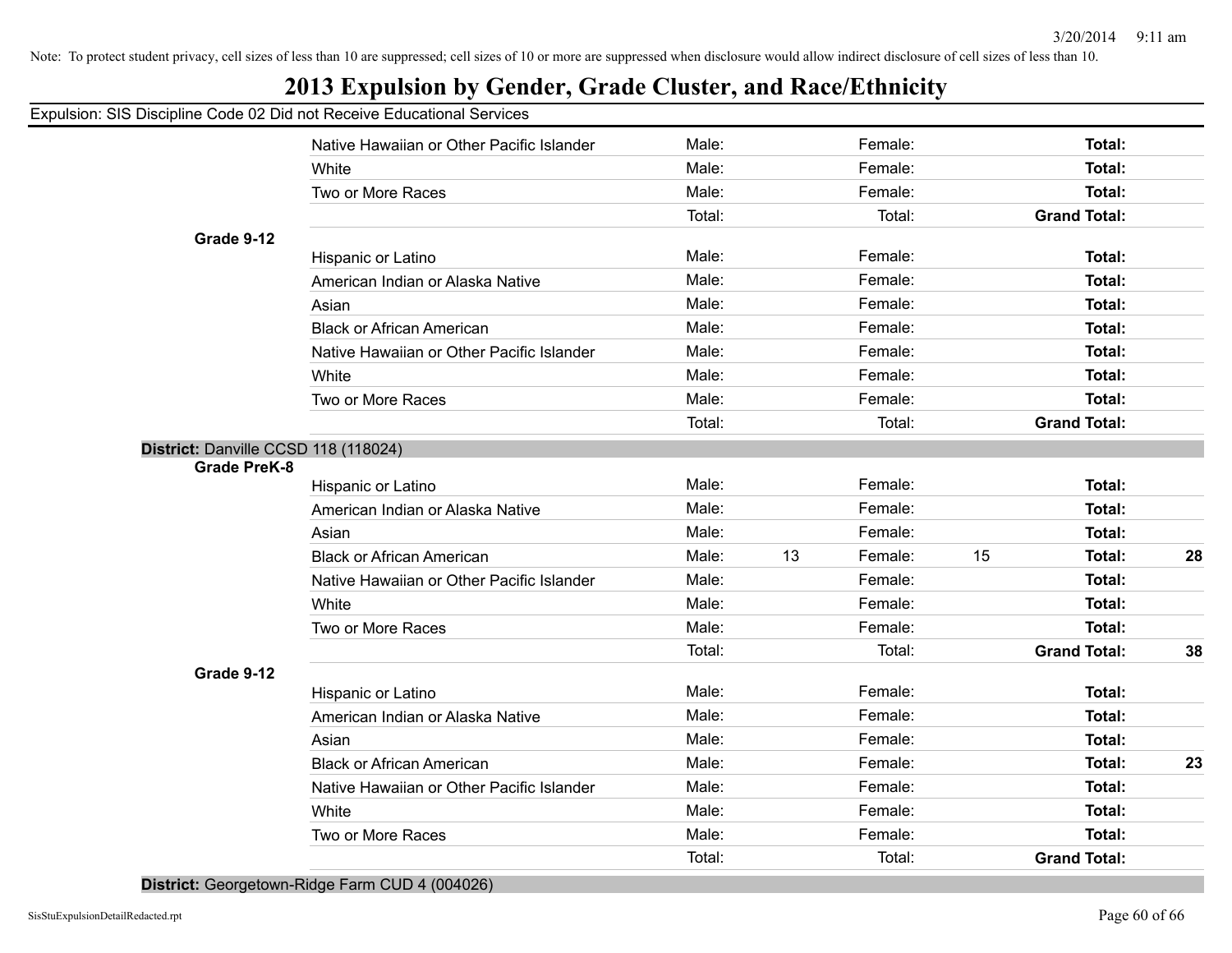## **2013 Expulsion by Gender, Grade Cluster, and Race/Ethnicity**

Expulsion: SIS Discipline Code 02 Did not Receive Educational Services

**Grade 9-12**

| Grade 9-12                                |                                           |        |         |                     |
|-------------------------------------------|-------------------------------------------|--------|---------|---------------------|
|                                           | Hispanic or Latino                        | Male:  | Female: | Total:              |
|                                           | American Indian or Alaska Native          | Male:  | Female: | Total:              |
|                                           | Asian                                     | Male:  | Female: | Total:              |
|                                           | <b>Black or African American</b>          | Male:  | Female: | Total:              |
|                                           | Native Hawaiian or Other Pacific Islander | Male:  | Female: | Total:              |
|                                           | White                                     | Male:  | Female: | Total:              |
|                                           | Two or More Races                         | Male:  | Female: | Total:              |
|                                           |                                           | Total: | Total:  | <b>Grand Total:</b> |
| District: Hoopeston Area CUSD 11 (011026) |                                           |        |         |                     |
| Grade 9-12                                |                                           |        |         |                     |
|                                           | Hispanic or Latino                        | Male:  | Female: | Total:              |
|                                           | American Indian or Alaska Native          | Male:  | Female: | Total:              |
|                                           | Asian                                     | Male:  | Female: | Total:              |
|                                           | <b>Black or African American</b>          | Male:  | Female: | Total:              |
|                                           | Native Hawaiian or Other Pacific Islander | Male:  | Female: | Total:              |
|                                           | White                                     | Male:  | Female: | Total:              |
|                                           | Two or More Races                         | Male:  | Female: | <b>Total:</b>       |
|                                           |                                           | Total: | Total:  | <b>Grand Total:</b> |
| District: Potomac CUSD 10 (010026)        |                                           |        |         |                     |
| <b>Grade PreK-8</b>                       |                                           |        |         |                     |
|                                           | Hispanic or Latino                        | Male:  | Female: | Total:              |
|                                           | American Indian or Alaska Native          | Male:  | Female: | Total:              |
|                                           | Asian                                     | Male:  | Female: | Total:              |
|                                           | <b>Black or African American</b>          | Male:  | Female: | Total:              |
|                                           | Native Hawaiian or Other Pacific Islander | Male:  | Female: | Total:              |
|                                           | White                                     | Male:  | Female: | Total:              |
|                                           | Two or More Races                         | Male:  | Female: | <b>Total:</b>       |
|                                           |                                           | Total: | Total:  | <b>Grand Total:</b> |
|                                           |                                           |        |         |                     |

**Region:** Whiteside ROE (55)

**County:** Whiteside (098)

**District:** Erie CUSD 1 (001026)

**Grade 9-12**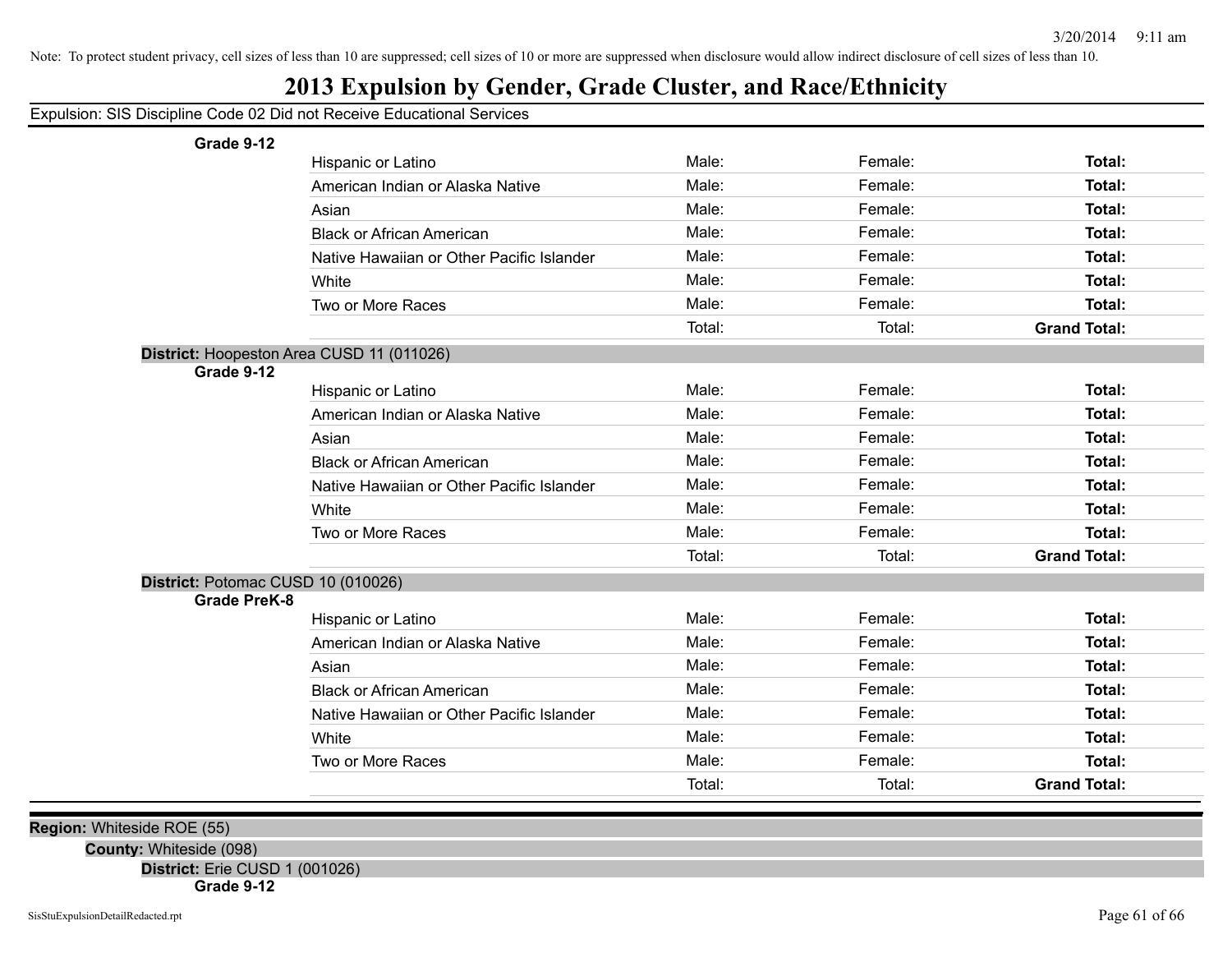## **2013 Expulsion by Gender, Grade Cluster, and Race/Ethnicity**

|                                    | Hispanic or Latino                        | Male:  | Female: | Total:              |
|------------------------------------|-------------------------------------------|--------|---------|---------------------|
|                                    | American Indian or Alaska Native          | Male:  | Female: | Total:              |
|                                    | Asian                                     | Male:  | Female: | Total:              |
|                                    | <b>Black or African American</b>          | Male:  | Female: | <b>Total:</b>       |
|                                    | Native Hawaiian or Other Pacific Islander | Male:  | Female: | Total:              |
|                                    | White                                     | Male:  | Female: | Total:              |
|                                    | Two or More Races                         | Male:  | Female: | Total:              |
|                                    |                                           | Total: | Total:  | <b>Grand Total:</b> |
| District: Morrison CUSD 6 (006026) |                                           |        |         |                     |
| Grade 9-12                         |                                           |        |         |                     |
|                                    | Hispanic or Latino                        | Male:  | Female: | Total:              |
|                                    | American Indian or Alaska Native          | Male:  | Female: | Total:              |
|                                    | Asian                                     | Male:  | Female: | Total:              |
|                                    | <b>Black or African American</b>          | Male:  | Female: | <b>Total:</b>       |
|                                    | Native Hawaiian or Other Pacific Islander | Male:  | Female: | Total:              |
|                                    | White                                     | Male:  | Female: | Total:              |
|                                    | Two or More Races                         | Male:  | Female: | Total:              |
|                                    |                                           | Total: | Total:  | <b>Grand Total:</b> |
|                                    | District: River Bend CUSD 2 (002026)      |        |         |                     |
| <b>Grade PreK-8</b>                |                                           |        |         |                     |
|                                    | Hispanic or Latino                        | Male:  | Female: | Total:              |
|                                    | American Indian or Alaska Native          | Male:  | Female: | Total:              |
|                                    | Asian                                     | Male:  | Female: | Total:              |
|                                    | <b>Black or African American</b>          | Male:  | Female: | Total:              |
|                                    | Native Hawaiian or Other Pacific Islander | Male:  | Female: | Total:              |
|                                    | White                                     | Male:  | Female: | Total:              |
|                                    | Two or More Races                         | Male:  | Female: | Total:              |
|                                    |                                           | Total: | Total:  | <b>Grand Total:</b> |
|                                    | District: Rock Falls Twp HSD 301 (301017) |        |         |                     |
| Grade 9-12                         |                                           |        |         |                     |
|                                    | Hispanic or Latino                        | Male:  | Female: | Total:              |
|                                    | American Indian or Alaska Native          | Male:  | Female: | Total:              |
|                                    | Asian                                     | Male:  | Female: | Total:              |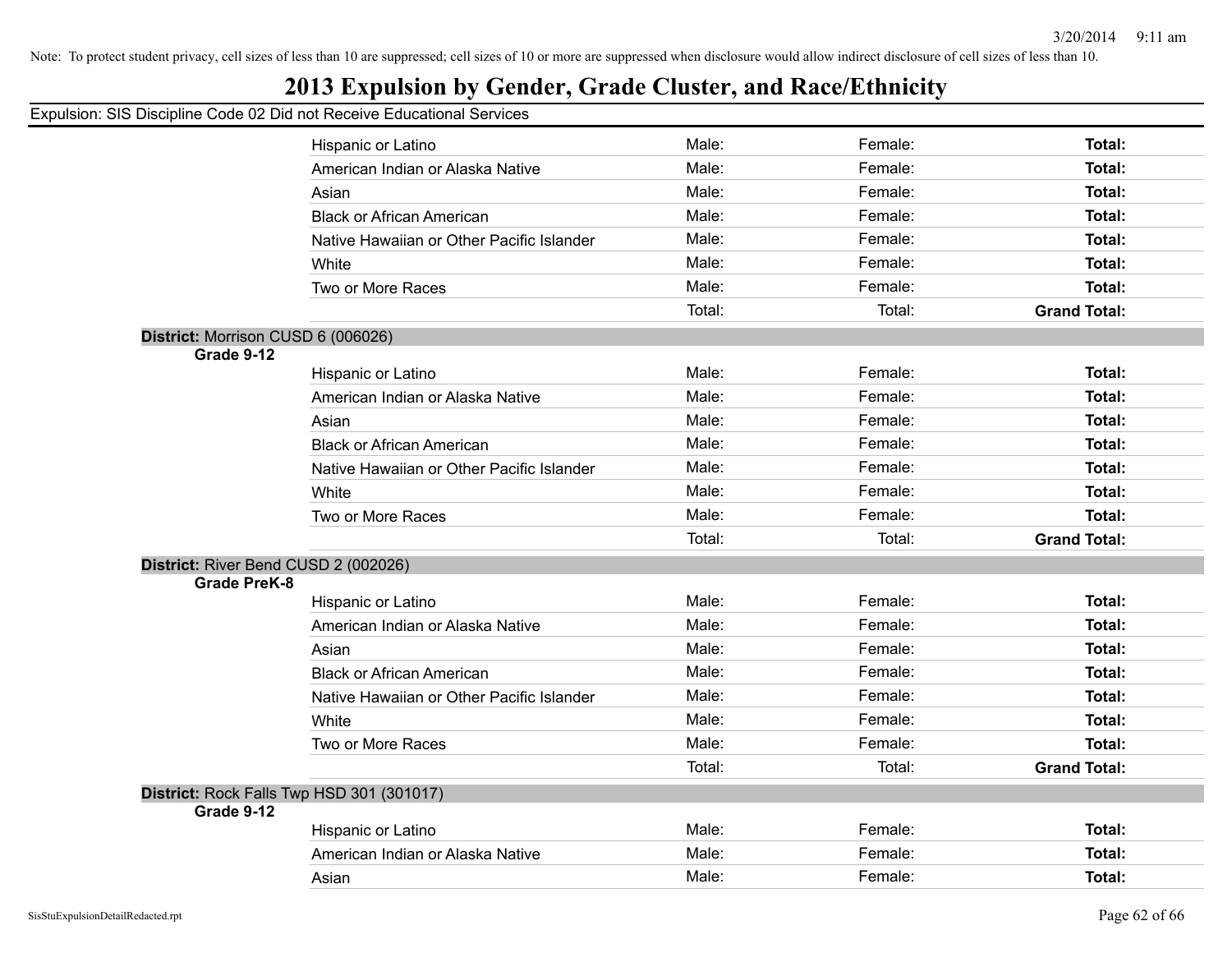## **2013 Expulsion by Gender, Grade Cluster, and Race/Ethnicity**

#### Expulsion: SIS Discipline Code 02 Did not Receive Educational Services

|                                          | <b>Black or African American</b>          | Male:  | Female: | Total:              |
|------------------------------------------|-------------------------------------------|--------|---------|---------------------|
|                                          | Native Hawaiian or Other Pacific Islander | Male:  | Female: | Total:              |
|                                          | White                                     | Male:  | Female: | Total:              |
|                                          | Two or More Races                         | Male:  | Female: | Total:              |
|                                          |                                           | Total: | Total:  | <b>Grand Total:</b> |
| District: Sterling CUSD 5 (005026)       |                                           |        |         |                     |
| <b>Grade PreK-8</b>                      |                                           |        |         |                     |
|                                          | Hispanic or Latino                        | Male:  | Female: | Total:              |
|                                          | American Indian or Alaska Native          | Male:  | Female: | Total:              |
|                                          | Asian                                     | Male:  | Female: | Total:              |
|                                          | <b>Black or African American</b>          | Male:  | Female: | Total:              |
|                                          | Native Hawaiian or Other Pacific Islander | Male:  | Female: | Total:              |
|                                          | White                                     | Male:  | Female: | Total:              |
|                                          | Two or More Races                         | Male:  | Female: | Total:              |
|                                          |                                           | Total: | Total:  | <b>Grand Total:</b> |
|                                          |                                           |        |         |                     |
|                                          |                                           |        |         |                     |
| : Will ROE (56)                          |                                           |        |         |                     |
| County: Will (099)                       |                                           |        |         |                     |
| District: Crete Monee CUSD 201U (201U26) |                                           |        |         |                     |
| <b>Grade PreK-8</b>                      |                                           |        |         |                     |
|                                          | Hispanic or Latino                        | Male:  | Female: | Total:              |
|                                          | American Indian or Alaska Native          | Male:  | Female: | Total:              |
|                                          | Asian                                     | Male:  | Female: | Total:              |
|                                          | <b>Black or African American</b>          | Male:  | Female: | Total:              |
|                                          | Native Hawaiian or Other Pacific Islander | Male:  | Female: | Total:              |
|                                          | White                                     | Male:  | Female: | Total:              |
|                                          | Two or More Races                         | Male:  | Female: | Total:              |
|                                          |                                           | Total: | Total:  | <b>Grand Total:</b> |
| Grade 9-12                               |                                           |        |         |                     |
|                                          | Hispanic or Latino                        | Male:  | Female: | Total:              |
|                                          | American Indian or Alaska Native          | Male:  | Female: | Total:              |
|                                          | Asian                                     | Male:  | Female: | Total:              |

Native Hawaiian or Other Pacific Islander **Male:** Female: Female: Total:

**Region: Will I**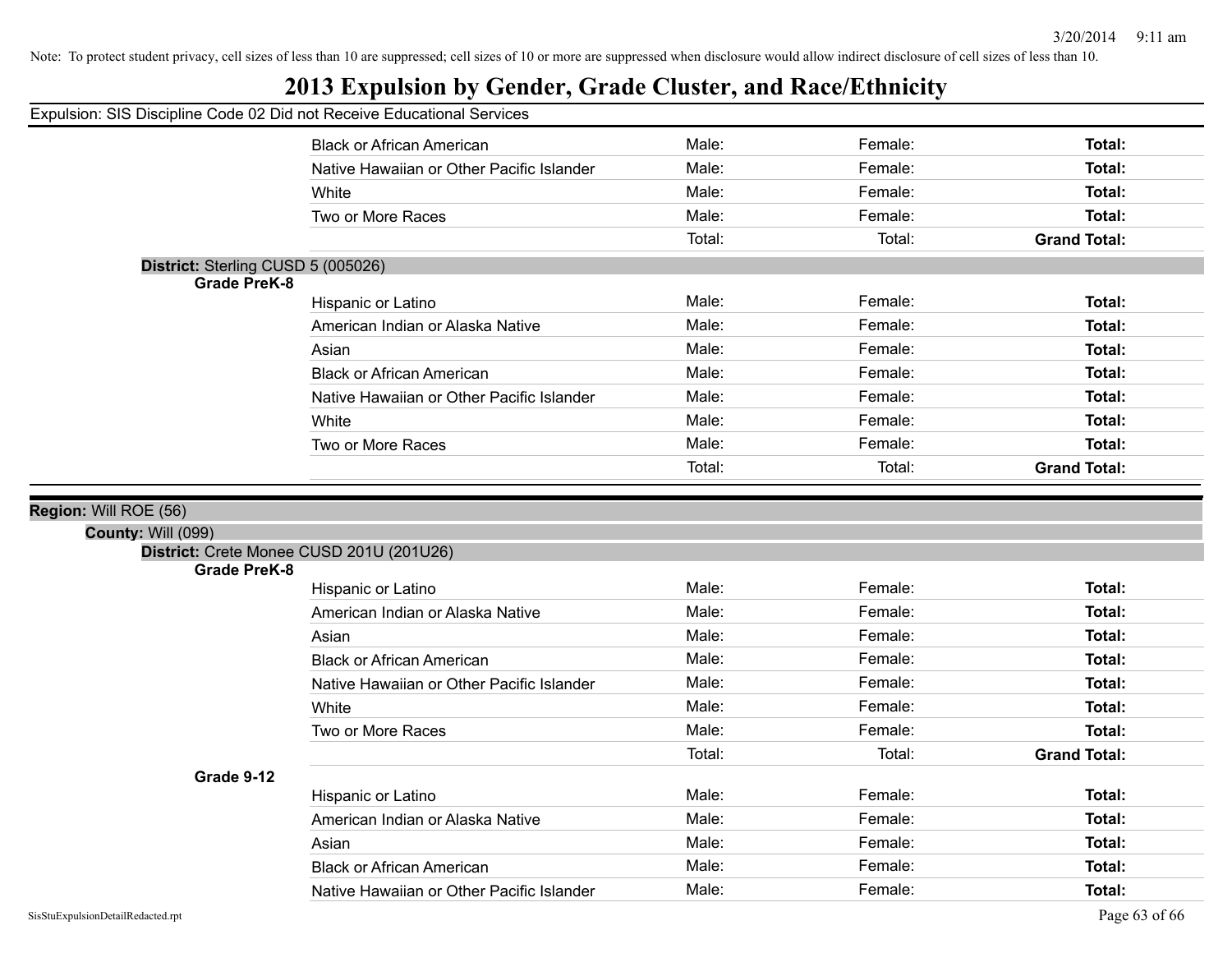Grand Total: 12

Grand Total: 19

Note: To protect student privacy, cell sizes of less than 10 are suppressed; cell sizes of 10 or more are suppressed when disclosure would allow indirect disclosure of cell sizes of less than 10.

#### **2013 Expulsion by Gender, Grade Cluster, and Race/Ethnicity**

|                     | 2013 Expulsion by Gender, Grade Cluster, and Race/Ethnicity            |        |         |                     |
|---------------------|------------------------------------------------------------------------|--------|---------|---------------------|
|                     | Expulsion: SIS Discipline Code 02 Did not Receive Educational Services |        |         |                     |
|                     | White                                                                  | Male:  | Female: | Total:              |
|                     | Two or More Races                                                      | Male:  | Female: | <b>Total:</b>       |
|                     |                                                                        | Total: | Total:  | <b>Grand Total:</b> |
|                     | District: Joliet PSD 86 (086005)                                       |        |         |                     |
| <b>Grade PreK-8</b> |                                                                        |        |         |                     |
|                     | Hispanic or Latino                                                     | Male:  | Female: | <b>Total:</b>       |
|                     | American Indian or Alaska Native                                       | Male:  | Female: | Total:              |
|                     | Asian                                                                  | Male:  | Female: | Total:              |
|                     | <b>Black or African American</b>                                       | Male:  | Female: | Total:              |
|                     | Native Hawaiian or Other Pacific Islander                              | Male:  | Female: | <b>Total:</b>       |
|                     | White                                                                  | Male:  | Female: | Total:              |
|                     | Two or More Races                                                      | Male:  | Female: | <b>Total:</b>       |
|                     |                                                                        | Total: | Total:  | <b>Grand Total:</b> |
|                     | District: Joliet Twp HSD 204 (204017)                                  |        |         |                     |
| Grade 9-12          |                                                                        |        |         |                     |
|                     | Hispanic or Latino                                                     | Male:  | Female: | Total:              |
|                     | American Indian or Alaska Native                                       | Male:  | Female: | Total:              |
|                     | Asian                                                                  | Male:  | Female: | Total:              |
|                     | <b>Black or African American</b>                                       | Male:  | Female: | Total:              |
|                     | Native Hawaiian or Other Pacific Islander                              | Male:  | Female: | <b>Total:</b>       |
|                     | White                                                                  | Male:  | Female: | <b>Total:</b>       |
|                     | Two or More Races                                                      | Male:  | Female: | <b>Total:</b>       |
|                     |                                                                        | Total: | Total:  | <b>Grand Total:</b> |
|                     | District: Lockport SD 91 (091002)                                      |        |         |                     |
| <b>Grade PreK-8</b> |                                                                        |        |         |                     |
|                     | Hispanic or Latino                                                     | Male:  | Female: | Total:              |
|                     | American Indian or Alaska Native                                       | Male:  | Female: | <b>Total:</b>       |
|                     | Asian                                                                  | Male:  | Female: | <b>Total:</b>       |
|                     | <b>Black or African American</b>                                       | Male:  | Female: | <b>Total:</b>       |
|                     | Native Hawaiian or Other Pacific Islander                              | Male:  | Female: | <b>Total:</b>       |
|                     | White                                                                  | Male:  | Female: | Total:              |
|                     | Two or More Races                                                      | Male:  | Female: | Total:              |
|                     |                                                                        | Total: | Total:  | <b>Grand Total:</b> |
|                     |                                                                        |        |         |                     |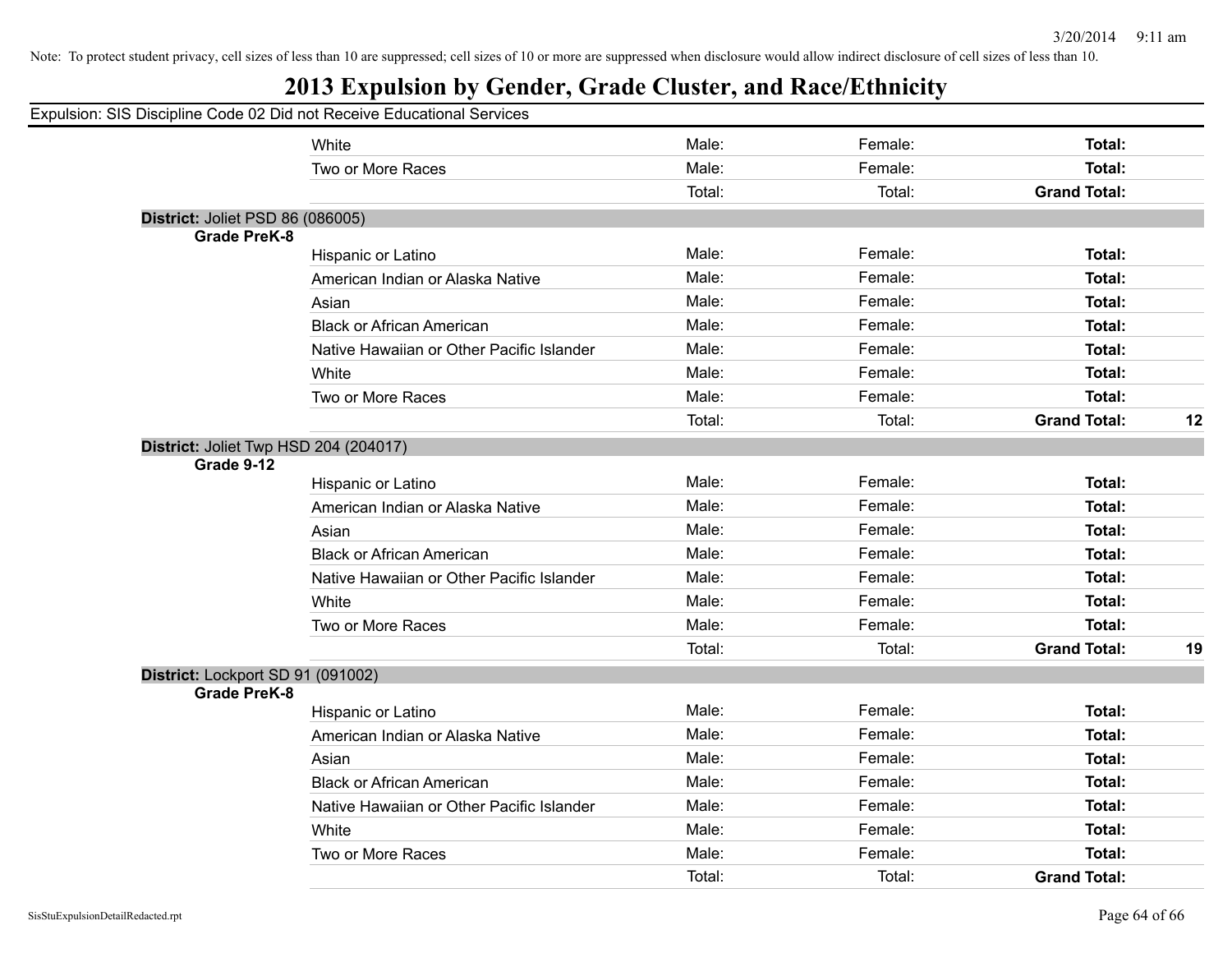## **2013 Expulsion by Gender, Grade Cluster, and Race/Ethnicity**

| District: Mokena SD 159 (159002)     |                                           |        |         |                     |
|--------------------------------------|-------------------------------------------|--------|---------|---------------------|
| <b>Grade PreK-8</b>                  |                                           |        |         |                     |
|                                      | Hispanic or Latino                        | Male:  | Female: | Total:              |
|                                      | American Indian or Alaska Native          | Male:  | Female: | Total:              |
|                                      | Asian                                     | Male:  | Female: | Total:              |
|                                      | <b>Black or African American</b>          | Male:  | Female: | Total:              |
|                                      | Native Hawaiian or Other Pacific Islander | Male:  | Female: | Total:              |
|                                      | White                                     | Male:  | Female: | Total:              |
|                                      | Two or More Races                         | Male:  | Female: | Total:              |
|                                      |                                           | Total: | Total:  | <b>Grand Total:</b> |
| District: Plainfield SD 202 (202022) |                                           |        |         |                     |
| <b>Grade PreK-8</b>                  |                                           |        |         |                     |
|                                      | Hispanic or Latino                        | Male:  | Female: | Total:              |
|                                      | American Indian or Alaska Native          | Male:  | Female: | Total:              |
|                                      | Asian                                     | Male:  | Female: | Total:              |
|                                      | <b>Black or African American</b>          | Male:  | Female: | Total:              |
|                                      | Native Hawaiian or Other Pacific Islander | Male:  | Female: | Total:              |
|                                      | White                                     | Male:  | Female: | Total:              |
|                                      | Two or More Races                         | Male:  | Female: | Total:              |
|                                      |                                           | Total: | Total:  | <b>Grand Total:</b> |
| Grade 9-12                           |                                           |        |         |                     |
|                                      | Hispanic or Latino                        | Male:  | Female: | Total:              |
|                                      | American Indian or Alaska Native          | Male:  | Female: | Total:              |
|                                      | Asian                                     | Male:  | Female: | Total:              |
|                                      | <b>Black or African American</b>          | Male:  | Female: | Total:              |
|                                      | Native Hawaiian or Other Pacific Islander | Male:  | Female: | Total:              |
|                                      | White                                     | Male:  | Female: | <b>Total:</b>       |
|                                      | Two or More Races                         | Male:  | Female: | Total:              |
|                                      |                                           | Total: | Total:  | <b>Grand Total:</b> |
|                                      | District: Valley View CUSD 365U (365U26)  |        |         |                     |
| <b>Grade PreK-8</b>                  |                                           |        |         |                     |
|                                      | Hispanic or Latino                        | Male:  | Female: | Total:              |
|                                      | American Indian or Alaska Native          | Male:  | Female: | Total:              |